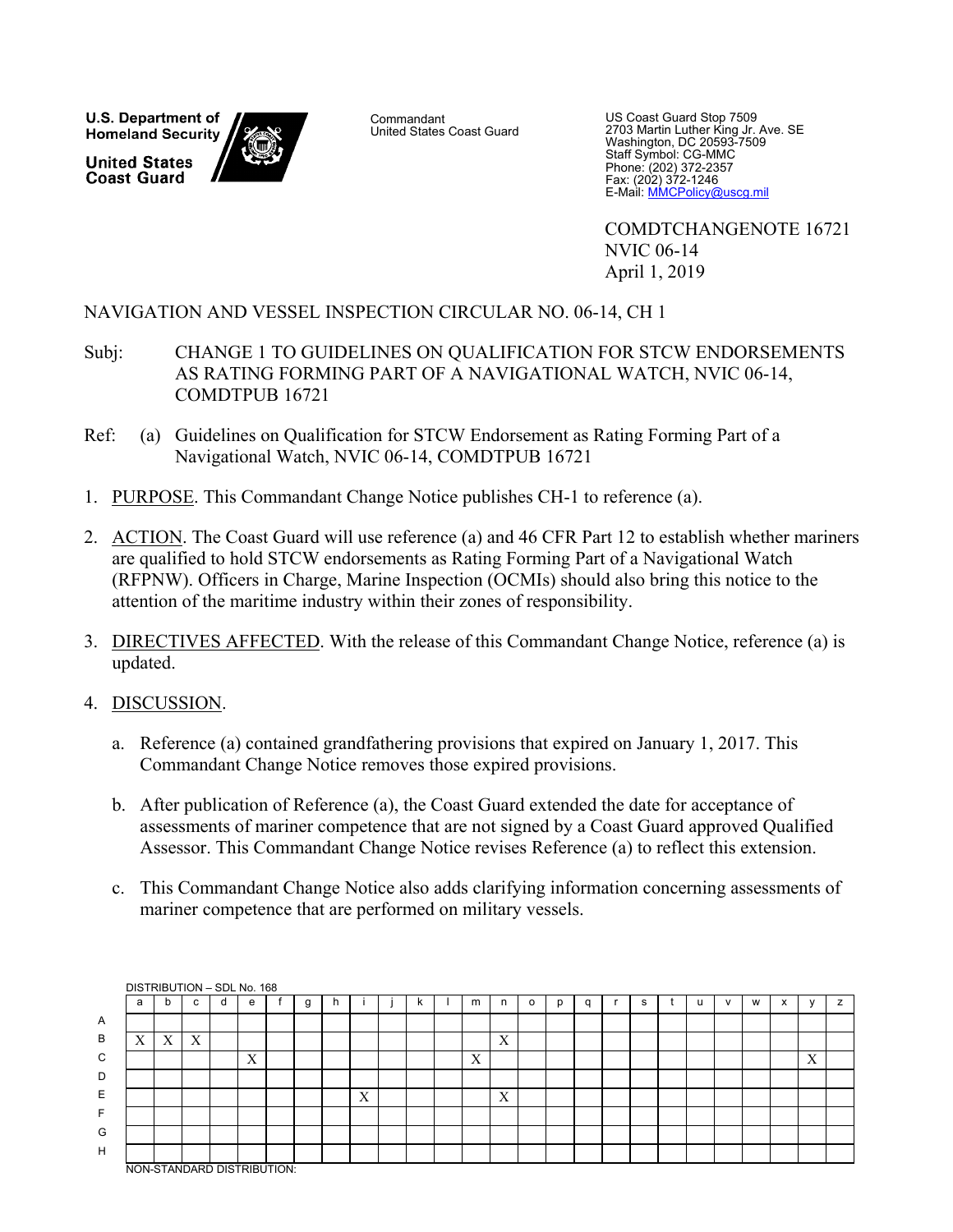- 5. DISCLAIMER. This guidance is not a substitute for applicable legal requirements, nor is it itself a regulation. It is not intended to, nor does it impose legally binding requirements on any party. It represents the Coast Guard's current thinking on this topic and is issued for guidance purposes to outline methods of best practice for compliance with applicable law. You can use an alternative approach if the approach satisfies the requirements of the applicable statutes and regulations.
- 6. MAJOR CHANGES. This Commandant Change Notice changes the guidance found in reference (a) concerning endorsements as RFPNW as follows:
	- a. Enclosure (1) is revised to remove grandfathering provisions concerning the use of assessments from previous policy. Those grandfathering provisions expired on January 1, 2017.
	- b. Enclosures (2), and (3) are revised to reflect previously published policy extending the date for acceptance of assessments that were not signed by a Coast Guard approved Qualified Assessor, and to add additional information concerning assessments that are performed on military vessels.
	- c. Enclosure (4) provided a transition scheme for use of assessments from former policy that expired on January 1, 2017. This Commandant Change Notice removes that enclosure.

# 7. ENVIRONMENTAL ASPECT AND IMPACT CONSIDERATIONS.

- a. The development of this NVIC and the general policies contained within it have been thoroughly reviewed by the originating office, and are categorically excluded (CE) under current CE #A3 from further environmental analysis, in accordance with Section 2.B and Appendix A, DHS Instruction Manual 023-01-001-01, Revision 01, Implementation of the National Environmental Policy Act (NEPA). Because this NVIC implements, without substantive change, the applicable Commandant Instruction or other federal agency regulations, procedures, manuals, and other guidance documents, Coast Guard categorical exclusion #A3 is appropriate.
- b. This NVIC will not have any of the following: significant cumulative impacts on the human environment; substantial controversy or substantial change to existing environmental conditions; or inconsistencies with any Federal, State, or local laws or administrative determinations relating to the environment. All future specific actions resulting from the general policies in this NVIC must be individually evaluated for compliance with the National Environmental Policy Act (NEPA), DHS and Coast Guard NEPA policy, and compliance with all other environmental mandates.
- 8. DISTRIBUTION. No paper distribution will be made of this Commandant Change Notice. An electronic version will be located at https://www.dco.uscg.mil/Our-Organization/NVIC/.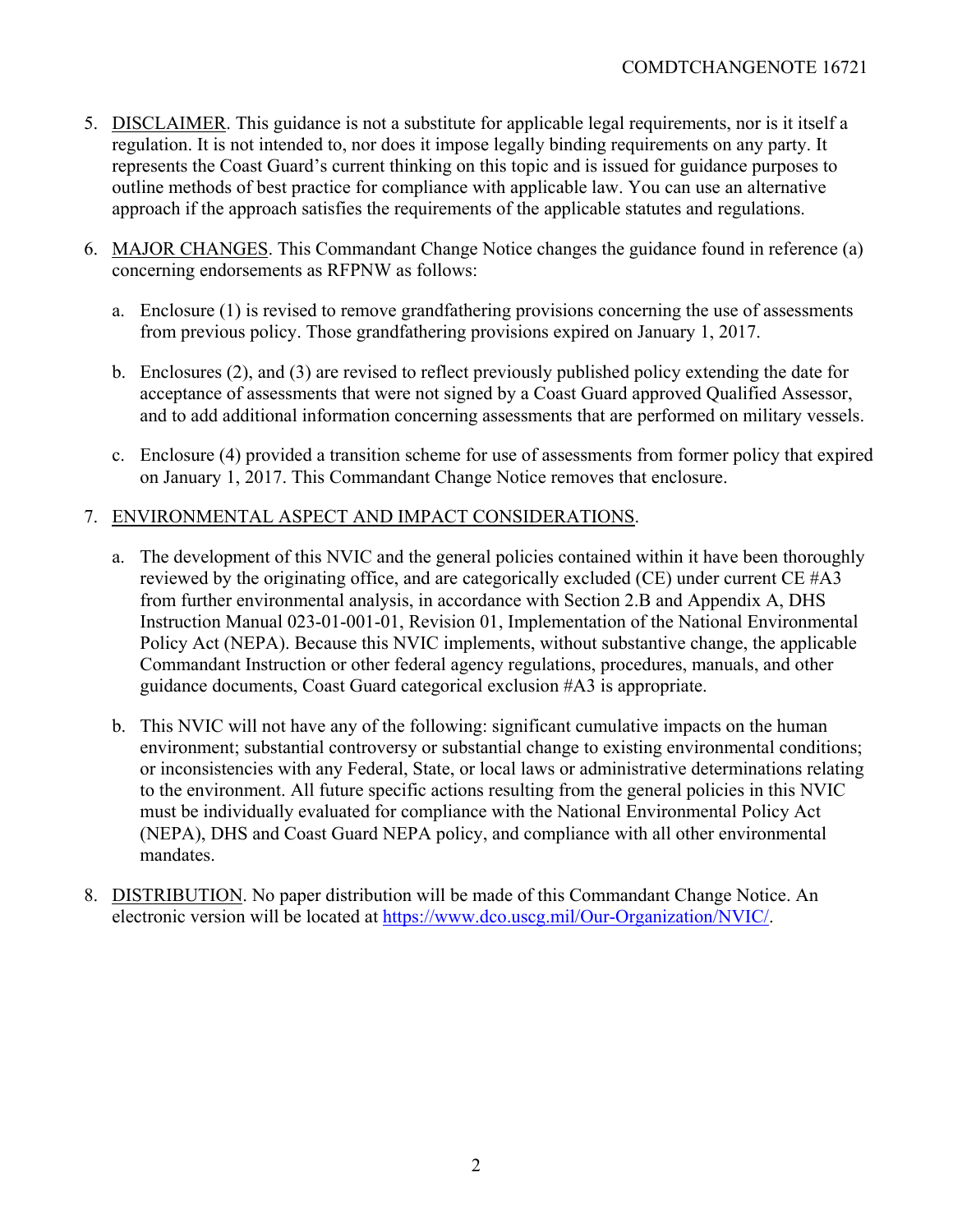9. PROCEDURE. Remove and insert the following pages of Reference (a):

| Remove                | Insert                         |
|-----------------------|--------------------------------|
| Enclosure (1), Page 3 | Enclosure (1) Page 3, CH-1     |
| Enclosure (2), Page 1 | Enclosure $(2)$ , Page 1, CH-1 |
| Enclosure (3), Page 4 | Enclosure $(3)$ , Page 4, CH-1 |
| Enclosure (4)         | Enclosure (4), CH-1            |

- 10. RECORDS MANAGEMENT CONSIDERATIONS. This NVIC has been thoroughly reviewed during the directives clearance process, and it has been determined there are no further records scheduling requirements, in accordance with the Federal Records Act (44 U.S.C. 3101 et seq.), NARA requirements, and the Information and Life Cycle Management Manual, COMDTINST M5212.12 (series). This policy does not create significant or substantial change to existing records management requirements.
- 11. FORMS/REPORTS. None.
- 12. REQUEST FOR CHANGES. All requests for changes or questions regarding implementation of Reference (a) and this Commandant Change Notice should be directed to the Mariner Credentialing Program Policy Division (CG-MMC-2), at (202) 372-2357 or MMCPolicy@uscg.mil. To obtain approval for a course or training program, contact the NMC at (888) 427-5662 or IAskNMC@uscg.mil.

J. P. NADEAU Rear Admiral, U. S. Coast Guard **Assistant Commandant for Prevention Policy**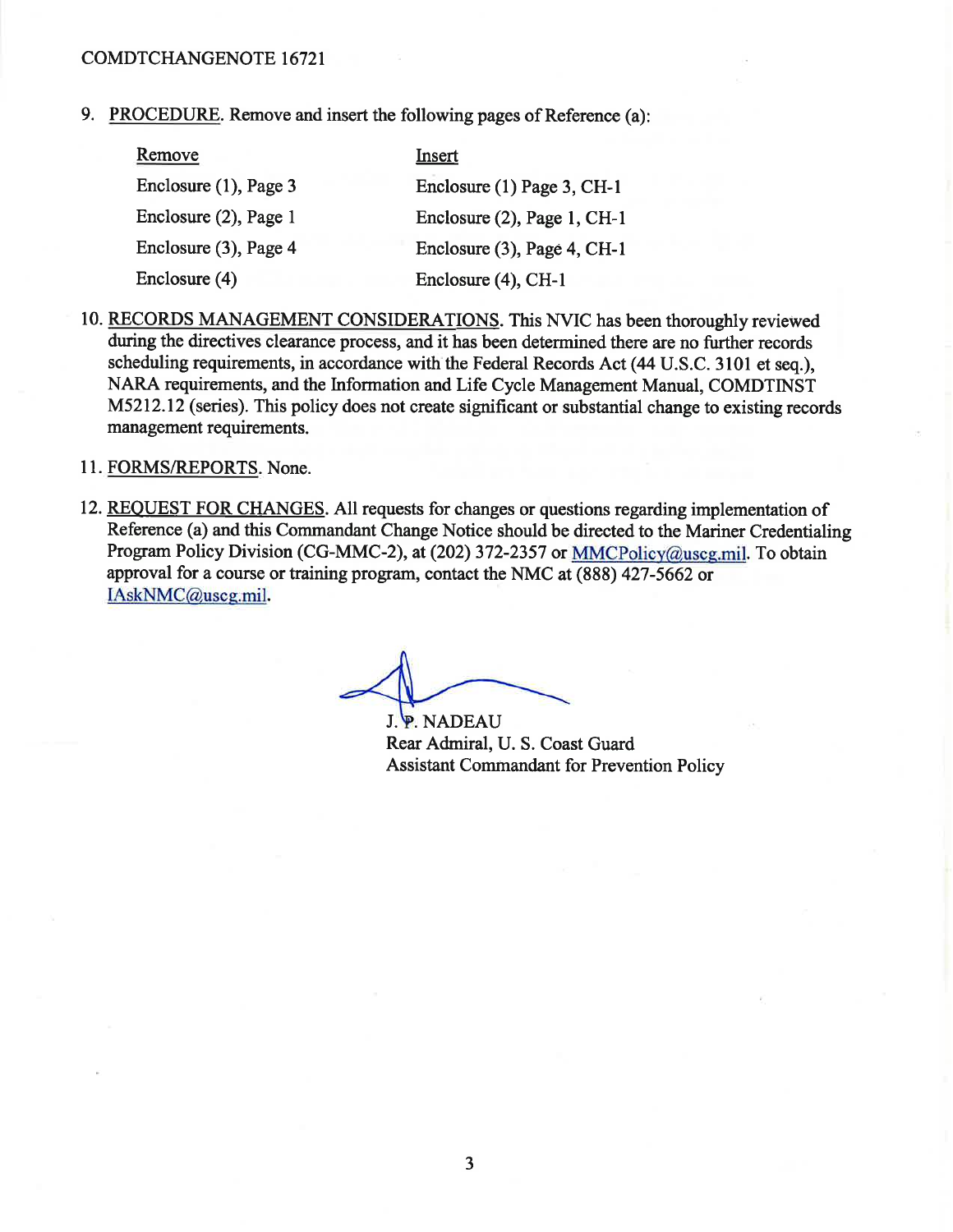U.S. Department of **Homeland Security United States Coast Guard** 



Commandant United States Coast Guard

2703 Martin Luther King Jr. Ave. SE Washington, DC 20593-7501 Staff Symbol: CG-CVC-4 Phone: (202) 372-2357<br>E-Mail: <u>MMCPolicy@uscg.mil</u>

 COMDTPUB P16721 NVIC 06-14 25 JAN 2014

# NAVIGATION AND VESSEL INSPECTION CIRCULAR NO. 06-14

# Subj: GUIDELINES FOR QUALIFICATION FOR STCW ENDORSEMENTS AS RATING FORMING PART OF A NAVIGATIONAL WATCH

- Ref: (a) International Convention on Standards of Training, Certification and Watchkeeping for Seafarers, 1978, as amended (STCW), Regulation II/4 and Section A-II/4 of STCW Code, incorporated into regulations at 46 Code of Federal Regulations (CFR) 12.103
- 1. PURPOSE. This Navigation and Vessel Inspection Circular (NVIC) provides guidance on qualification for and revalidation of STCW endorsements as Rating Forming Part of a Navigational Watch (RFPNW).
- 2. ACTION. The Coast Guard will use this NVIC and 46 CFR 12.605 when establishing whether mariners are qualified to hold STCW endorsements as RFPNW. Officers in Charge, Marine Inspection (OCMIs) should also bring this NVIC to the attention of the maritime industry within their zones of responsibility. This NVIC is available on the World Wide Web at http://www.uscg.mil/hq/cg5/nvic. The Coast Guard will distribute it by electronic means only.
- 3. DIRECTIVES AFFECTED. This NVIC cancels NVIC 02-02, *Guidelines for Assessment of Seafarers' Proficiency for Certification as Ratings Forming Part of a Navigational Watch Through Demonstrations of Skills*, and its enclosures; National Maritime Center (NMC) Policy Letter 05-00*, Approval of Programs Leading to Certification as a Rating Forming Part of a Navigational Watch;* and those portions of NMC Policy Letter 14-02, *Qualifications for Deck and Engineering Ratings*, that are only applicable to RFPNW, including provisions for the issuance of an interim, non-renewable endorsement of Rating Forming Part of a Navigational Watch – Lookout Duties Only. Beginning March 24, 2015,

|   | DISTRIBUTION - SDL No. 162 |   |   |   |   |  |   |  |  |  |   |                           |                   |                           |   |   |    |  |   |           |   |
|---|----------------------------|---|---|---|---|--|---|--|--|--|---|---------------------------|-------------------|---------------------------|---|---|----|--|---|-----------|---|
|   | a                          | b | c | d | e |  | g |  |  |  | к |                           | m                 | n                         | o | q | s. |  | W | $\lambda$ | z |
| Α |                            |   |   |   |   |  |   |  |  |  |   |                           |                   |                           |   |   |    |  |   |           |   |
| B | $\mathbf{v}$<br>$\Lambda$  | X | X |   |   |  |   |  |  |  |   |                           |                   | $\mathbf{v}$<br>$\Lambda$ |   |   |    |  |   |           | X |
| C |                            |   |   |   | X |  |   |  |  |  |   |                           | $\mathbf{v}$<br>A |                           |   |   |    |  |   |           |   |
| D |                            |   |   |   |   |  |   |  |  |  | X | $\boldsymbol{\mathrm{X}}$ |                   |                           |   |   |    |  |   |           |   |
| Ε |                            |   |   |   |   |  |   |  |  |  |   |                           |                   | X                         | X |   |    |  |   |           |   |
| Е |                            |   |   |   |   |  |   |  |  |  |   |                           |                   |                           |   |   |    |  |   |           |   |
| G |                            |   |   |   |   |  |   |  |  |  |   |                           |                   |                           |   |   |    |  |   |           |   |
| H |                            |   |   |   |   |  |   |  |  |  |   |                           |                   |                           |   |   |    |  |   |           |   |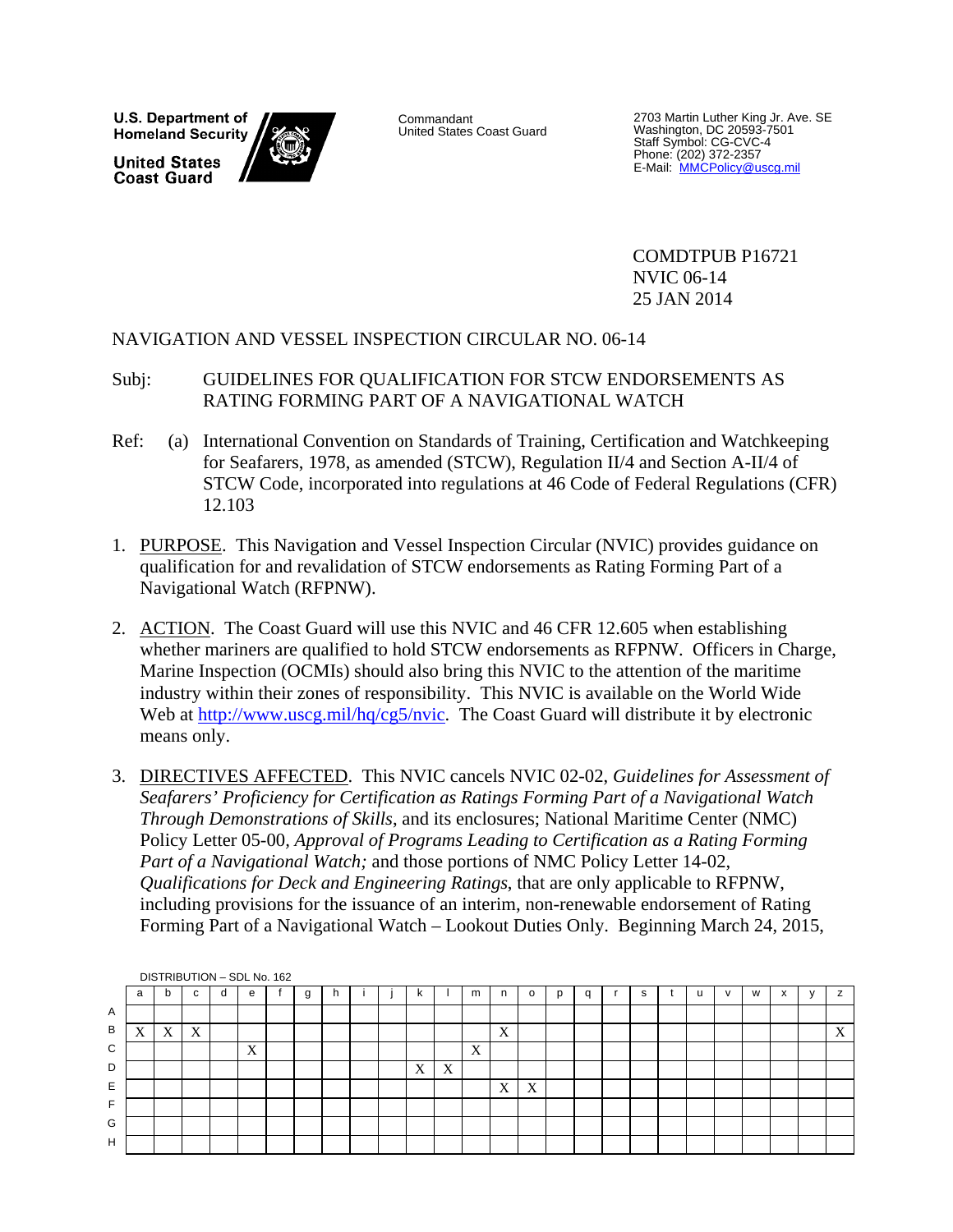# NAVIGATION AND VESSEL INSPECTION CIRCULAR NO. 06-14

this interim endorsement will no longer be issued. Endorsements issued prior to this date will remain valid until their specified expiration date

### 4. BACKGROUND.

- a. The STCW Convention and STCW Code sets forth standards for training and certification for merchant mariners, including mariners serving as RFPNW.
- b. In order to implement the 1995 amendments to STCW, the Coast Guard published NVIC 02-02 and NMC Policy Letter 14-02 providing guidance on how mariners may qualify for endorsements as RFPNW.
- c. The International Maritime Organization (IMO) amended the STCW Convention and STCW Code on June 25, 2010. These amendments entered into force for all ratifying countries on January 1, 2012.
- d. The Convention is not self-implementing; therefore, the U.S., as a signatory to the STCW Convention, must initiate regulatory changes to ensure full implementation of the amendments to the STCW Convention and STCW Code. The U.S. implements these provisions under the Convention and under the authority of the applicable domestic laws in United States Code, Titles 33 and 46.
- e. The Coast Guard published a final rule on December 24, 2013 (78 FR 77796) that implements the STCW, including the 2010 amendments. The Coast Guard is publishing this NVIC to provide guidance on complying with the new regulations and is cancelling previous policy. Accordingly, this NVIC cancels NVIC 02-02, NMC Policy Letter 05-00 and relevant portions of NMC Policy Letter 14-02.

# 5. DISCUSSION.

- a. Policy regarding endorsement as RFPNW is located in this NVIC, including forms to facilitate compliance with the regulations. Enclosure (1) details specific requirements found in the regulations for this endorsement. Enclosure (2) contains the national assessment guidelines for this endorsement. Enclosure (3) may be used to record completion of assessments. Enclosure (4) provides a transition scheme for mariners who have begun qualifying for RFPNW using the assessments in the now cancelled NVIC 02- 02. Enclosure (5) provides relevant excerpts from the STCW Convention and STCW Code.
- b. Qualified Assessors (QAs) are encouraged to use either the guidelines in Enclosure (2) or an alternative as discussed in paragraph 5.c.
- c. QAs may refine these published guidelines and/or develop alternatives since the standards used on board any given vessel may need to be modified to be compatible with the vessel's equipment and operations manuals. A training institution submitting a course or program that leads to an endorsement as RFPNW should state either that the guidelines in Enclosure (2) will apply, or provide the guidelines it proposes to use.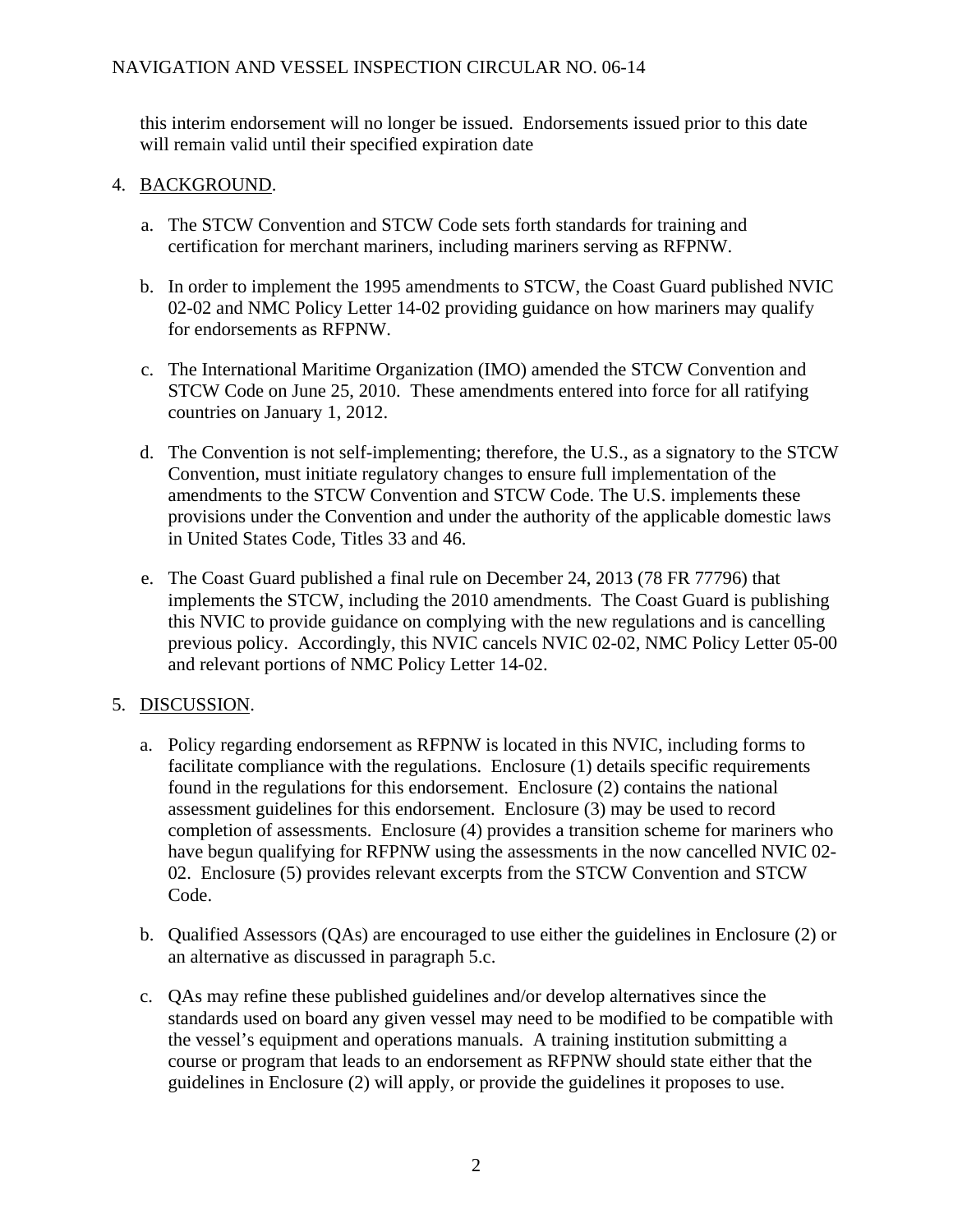However, under 46 CFR 10.402(e), a training institution must submit any deviations from these guidelines to the Coast Guard for approval before use.

- d. When applying for an RFPNW endorsement, the applicant need only submit the completed Enclosure (3), Record of Assessment (or equivalent evidence of demonstration of competency), to the Coast Guard*.* The Coast Guard recommends that the applicant retain a copy of Enclosure (3) (or equivalent evidence of demonstration of competency) for his or her records.
- 6. DISCLAIMER. This guidance is not a substitute for applicable legal requirements, nor is it itself a regulation. It is not intended to nor does it impose legally-binding requirements on any party. It represents the Coast Guard's current thinking on this topic and is issued for guidance purposes to outline methods of best practice for compliance to the applicable law. You can use an alternative approach if the approach satisfies the requirements of the applicable statutes and regulations.

# 7. ENVIRONMENTAL ASPECT AND IMPACT CONSIDERATIONS.

- a. The development of this NVIC and the general policies contained within it have been thoroughly reviewed by the originating office, and are categorically excluded (CE) under current USCG CE # 33 from further environmental analysis, in accordance with Section 2.B.2. and Figure 2-1 of the National Environmental Policy Act Implementing Procedures and Policy for Considering Environmental Impacts, COMDTINST M16475.1 (series). Because this NVIC implements, without substantive change, the applicable Commandant Instruction or other federal agency regulations, procedures, manuals, and other guidance documents, Coast Guard categorical exclusion #33 is appropriate.
- b. This NVIC will not have any of the following: significant cumulative impacts on the human environment; substantial controversy or substantial change to existing environmental conditions; or inconsistencies with any Federal, State, or local laws or administrative determinations relating to the environment. All future specific actions resulting from the general policies in this NVIC must be individually evaluated for compliance with the National Environmental Policy Act (NEPA), DHS and Coast Guard NEPA policy, and compliance with all other environmental mandates.
- 8. RECORDS MANAGEMENT CONSIDERATIONS. This NVIC has been thoroughly reviewed during the directives clearance process, and it has been determined there are no further records scheduling requirements, in accordance with Federal Records Act, 44 U.S.C. 3101 et seq., NARA requirements, and Information and Life Cycle Management Manual, COMDTINST M5212.12 (series). This policy does not create significant or substantial change to existing records management requirements.
- 9. FORMS/REPORTS. None.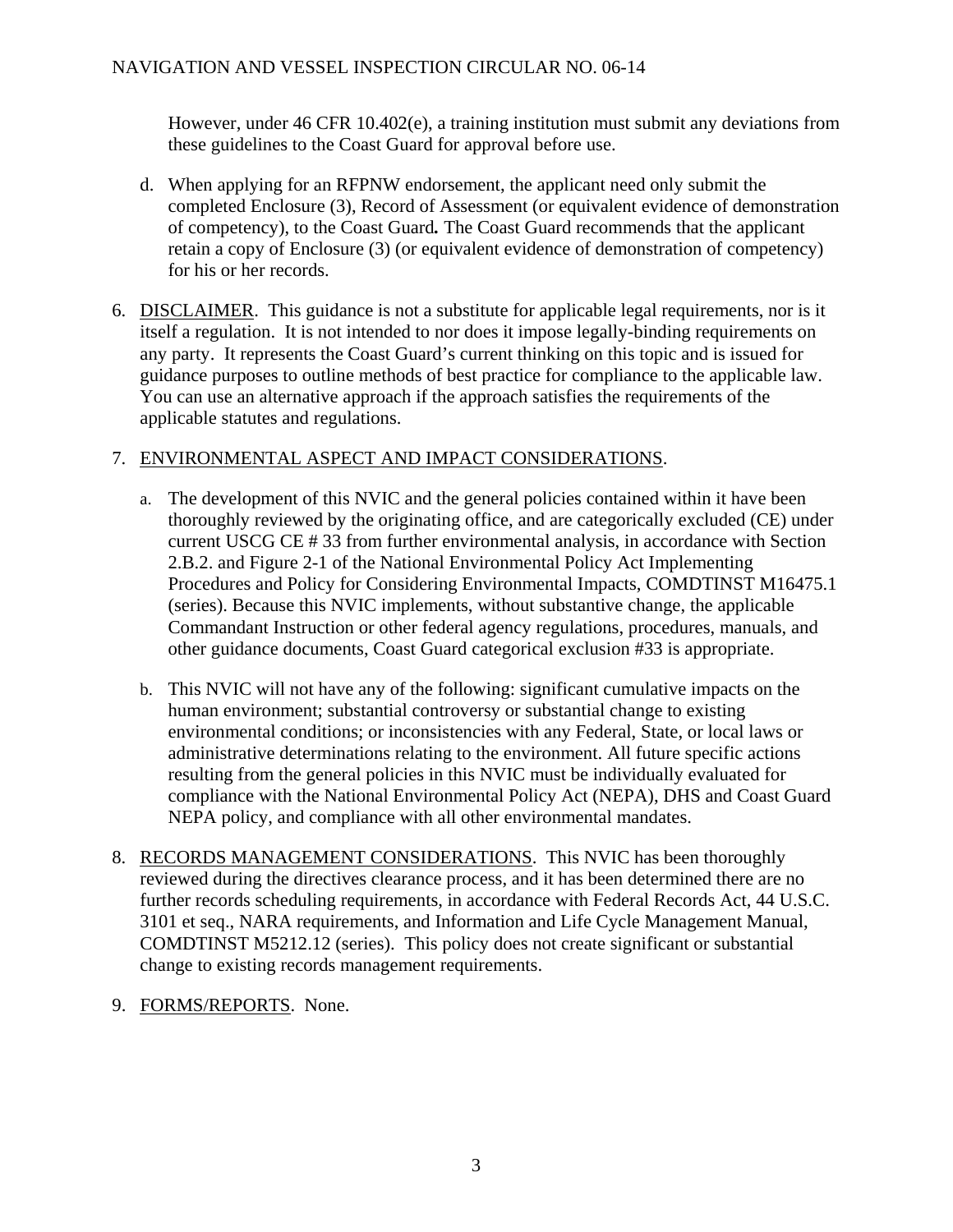#### NAVIGATION AND VESSEL INSPECTION CIRCULAR NO. 06-14

10. QUESTIONS. All questions regarding implementation of this Circular should be directed to the Mariner Credentialing Program Policy Division (CG-CVC-4), at (202) 372-2357 or MMCPolicy@uscg.mil. To obtain approval for an alternative to the assessments described in Enclosure (2), contact the NMC at (888) 427-5662 or IAskNMC@uscg.mil.

 $\searrow$ 

. SERVIDIO Admiral, U. S. Coast Guard Assistant Commandant for Prevention Policy

- Encl: (1) Discussion of Qualification Requirements for Ratings Forming Part of a Navigational Watch
	- (2) Assessment Guidelines for Ratings Forming Part of a Navigational Watch
	- (3) Record of Assessment for Ratings Forming Part of a Navigational Watch
	- (4) Transition from the Former Assessment Scheme for Ratings Forming Part of a Navigational Watch
	- (5) Excerpts from STCW Convention and STCW Code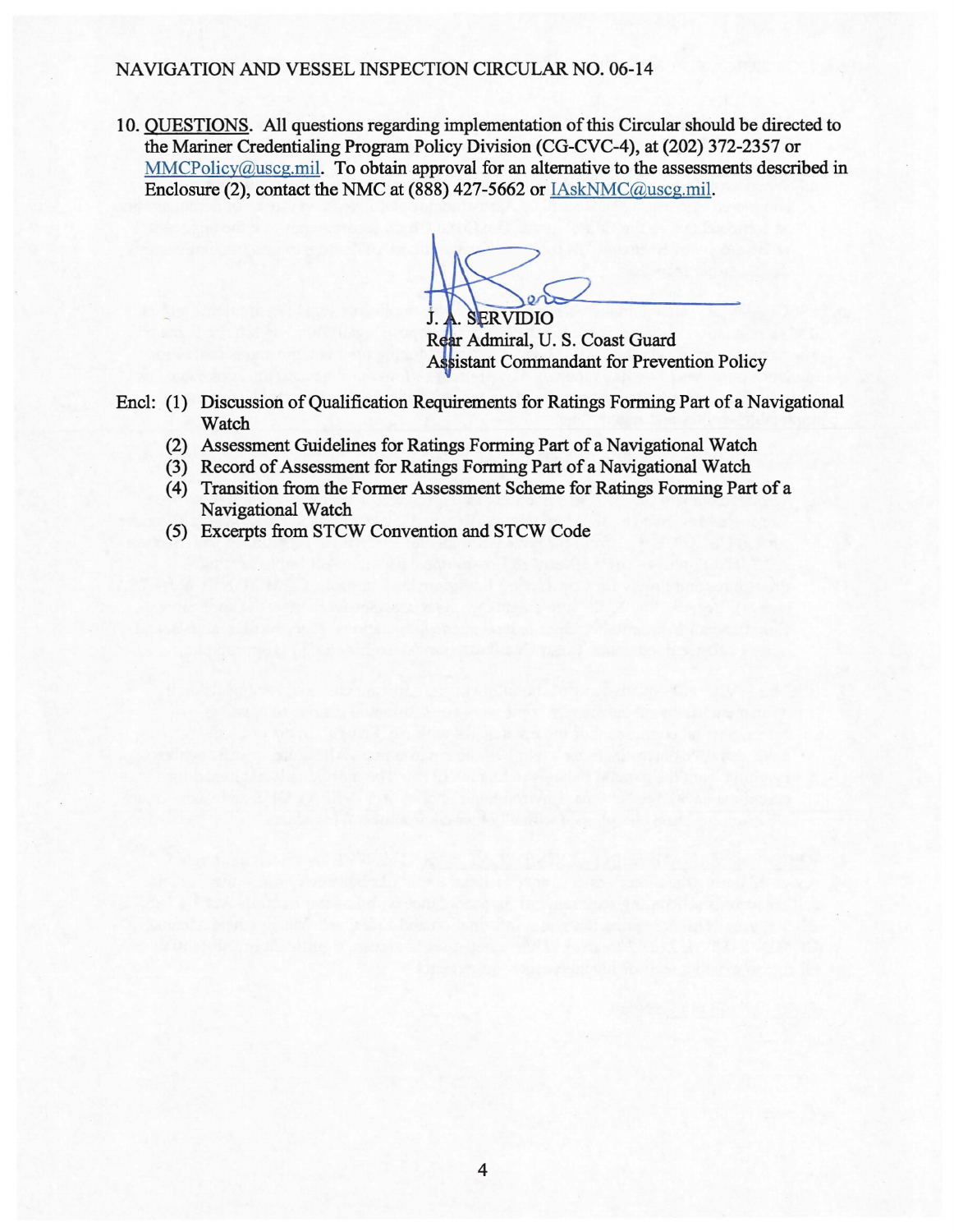# **DISCUSSION OF QUALIFICATION REQUIREMENTS FOR ENDORSEMENTS AS RATING FORMING PART OF A NAVIGATIONAL WATCH**

# 1. GENERAL.

- a. This enclosure provides guidance to qualify for International Convention on Standards of Training, Certification and Watchkeeping for Seafarers, 1978, as amended (STCW) endorsements as Rating Forming Part of a Navigational Watch (RFPNW) as specified in 46 Code of Federal Regulations (CFR) 12.605.
- b. This Navigation and Vessel Inspection Circular (NVIC) cancels those portions of National Maritime Center (NMC) Policy Letter 14-02 applicable to RFPNW, including provisions for the issuance of an interim, non-renewable endorsement of Rating Forming Part of a Navigational Watch – Lookout Duties Only. Beginning March 24, 2015, this interim endorsement will no longer be issued. Endorsements issued prior to this date, will remain valid until their specified expiration dates.

### 2. SEA SERVICE, TRAINING, AND DEMONSTRATIONS.

- a. In accordance with 46 CFR 12.605(a) and STCW Regulation II/4, an applicant for an STCW endorsement as an RFPNW shall be not less than 16 years of age and must provide satisfactory evidence of:
	- 1) Meeting the standard of competence as specified in Table A-II/4 of the STCW Code; and
	- 2) Either:
		- (i) Six months of seagoing service that includes training and experience associated with navigational watchkeeping functions; or
		- (ii) Satisfactory completion of Coast Guard approved or accepted training that includes a period of approved seagoing service of at least 2 months.
- b. Service on near coastal and oceans routes, and service on the Great Lakes will be credited on a day-for-day basis. Service on inland waters other than Great Lakes, that are navigable waters of the United States, will be credited for up to 50 percent of the total service. The remaining 50 percent of the service must be obtained on oceans, near coastal waters, and/or the Great Lakes (46 CFR 10.232(b)).
- c. For qualification as an RFPNW, a day of approved seagoing service is 8 hours associated with navigational watchkeeping functions that involve the performance of duties carried out under the direct supervision of a qualified deck officer or a qualified rating (STCW Regulation II/4). As an alternative to 8 hours in 1 day, two periods from two different calendar days, each not less than 4 hours, will be credited as 1 day of sea service. When two such periods are combined as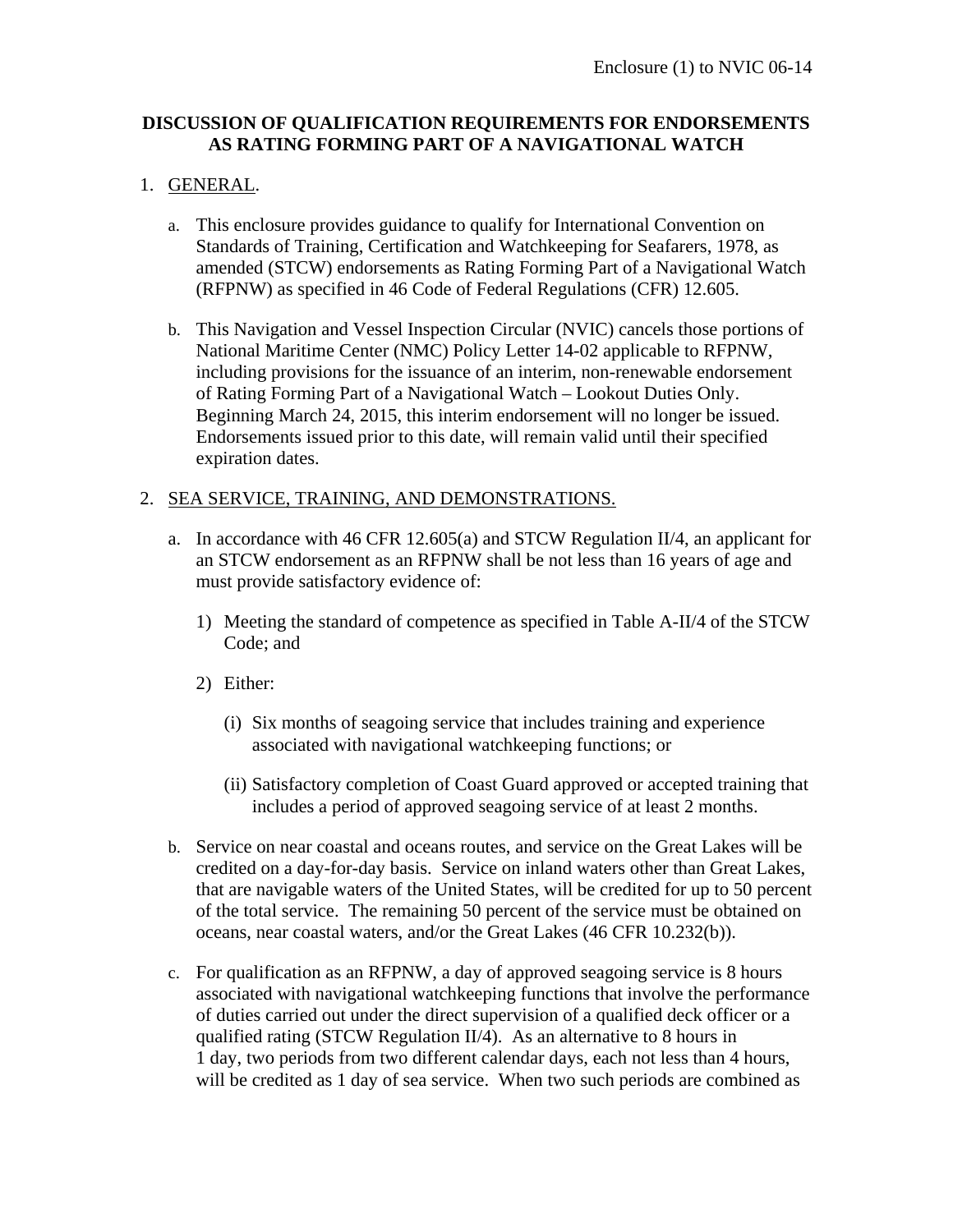a single day of sea service, no additional credit is given for periods served over 8 hours total (46 CFR 10.107).

#### 3. ASSESSMENTS.

- a. As noted above, mariners must provide evidence of meeting the standard of competence specified in Section A-II/4 of the STCW Code by completing the assessments in Enclosure (2), or an equivalent alternative. Applicants may document their assessment using Enclosure (3) or they may provide the information in any other format that shows equivalent information.
- b. Vessels under 200 GRT and/or 500 GT used for assessments should:
	- 1) Have a magnetic compass and a gyrocompass. The compasses (or their repeaters) should be divided into 1-degree increments that change readings as the heading changes (digital readout is not acceptable);
	- 2) Be arranged so the helmsman may steer either by the magnetic compass or the gyrocompass (or repeater); and
	- 3) Have a rudder angle indicator and a rudder order indicator.
- c. Simulators used in approved or accepted training should use vessels of at least 200 GRT/500 GT for exercises and assessments pertaining to steering the ship and complying with helm orders. Also, the simulator should:
	- 1) Have a visual scene, at a minimum, from dead ahead to 2 points  $(22.5^{\circ})$  abaft the beam on either side, have the capability of producing appropriate sounds within the same arc as the visual scene, and permit a candidate to steer by a fixed object or a range;
	- 2) Have a magnetic compass and a gyrocompass. The compasses (or their repeaters) should be divided into 1-degree increments that change readings as the heading changes (digital readout is not acceptable);
	- 3) Be capable of being steered either by the magnetic compass or the gyrocompass (or repeater);
	- 4) Have a rudder angle indicator and a rudder order indicator that responds appropriately to the motions of the helm and rudder;
	- 5) Replicate the hydrodynamic properties of vessels of 200 GRT and/or 500 GT or more throughout a realistic range of speeds and drafts;
	- 6) Have realistic steering controls replicating those found on modern merchant vessels that permit switching the steering gear between hand-steering and automatic pilot and also allow the switching of steering motors/pumps;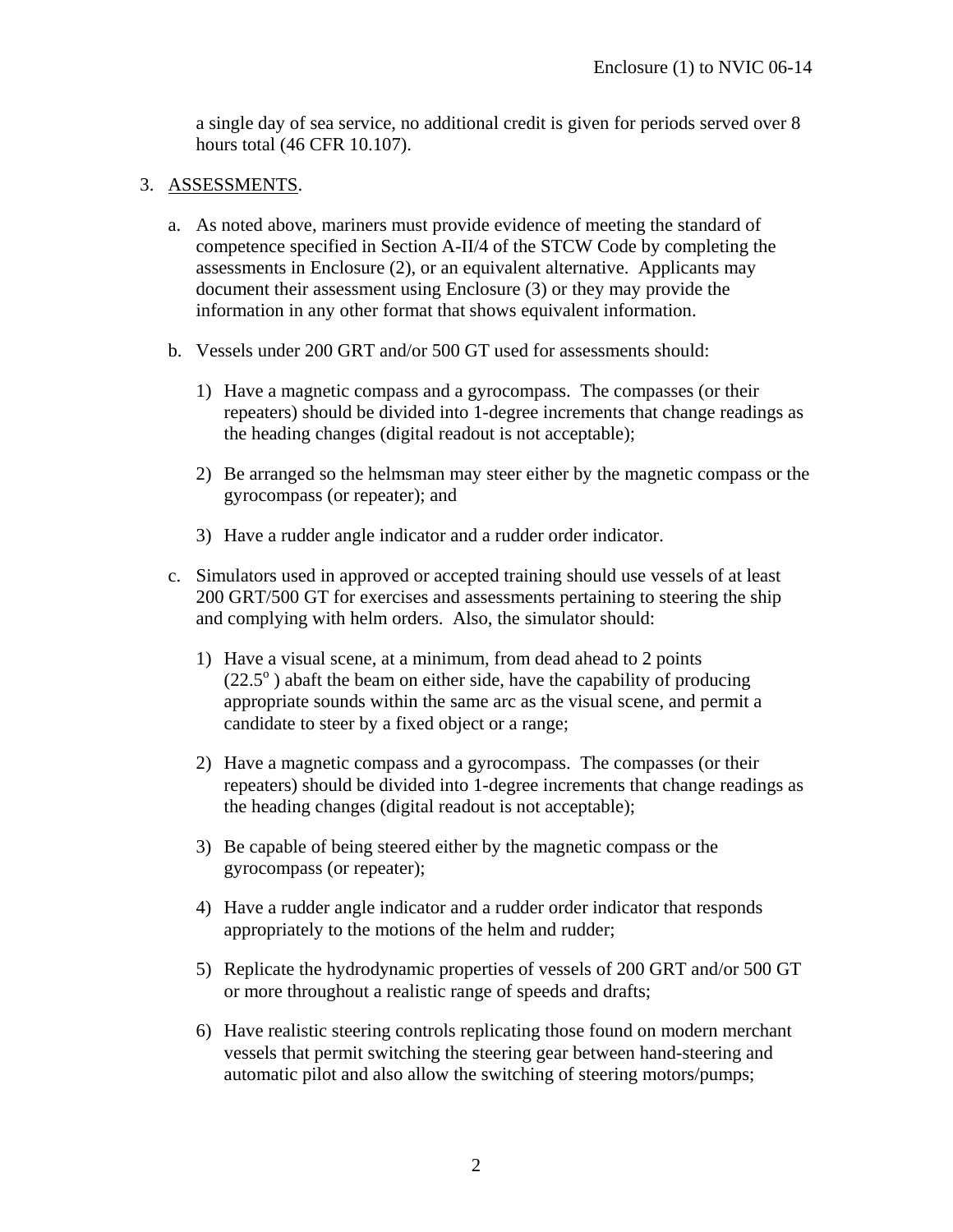- 7) Be capable of simulating steering failure including the failure of control and actuator systems;
- 8) Have sufficient behavioral realism to allow candidates to exhibit the required competencies;
- 9) Be capable of simulating failure of the gyrocompass; and;
- 10) Be equipped with the steering alarms required on a vessel of 200 GRT and/or 500 GT or more.
- d. The Coast Guard may exempt an applicant from meeting any individual knowledge, understanding, and proficiency required in Section A-II/4 of the STCW Code. These exemptions must be approved by the Coast Guard based upon vessel type. Under these circumstances, the certificate may include a corresponding limitation (46 CFR 12.605(b)). To request such an exemption, please contact the Mariner Credentialing Program Policy Division (CG-MMC-2) as discussed in paragraph 10 of this NVIC.
- 4. RENEWAL OF ENDORSEMENT. To renew an endorsement as an RFPNW, a mariner must have completed the requirements for Basic Training found in 46 CFR 12.602 and meet the general qualification requirements for renewal of their national rating endorsement(s) found in 46 CFR 10.227.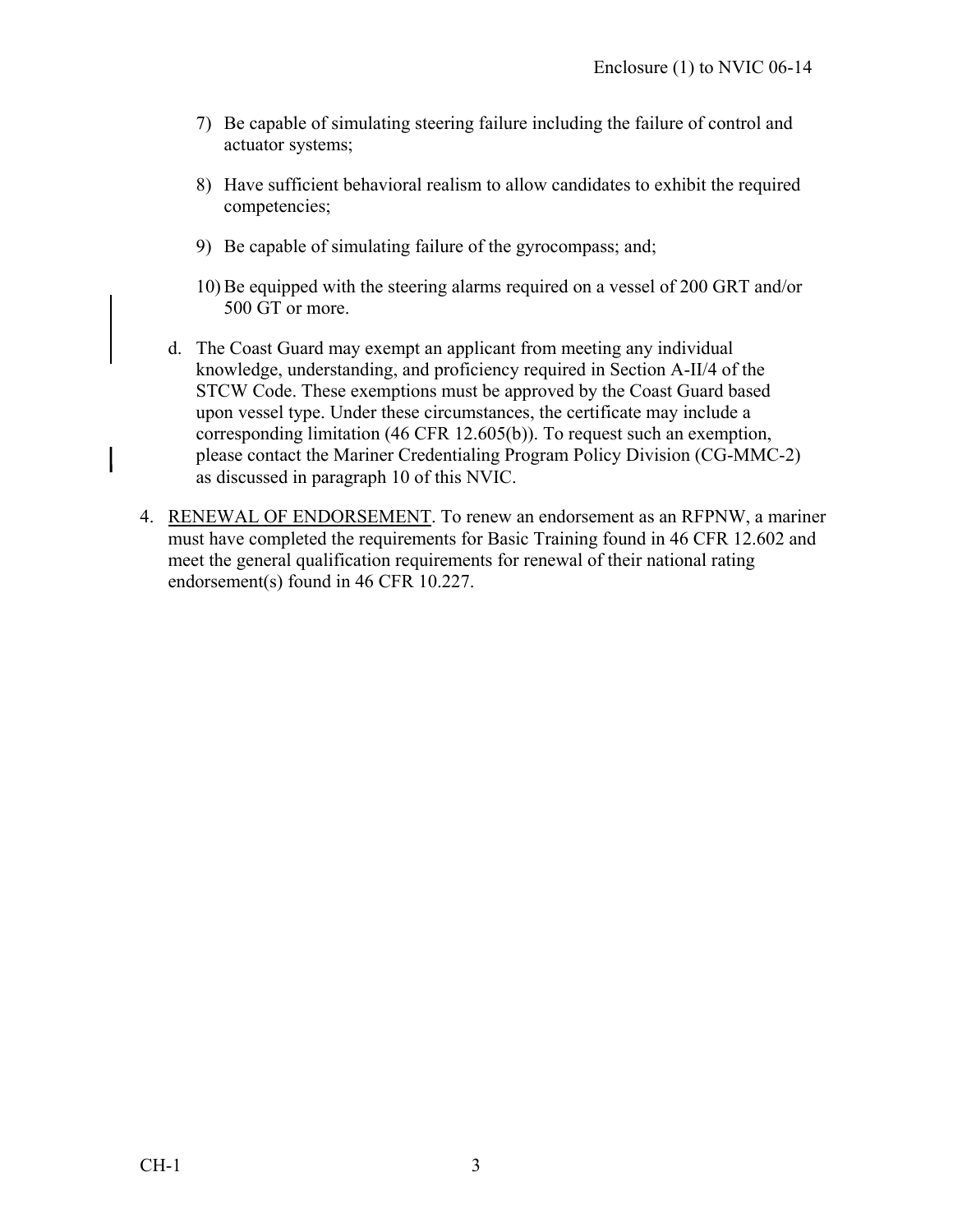#### **Assessment Guidelines for Rating Forming Part of a Navigational Watch**

#### **Standard of Competence**

Every candidate for endorsement as a Rating Forming Part of a Navigational Watch (RFPNW) shall provide evidence of having achieved the required standard of competence as specified in Table A-II/4 of the STCW Code (46 Code of Federal Regulations (CFR) 12.605(a)(3)). The table below is adopted from Table A-II/4 of the STCW Code (found in Enclosure (5)) to assist the candidate and assessor in the demonstration of competency.

#### **Practical Skill Demonstrations**

These assessment guidelines establish the conditions under which the assessment will occur, the performance or behavior the candidate is to accomplish, and the standards against which the performance is measured. The assessor is encouraged to use a checklist in conducting assessments of practical demonstrations of skill. Checklists allow a training institution or Qualified Assessor to ensure that critical tasks are not overlooked when evaluating a candidate's practical demonstration. Training institutions and Qualified Assessors should develop their own checklists for use in conducting the assessments in a complete and structured manner.

# **Qualified Assessors**

A shipboard Qualified Assessor who witnesses a practical assessment may sign the appropriate blocks and pages in the Record of Assessment in Enclosure (3) or an equivalent record. All assessments must be signed by a qualified assessor approved by the Coast Guard in accordance with 46 CFR 10.405. In order to facilitate the transition to this new requirement, the Coast Guard will accept assessments that have been demonstrated in the presence of, and signed by, an assessor who has not been Coast Guard approved until December 31, 2019, provided that the assessor meets the professional requirements in 46 CFR 10.405(a)(3) to assess competence for the specific endorsement. Assessors must be in possession of the level of endorsement, or other professional credential, which provides proof that they have attained a level of experience and qualification equal or superior to the relevant level of knowledge, skills, and abilities to be assessed (46 CFR 10.405(a)(3)). In the interim, the Coast Guard will accept assessments signed by mariners holding an appropriate national endorsement and who have at least 1 year of experience as Officer in Charge of a Navigational Watch on seagoing vessels of at least 200 GRT and/or 500 GT. For assessments signed on a military vessel, the assessor should be authorized to conduct similar assessments for the U.S. Navy or U.S. Coast Guard Personnel Qualification Standards (PQS) for Helmsman and Lookout. After December 31, 2019, QAs must be approved by the National Maritime Center to conduct the assessment(s) (46 CFR 10.405). Qualified military personnel need not be approved as QAs and may continue to sign assessments on military vessels after December 31, 2019.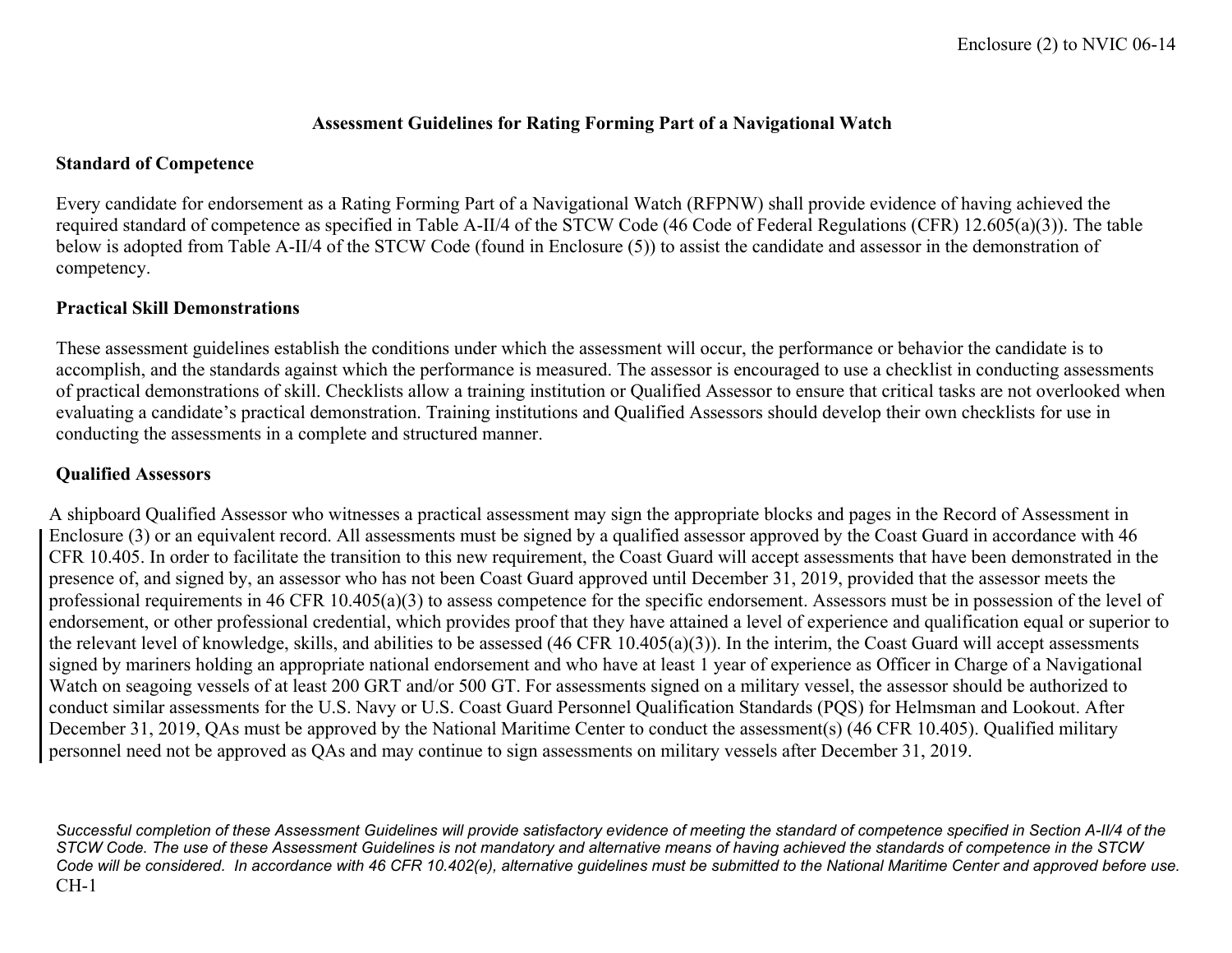| <b>Task</b><br>No./Name | <b>STCW Competence</b>                                                                                              | Knowledge,<br><b>Understanding</b><br>and Proficiency | <b>Performance</b><br><b>Condition</b>                                                            | <b>Performance</b><br><b>Behavior</b>               |                                                                                                                         | <b>Performance Standard</b>                                                                                                  |
|-------------------------|---------------------------------------------------------------------------------------------------------------------|-------------------------------------------------------|---------------------------------------------------------------------------------------------------|-----------------------------------------------------|-------------------------------------------------------------------------------------------------------------------------|------------------------------------------------------------------------------------------------------------------------------|
| 1.1.A                   | Steer the ship and                                                                                                  | Use of magnetic                                       | At full sea speed, while                                                                          | the candidate turns the                             |                                                                                                                         | The candidate:                                                                                                               |
| Steady on a             | also comply with<br>helm orders in the                                                                              | and<br>gyro-compasses                                 | on a northeasterly<br>heading, when hearing                                                       | helm to bring the<br>vessel to the new              | 1.                                                                                                                      | Repeats the order;                                                                                                           |
| new course              | English language                                                                                                    |                                                       | the command, in<br>English, "steer 342,"**                                                        | course and steady on<br>the course of 342°.         | 2.                                                                                                                      | Turns the helm in the direction of the<br>fewest degrees to the ordered course<br>using no more than $15^{\circ}$ of rudder; |
|                         |                                                                                                                     |                                                       |                                                                                                   |                                                     | 3.                                                                                                                      | Reports the ship's heading, while<br>swinging, in each $10^{\circ}$ increment;                                               |
|                         |                                                                                                                     |                                                       | ** The assessor may select any course desired as<br>long as it is more than 30° from the original |                                                     | 4.                                                                                                                      | Reduces the rudder angle as the vessel<br>approaches the course;                                                             |
|                         |                                                                                                                     |                                                       | heading. At least one assessment should include<br>a turn to the right from the ordered course.   |                                                     | 5.                                                                                                                      | Steadies on the course of 342° with<br>less than 5° of overshoot; and                                                        |
|                         |                                                                                                                     |                                                       |                                                                                                   |                                                     | 6.                                                                                                                      | States: "Steady on three four two."                                                                                          |
| 1.1.B                   | Steer the ship and                                                                                                  | Use of magnetic                                       | In a sea state of 4 or                                                                            | the candidate uses the                              |                                                                                                                         | The candidate:                                                                                                               |
| Steer a course          | also comply with<br>helm orders in the                                                                              | and<br>gyro-compasses                                 | less, when hearing the<br>command in English,                                                     | gyrocompass to steer<br>the course of $342^\circ$ . | 1.                                                                                                                      | Repeats the order;                                                                                                           |
| by gyro-<br>compass     | English language                                                                                                    |                                                       | "steer 342,"**                                                                                    |                                                     | 2.                                                                                                                      | When steady on course, states<br>"Steering three four two;" and                                                              |
|                         | ** The assessor may select any course desired as<br>long as it can be safely maintained throughout the<br>exercise. |                                                       |                                                                                                   | 3.                                                  | Steers the course ordered within $\pm 3^{\circ}$<br>(open ocean), and $\pm 2^{\circ}$ (near coastal)<br>for 15 minutes. |                                                                                                                              |

#### **Assessment Guidelines for Rating Forming Part of a Navigational Watch**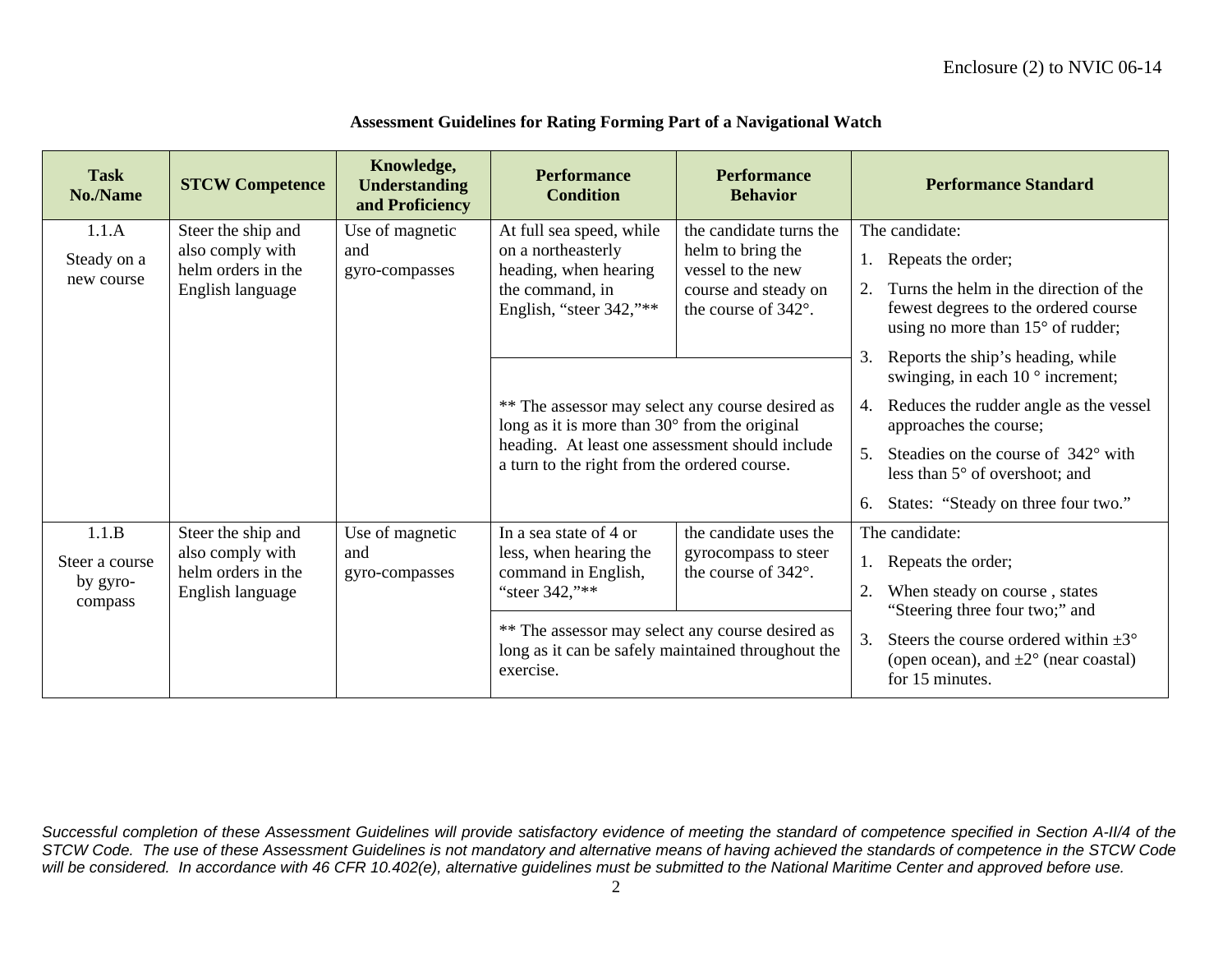| <b>Task</b><br>No./Name                           | <b>STCW Competence</b>                                                           | Knowledge,<br><b>Understanding</b><br>and Proficiency | <b>Performance</b><br><b>Condition</b>                                                                                                                                                                           | <b>Performance</b><br><b>Behavior</b>                                                                 | <b>Performance Standard</b>                                                                                                                                                                                                                                                                                                                                                                           |
|---------------------------------------------------|----------------------------------------------------------------------------------|-------------------------------------------------------|------------------------------------------------------------------------------------------------------------------------------------------------------------------------------------------------------------------|-------------------------------------------------------------------------------------------------------|-------------------------------------------------------------------------------------------------------------------------------------------------------------------------------------------------------------------------------------------------------------------------------------------------------------------------------------------------------------------------------------------------------|
| 1.1.C<br>Steer a course<br>by magnetic<br>compass | Steer the ship and<br>also comply with<br>helm orders in the<br>English language | Use of magnetic<br>and<br>gyro-compasses              | In a sea state of 4 or<br>less, when hearing the<br>command in English,<br>"steer 342,"**<br>** The assessor may select any course desired as<br>long as it can be safely maintained throughout the<br>exercise. | the candidate uses the<br>magnetic compass to<br>steer the course of<br>342°.                         | The candidate:<br>Repeats the order;<br>When steady on course, states<br>"Steering three four two;" and<br>3.<br>Steers the course ordered within<br>$\pm 5^{\circ}$ (open ocean), and $\pm 3^{\circ}$ (near<br>coastal) for 15 minutes.                                                                                                                                                              |
| 1.2.A<br>Right<br>(starboard)<br>rudder           | Steer the ship and<br>also comply with<br>helm orders in the<br>English language | Helm orders                                           | When hearing the<br>command in English,<br>"Right (Starboard) 10,"                                                                                                                                               | the candidate turns the<br>helm until the rudder<br>is right (Starboard)<br>$10^\circ$ .              | The candidate:<br>Repeats the order;<br>Immediately turns the helm to right<br>(starboard);<br>Stops turning the helm when the rudder<br>angle indicator reads right (starboard)<br>$10^\circ$ :<br>States: "The rudder is right (starboard)<br>4.<br>$10^\circ$ ;" and<br>States the vessel's heading in $10^{\circ}$<br>5.<br>increments until a new heading is<br>provided (e.g., "passing 320°"). |
| 1.2.B<br>Left (port)<br>rudder                    | Steer the ship and<br>also comply with<br>helm orders in the<br>English language | Helm orders                                           | When hearing the<br>command in English,<br>"Left (Port) $20$ ,"                                                                                                                                                  | the candidate turns the<br>helm until the rudder<br>angle indicator is at<br>left (port) $20^\circ$ . | The candidate:<br>Repeats the order;<br>Immediately turns the helm to left<br>(port);<br>Stops turning the helm when the rudder<br>3.<br>angle indicator reads left (port) 20°;<br>States: "The rudder is left (port) 20",<br>4.<br>and<br>States the vessel's heading in 10°<br>5.<br>increments until a new heading is<br>provided (e.g., "passing 060°").                                          |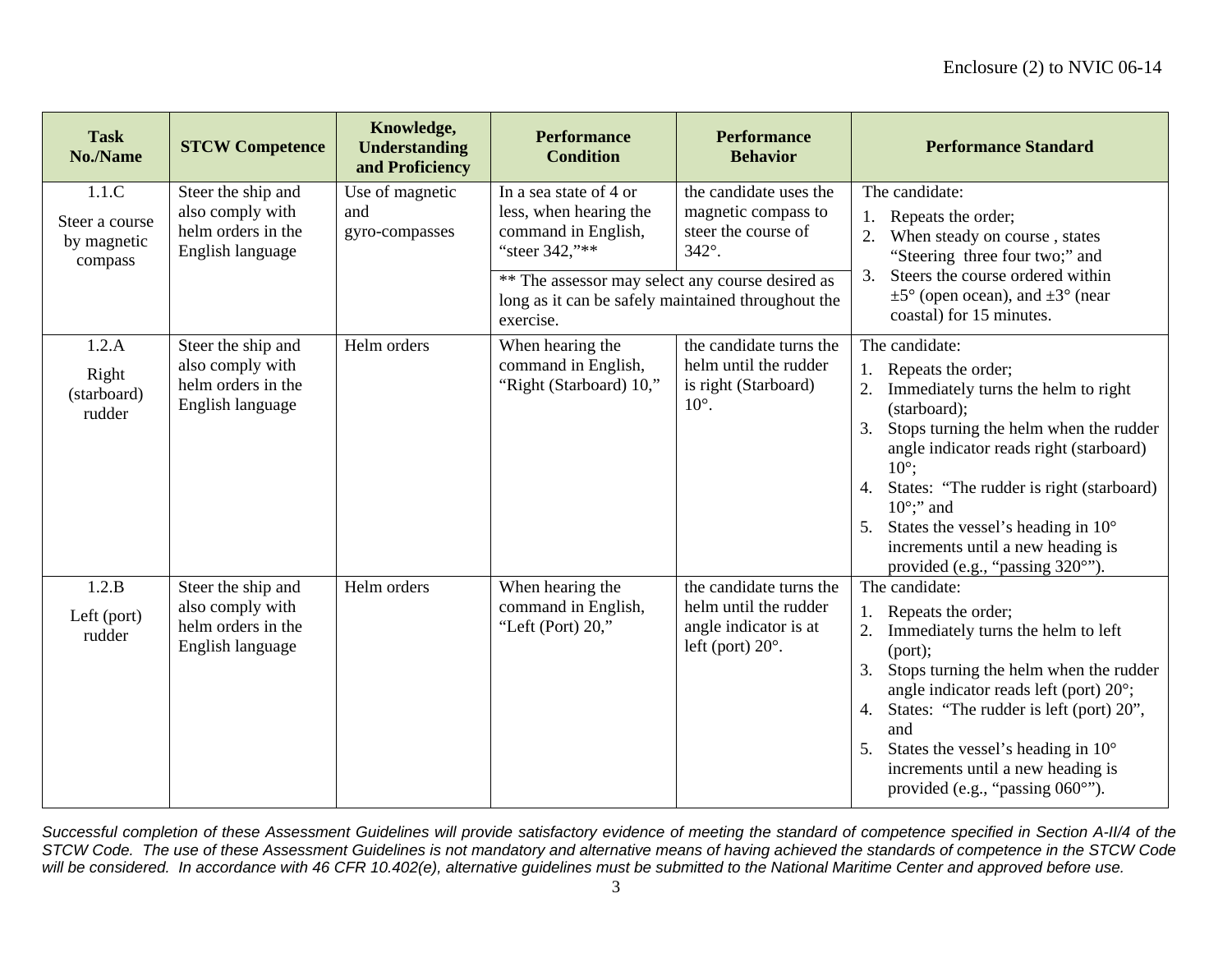| <b>Task</b><br>No./Name        | <b>STCW Competence</b>                                                           | Knowledge,<br><b>Understanding</b><br>and Proficiency | <b>Performance</b><br><b>Condition</b>                                                                                                   | <b>Performance</b><br><b>Behavior</b>                                                                                                                                       | <b>Performance Standard</b>                                                                                                                                                                                                                                                                                                              |
|--------------------------------|----------------------------------------------------------------------------------|-------------------------------------------------------|------------------------------------------------------------------------------------------------------------------------------------------|-----------------------------------------------------------------------------------------------------------------------------------------------------------------------------|------------------------------------------------------------------------------------------------------------------------------------------------------------------------------------------------------------------------------------------------------------------------------------------------------------------------------------------|
| 1.2.C<br>Rudder hard<br>over   | Steer the ship and<br>also comply with<br>helm orders in the<br>English language | Helm orders                                           | When hearing the<br>command in English,<br>"Hard Right<br>(Starboard),"                                                                  | the candidate turns the<br>helm to the right<br>(starboard) until the<br>rudder is at maximum<br>right (starboard).                                                         | The candidate:<br>Repeats the order;<br>Immediately turns the helm to right<br>(starboard);<br>3.<br>Stops turning the helm when the rudder<br>angle indicator reads maximum right<br>(starboard) rudder;<br>Ensures that the rudder is not jammed<br>4.<br>against the stops; and<br>States: "The rudder is hard right<br>(starboard)." |
| 1.2.D<br>Ease the rudder       | Steer the ship and<br>also comply with<br>helm orders in the<br>English language | Helm orders                                           | When the rudder is<br>more than $5^\circ$ right<br>(starboard) or left (port),<br>when hearing the<br>command in English<br>"Ease to 5," | the candidate turns the<br>helm to reduce the<br>angle of the rudder<br>until the indicator<br>shows the rudder angle<br>is right (starboard) or<br>left (port) $5^\circ$ . | The candidate:<br>Repeats the order;<br>Immediately turns the helm to reduce<br>the rudder angle;<br>Stops turning the helm when the rudder<br>angle indicator reads right (starboard)<br>or left (port) $5^\circ$ ; and<br>States: "The rudder is right (starboard)<br>4.<br>or left (port) $5$ ."                                      |
| 1.2.E<br>Midships the<br>wheel | Steer the ship and<br>also comply with<br>helm orders in the<br>English language | Helm orders                                           | When the rudder is<br>either right (starboard)<br>or left (port), when<br>hearing the command in<br>English "Midships,"                  | the candidate turns the<br>helm to reduce the<br>angle of the rudder<br>until the indicator<br>shows the rudder angle<br>$0^{\circ}$ .                                      | The candidate:<br>Repeats the order;<br>Immediately turns the helm to reduce<br>the rudder angle;<br>Stops turning the helm when the rudder<br>3.<br>angle indicator reads zero; and<br>States: "The rudder is midships."<br>4.                                                                                                          |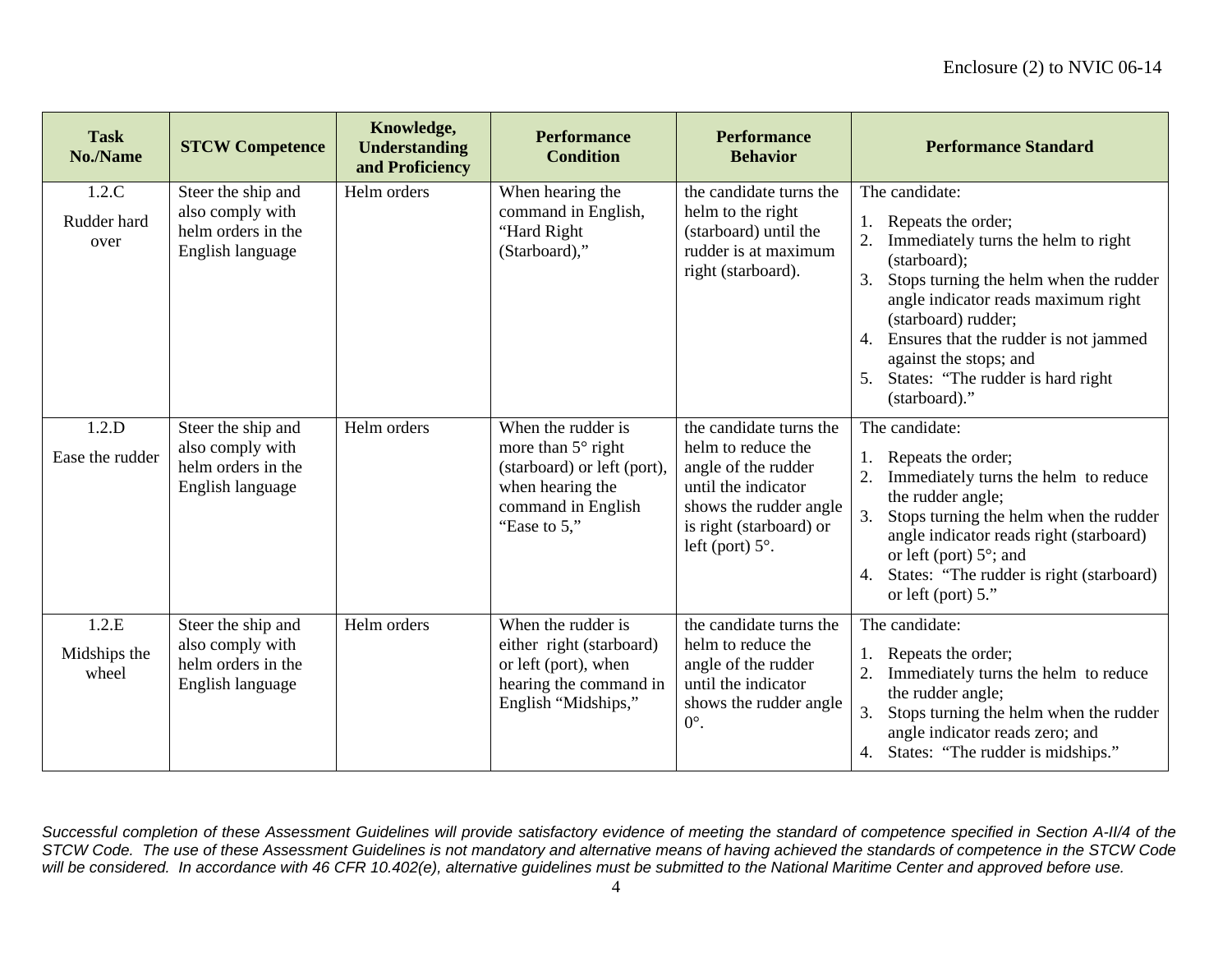| <b>Task</b><br>No./Name             | <b>STCW Competence</b>                                                           | Knowledge,<br><b>Understanding</b><br>and Proficiency | <b>Performance</b><br><b>Condition</b>                                                                                 | <b>Performance</b><br><b>Behavior</b>                                                                                                                       | <b>Performance Standard</b>                                                                                                                                                                                                                                                                                                                                                  |
|-------------------------------------|----------------------------------------------------------------------------------|-------------------------------------------------------|------------------------------------------------------------------------------------------------------------------------|-------------------------------------------------------------------------------------------------------------------------------------------------------------|------------------------------------------------------------------------------------------------------------------------------------------------------------------------------------------------------------------------------------------------------------------------------------------------------------------------------------------------------------------------------|
| 1.2.F<br>Shift your<br>rudder       | Steer the ship and<br>also comply with<br>helm orders in the<br>English language | Helm orders                                           | When the rudder is $15^{\circ}$<br>right (starboard) when<br>hearing the command in<br>English "Shift your<br>Rudder," | the candidate turns the<br>helm to the left (port)<br>until the indicator<br>shows the rudder angle<br>is left (port) $15^\circ$ .                          | The candidate:<br>1. Repeats the order;<br>Immediately turns the helm to the left<br>2.<br>(port);<br>Stops turning the helm when the rudder<br>3.<br>angle indicator reads left (port) 15°;<br>States: "The rudder is left (port) 15;"<br>4.<br>and<br>States the vessel's heading in $10^{\circ}$<br>increments until a new heading is<br>provided (e.g., "passing 060°"). |
| 1.2.G<br>Meet her; or,<br>check her | Steer the ship and<br>also comply with<br>helm orders in the<br>English language | Helm orders                                           | During a turn, when<br>hearing the command in<br>English, "Meet her" or<br>"Check Her,"                                | the candidate turns the<br>helm to reduce the<br>angle of the rudder and<br>apply counter rudder<br>until the vessel stops<br>turning.                      | The candidate:<br>1. Repeats the order;<br>Immediately turns the helm to reduce<br>the rudder angle;<br>3.<br>Applies counter rudder until the vessel<br>stops turning;<br>Eases the wheel to midships; and<br>4.<br>States: "The vessel's heading is "<br>5.                                                                                                                |
| 1.2.H<br>Steady as she<br>goes      | Steer the ship and<br>also comply with<br>helm orders in the<br>English language | Helm orders                                           | When hearing the<br>command in English,<br>"Steady as She Goes"                                                        | the candidate notes the<br>heading of the vessel,<br>stops any swing of the<br>ship, and steers in the<br>direction noted when<br>the command was<br>given. | The candidate:<br>1. Repeats the order;<br>2. Notes the heading when the command<br>was given;<br>Immediately applies counter rudder to<br>stop any swing of the ship;<br>Steers the heading noted; and<br>4.<br>5.<br>States: "Steady, heading "                                                                                                                            |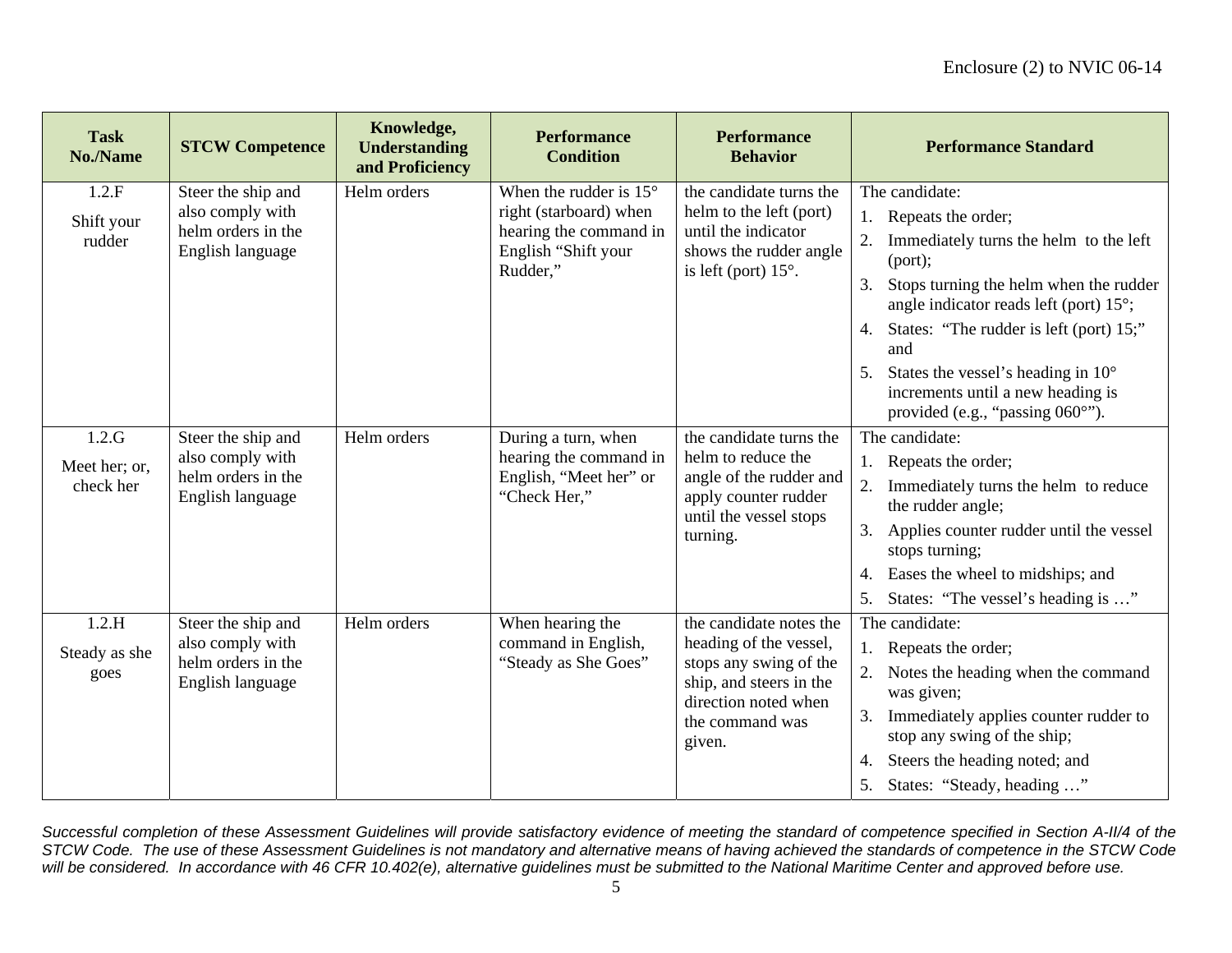| <b>Task</b><br>No./Name                                                       | <b>STCW Competence</b>                                                           | Knowledge,<br><b>Understanding</b><br>and Proficiency                     | <b>Performance</b><br><b>Condition</b>                                                                | <b>Performance</b><br><b>Behavior</b>                                                                                                                                                                                               | <b>Performance Standard</b>                                                                                                                                                                                                                                                                                                                     |
|-------------------------------------------------------------------------------|----------------------------------------------------------------------------------|---------------------------------------------------------------------------|-------------------------------------------------------------------------------------------------------|-------------------------------------------------------------------------------------------------------------------------------------------------------------------------------------------------------------------------------------|-------------------------------------------------------------------------------------------------------------------------------------------------------------------------------------------------------------------------------------------------------------------------------------------------------------------------------------------------|
| 1.2.I<br>Nothing to the<br>right/left                                         | Steer the ship and<br>also comply with<br>helm orders in the<br>English language | Helm orders                                                               | When hearing the<br>command in English,<br>"Nothing to the right"<br>(starboard) [or left<br>(port)], | the candidate notes the<br>heading of the vessel,<br>stop any swing of the<br>ship to the right<br>(starboard), [or left<br>(port)] and keeps the<br>vessels heading from<br>any direction to the<br>right of the noted<br>heading. | The candidate:<br>1. Repeats the order;<br>Notes the heading when the command<br>was given;<br>Immediately applies counter rudder to<br>3.<br>stop any swing of the ship to the right<br>(starboard); and<br>Steers the heading noted, but with no<br>4.<br>error to the right permitted.                                                       |
| 1.3.A<br>Change the<br>steering mode<br>from auto pilot<br>to hand steering   | Steer the ship and<br>also comply with<br>helm orders in the<br>English language | Change-over from<br>automatic pilot to<br>hand steering and<br>vice versa | At sea speed, when<br>hearing the command to<br>put steering into hand<br>steering,                   | the candidate changes<br>the steering mode<br>from auto pilot to hand<br>steering.                                                                                                                                                  | The candidate:<br>1. Repeats the order;<br>2.<br>Switches the steering mode from<br>autopilot to hand;<br>Tests that the new steering mode is<br>3.<br>responding; and<br>States: "She's in hand steering."<br>4.                                                                                                                               |
| 1.3.B<br>Change the<br>steering mode<br>from hand<br>steering to<br>autopilot | Steer the ship and<br>also comply with<br>helm orders in the<br>English language | Change-over from<br>automatic pilot to<br>hand steering and<br>vice versa | At sea speed, when<br>hearing the command to<br>put steering into auto<br>pilot,                      | the candidate changes<br>the steering mode<br>from hand steering to<br>autopilot.                                                                                                                                                   | The candidate:<br>Repeats the order;<br>Puts the wheel amidships;<br>Verifies the course dialed into the auto<br>3.<br>pilot is the same as the course to be<br>steered;<br>Switches the steering mode from hand<br>to auto pilot;<br>Verifies that the auto pilot is<br>5.<br>responding properly; and<br>States: "She's in auto pilot."<br>6. |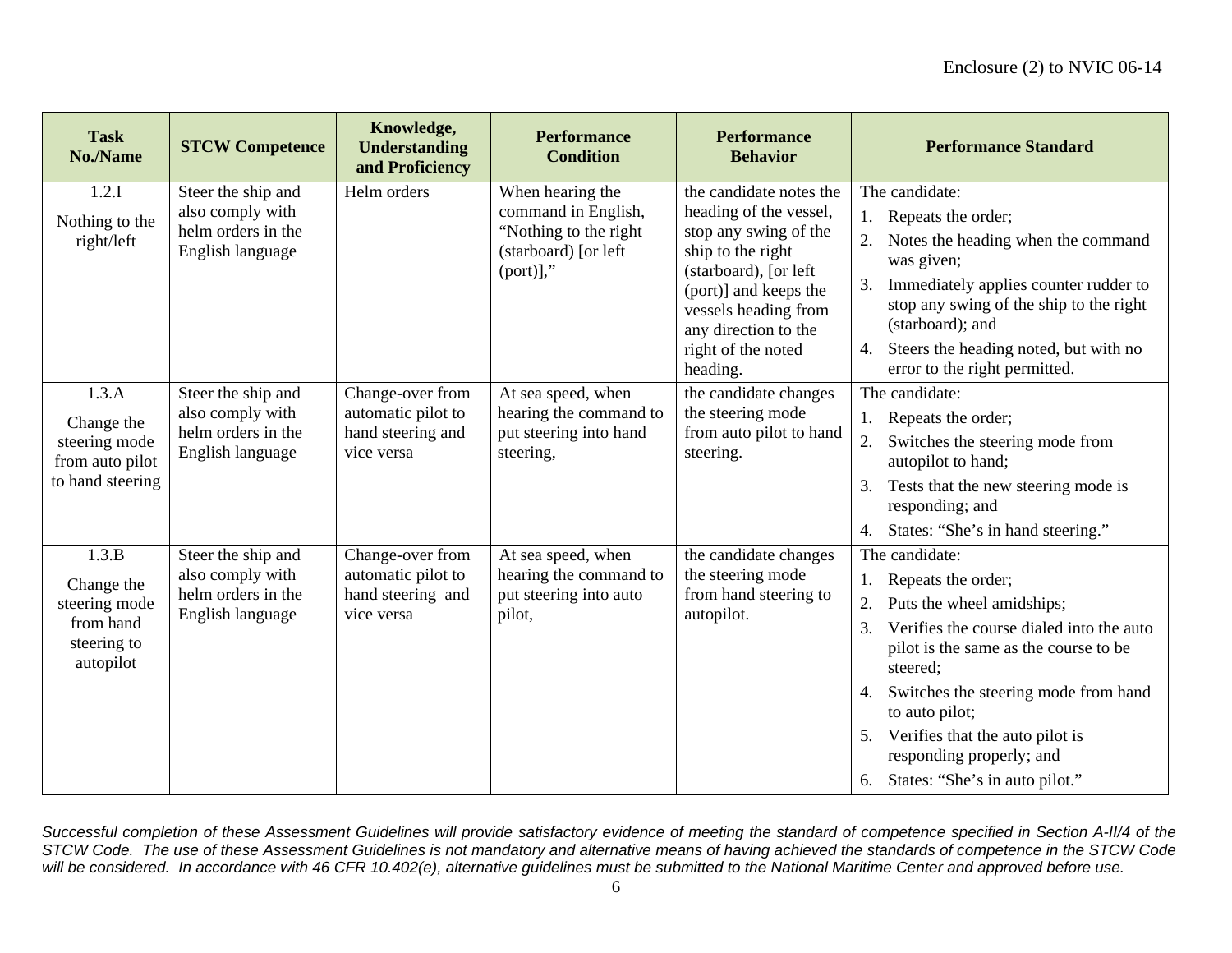| <b>Task</b><br>No./Name     | <b>STCW Competence</b>                            | Knowledge,<br><b>Understanding</b><br>and Proficiency                                           | <b>Performance</b><br><b>Condition</b>                                                                                                                                                                                          | <b>Performance</b><br><b>Behavior</b>          | <b>Performance Standard</b>                                                               |
|-----------------------------|---------------------------------------------------|-------------------------------------------------------------------------------------------------|---------------------------------------------------------------------------------------------------------------------------------------------------------------------------------------------------------------------------------|------------------------------------------------|-------------------------------------------------------------------------------------------|
| 2.1.A<br>Report bearings    | Keep a proper<br>look-out by sight and<br>hearing | Responsibilities of<br>a look-out.                                                              | On a ship or full mission<br>ship simulator, given a                                                                                                                                                                            | the candidate detects<br>and reports all three | The candidate reports to the officer in<br>charge of the watch the:                       |
| in daylight                 |                                                   | including reporting<br>the approximate<br>bearing of a sound                                    | condition in daylight of<br>unlimited visibility<br>through a field of view<br>from right ahead to $22.5^{\circ}$<br>abaft the beam on each<br>side of the vessel and a<br>sea state of 4 or less; and<br>a large vessel, small | objects.                                       | 1. Large vessel before it is within<br>5 miles of own ship;                               |
|                             |                                                   | signal, light or<br>other object in                                                             |                                                                                                                                                                                                                                 |                                                | Small vessel before it is within<br>2 miles of own ship;                                  |
|                             |                                                   | degrees or points                                                                               |                                                                                                                                                                                                                                 |                                                | Buoy before it is within 2 miles of own<br>3.<br>ship; and                                |
|                             |                                                   |                                                                                                 | vessel, a buoy in sight,                                                                                                                                                                                                        |                                                | Direction to all objects in degrees or<br>4.<br>points within $\pm$ 1 point or $\pm$ 11°. |
| 2.1.B                       | Keep a proper                                     | Responsibilities of                                                                             | On a ship or full mission                                                                                                                                                                                                       | the candidate detects                          | The candidate reports the:                                                                |
| Report bearings<br>at night | look-out by sight and<br>hearing                  | a look-out,<br>including reporting<br>the approximate<br>bearing of a sound<br>signal, light or | ship simulator, given a<br>condition at night of<br>unlimited visibility                                                                                                                                                        | and reports all three<br>objects.              | 1. Lights of the large vessel before it is<br>within 10 miles of own ship;                |
|                             |                                                   |                                                                                                 | through a field of view<br>from right ahead to $22.5^\circ$                                                                                                                                                                     |                                                | Lights of the small vessel before it is<br>within 2 miles of own ship;                    |
|                             |                                                   | other object in<br>degrees or points                                                            | abaft the beam on each<br>side of the vessel and a<br>sea state of 4 or less; and                                                                                                                                               |                                                | Light of the buoy before it is within 2<br>3.<br>miles of own ship; and                   |
|                             |                                                   |                                                                                                 | a large vessel, a small<br>vessel, and a buoy in<br>sight,                                                                                                                                                                      |                                                | Direction to all objects in degrees or<br>4.<br>points within $\pm$ 1 point or $\pm$ 11°. |
| 2.1.C                       | Keep a proper                                     | Responsibilities of                                                                             | On a ship or full mission                                                                                                                                                                                                       | the candidate detects                          | The candidate reports the:                                                                |
| Report bearings<br>by sound | look-out by sight and<br>hearing                  | a look-out.<br>including reporting<br>the approximate                                           | ship simulator, in any<br>condition of visibility,<br>when a sound is                                                                                                                                                           | and reports the<br>direction of the sound.     | 1. Direction of the sound in degrees or<br>points within $\pm$ 1 point or $\pm$ 11°; and  |
|                             |                                                   | bearing of a sound<br>signal, light or<br>other object in<br>degrees or points                  | generated by any sound<br>appliance listed in the<br><b>International Navigation</b><br>Rules.                                                                                                                                  |                                                | Type of sound heard (e.g., gong,<br>2.<br>whistle, siren).                                |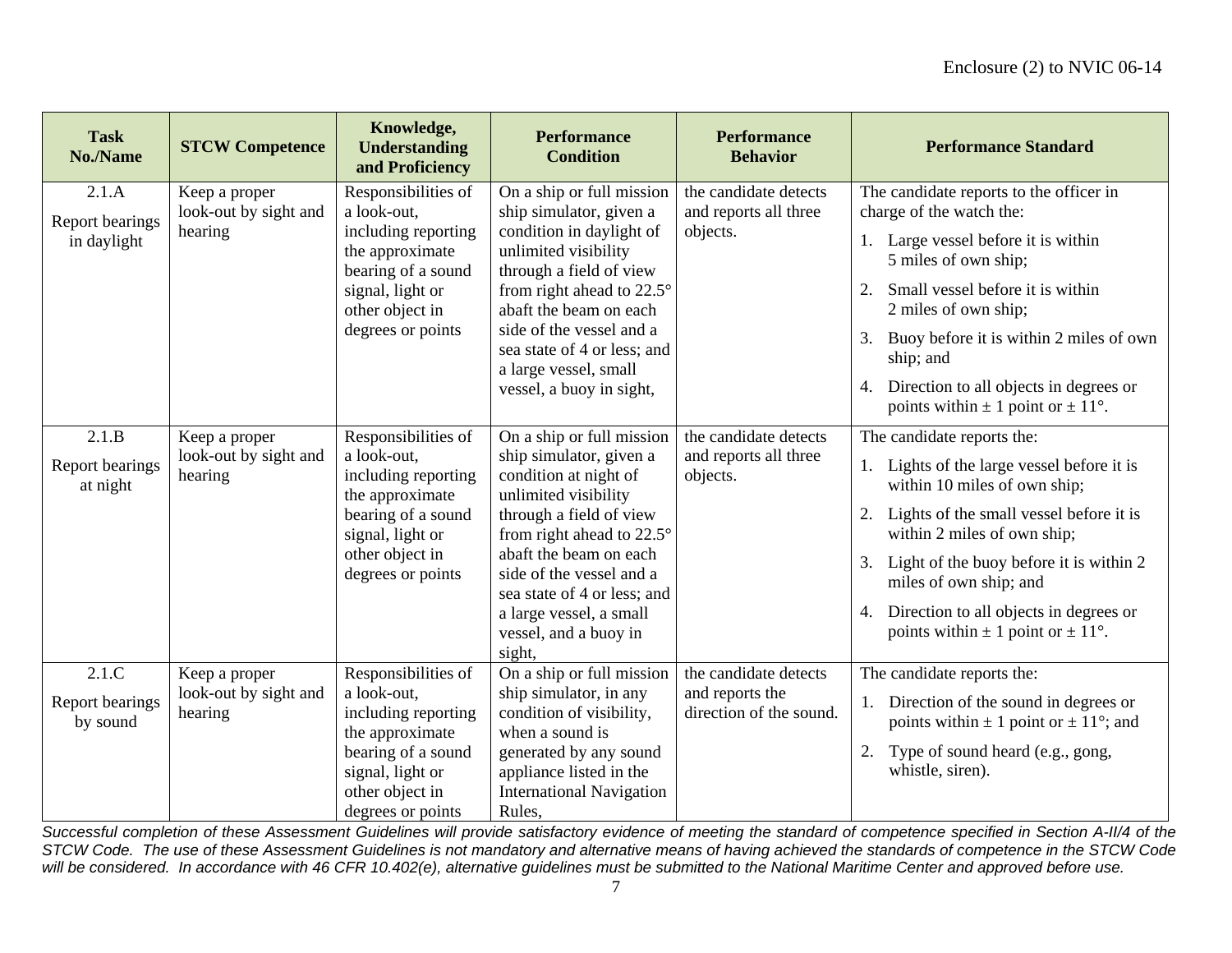| <b>Task</b><br>No./Name                        | <b>STCW Competence</b>                                         | Knowledge,<br><b>Understanding</b><br>and Proficiency | <b>Performance</b><br><b>Condition</b>                                                                             | <b>Performance</b><br><b>Behavior</b>                                                                                   | <b>Performance Standard</b>                                                                                                                                                                                                                                                                                                                                                                                                                                                                                                                                                                                                                                                                                                                                                                                                                                                                                                                                 |
|------------------------------------------------|----------------------------------------------------------------|-------------------------------------------------------|--------------------------------------------------------------------------------------------------------------------|-------------------------------------------------------------------------------------------------------------------------|-------------------------------------------------------------------------------------------------------------------------------------------------------------------------------------------------------------------------------------------------------------------------------------------------------------------------------------------------------------------------------------------------------------------------------------------------------------------------------------------------------------------------------------------------------------------------------------------------------------------------------------------------------------------------------------------------------------------------------------------------------------------------------------------------------------------------------------------------------------------------------------------------------------------------------------------------------------|
| 3.1.A<br>Shipboard<br>terms and<br>definitions | Contribute to<br>monitoring and<br>controlling a safe<br>watch | Shipboard terms<br>and definitions                    | On a ship, simulator, or<br>by examination with the<br>assessor using accepted<br>English maritime<br>terminology, | the candidate<br>demonstrates an<br>understanding of the<br>shipboard terms and<br>definitions used by the<br>assessor. | The candidate:<br>1. Points out and describes standard<br>shipboard locations and features (e.g.,<br>port, starboard, forward, aft) of the<br>following locations from the bridge:<br>a. Green sidelight;<br>b. Red sidelight;<br>c. Stern light;<br>d. Masthead light $(s)$ ;<br>e. Anchor lights; and<br>f. Not under command lights;<br>Points in the following directions:<br>2.<br>a. Dead ahead;<br>b. 2 points on the starboard bow;<br>c. Broad on the starboard bow;<br>d. On the starboard beam;<br>e. Broad on the starboard quarter;<br>f. Dead astern:<br>g. Broad on the port quarter;<br>h. 2 points abaft of the port beam;<br>i. On the port beam;<br>j. 1 point forward of port beam; and<br>k. Broad on the port bow; and<br>Describes the purpose of:<br>3.<br>a. General alarm;<br>b. Ship's whistle;<br>c. Engine order telegraph / bridge<br>throttle control;<br>d. Flags;<br>e. Emergency steering controls; and<br>f. Fathometer. |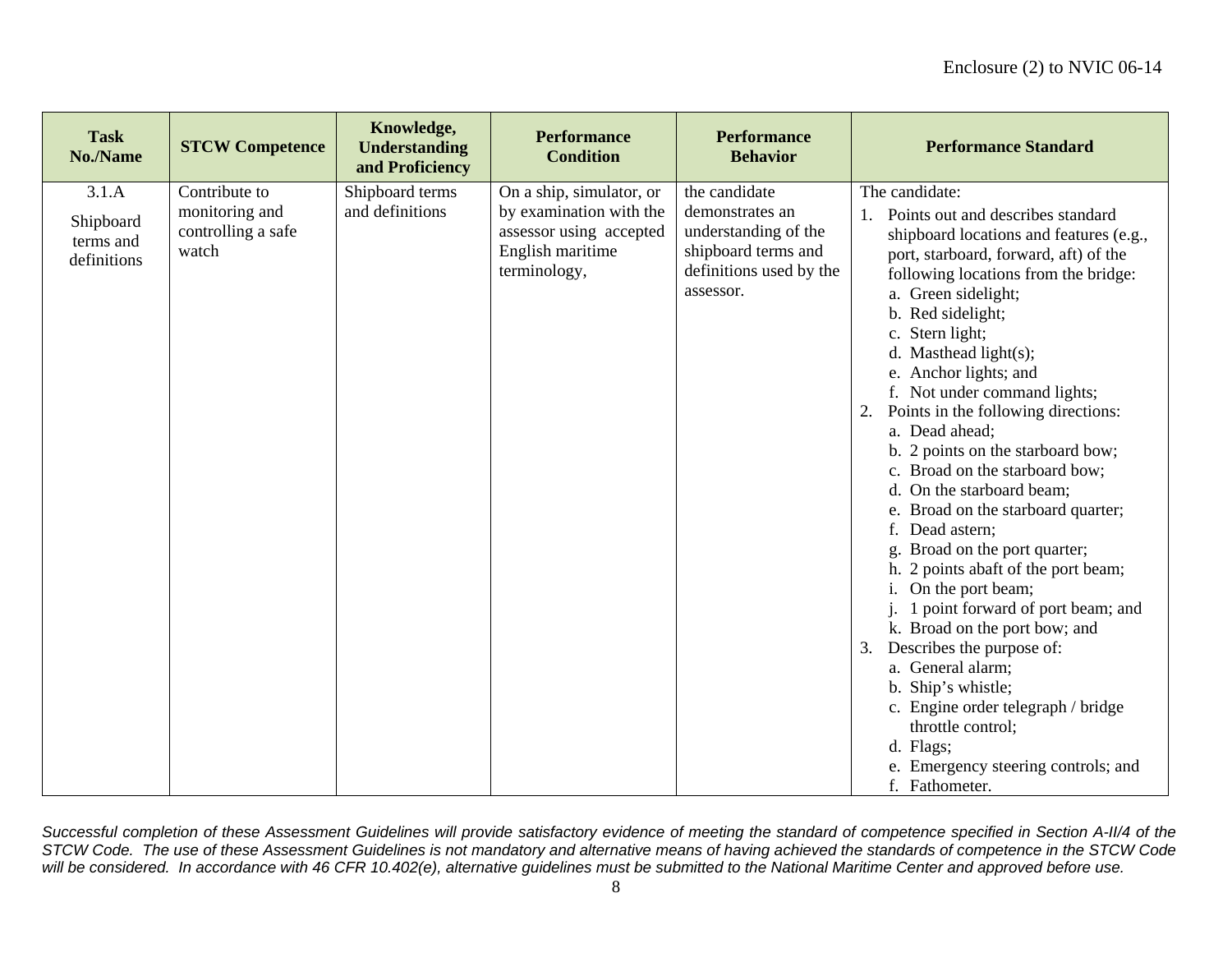| <b>Task</b><br>No./Name                                                     | <b>STCW Competence</b>                                         | Knowledge,<br><b>Understanding</b><br>and Proficiency                                                                                         | <b>Performance</b><br><b>Condition</b>                                                                                                  | <b>Performance</b><br><b>Behavior</b>                                                                                                                                                                                                                                                                            | <b>Performance Standard</b>                                                                                                                                                                                                                                                                                                                                                                                                                                                   |
|-----------------------------------------------------------------------------|----------------------------------------------------------------|-----------------------------------------------------------------------------------------------------------------------------------------------|-----------------------------------------------------------------------------------------------------------------------------------------|------------------------------------------------------------------------------------------------------------------------------------------------------------------------------------------------------------------------------------------------------------------------------------------------------------------|-------------------------------------------------------------------------------------------------------------------------------------------------------------------------------------------------------------------------------------------------------------------------------------------------------------------------------------------------------------------------------------------------------------------------------------------------------------------------------|
| 3.2.A<br>Use of<br>communication<br>and alarm<br>systems                    | Contribute to<br>monitoring and<br>controlling a safe<br>watch | Use of appropriate<br>internal<br>communication and<br>alarm systems                                                                          | On a ship or full<br>mission ship simulator,                                                                                            | the candidate notifies<br>the officer of the<br>watch when hearing<br>the following alarms:<br>Gyrocompass<br>1.<br>failure alarm;<br>Smoke and/or heat<br>2.<br>detector alarms;<br>Running light<br>3.<br>panel alarm; and<br>Steering motor<br>4.<br>failure alarm; and<br>5. Steering pump<br>failure alarm. | The candidate:<br>Immediately reports each alarm to the<br>Officer in Charge of the Watch; and<br>Responds to orders as instructed by the<br>Officer in Charge of the Watch.                                                                                                                                                                                                                                                                                                  |
| 3.3.A<br>Communicate<br>potential<br>collision<br>situations in<br>daylight | Contribute to<br>monitoring and<br>controlling a safe<br>watch | Ability to<br>understand orders<br>and to<br>communicate with<br>the officer of the<br>watch in matters<br>relevant to<br>watchkeeping duties | On board a ship or on a<br>full mission ship<br>simulator with a sea<br>state of less than 4 and<br>good visibility during<br>daylight, | the candidate, when<br>questioned by the<br>officer on watch about<br>a vessel within sight,<br>using visual cues,<br>describes the<br>possibility of collision.                                                                                                                                                 | The candidate describes at least 4 of these<br>possible evolutions:<br>1. Collision situation (no or little bearing<br>change);<br>Vessel will pass ahead (bearing<br>2.<br>moving towards the bow);<br>Vessel will pass astern (bearing<br>3.<br>moving towards the stern);<br>Vessel is being overtaken and on<br>which side of own ship; or<br>Own ship is being overtaken by<br>5.<br>another vessel and on which side of<br>own ship the overtaking vessel will<br>pass. |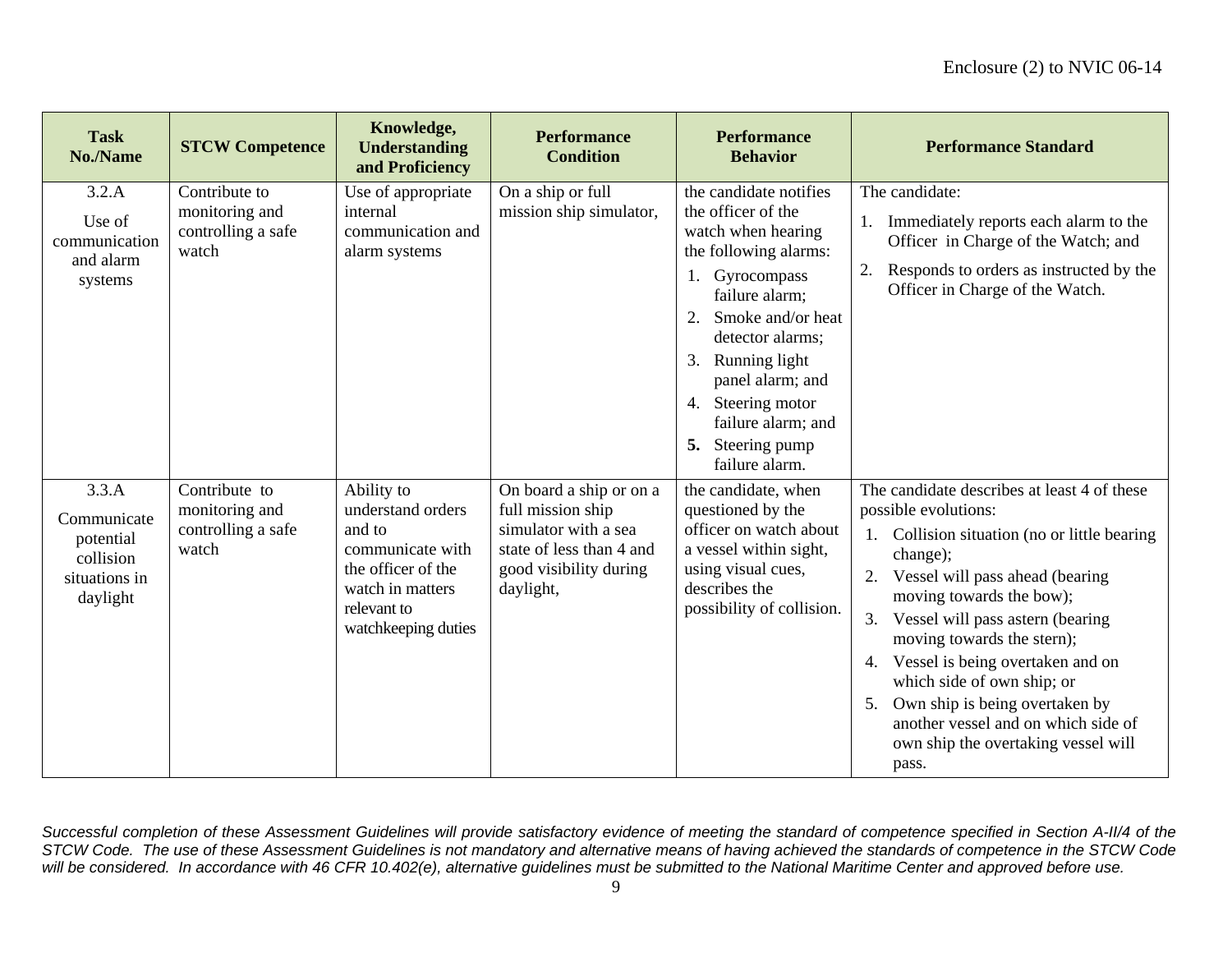| <b>Task</b><br><b>No./Name</b>                                           | <b>STCW Competence</b>                                         | Knowledge,<br><b>Understanding</b><br>and Proficiency                                                                                         | <b>Performance</b><br><b>Condition</b>                                                                                                                   | <b>Performance</b><br><b>Behavior</b>                                                                                                                                 | <b>Performance Standard</b>                                                                                                                                                                                                                                                                                                                                                                                                                                                    |
|--------------------------------------------------------------------------|----------------------------------------------------------------|-----------------------------------------------------------------------------------------------------------------------------------------------|----------------------------------------------------------------------------------------------------------------------------------------------------------|-----------------------------------------------------------------------------------------------------------------------------------------------------------------------|--------------------------------------------------------------------------------------------------------------------------------------------------------------------------------------------------------------------------------------------------------------------------------------------------------------------------------------------------------------------------------------------------------------------------------------------------------------------------------|
| 3.3.B<br>Communicate<br>potential<br>collision<br>situations at<br>night | Contribute to<br>monitoring and<br>controlling a safe<br>watch | Ability to<br>understand orders<br>and to<br>communicate with<br>the officer of the<br>watch in matters<br>relevant to<br>watchkeeping duties | On board a ship at sea<br>or on a full mission ship<br>simulator, with a sea<br>state of less than 4 and<br>good visibility at night,                    | the candidate, when<br>questioned by the<br>officer on watch about<br>a vessel within sight,<br>using visual cues, will<br>describes the<br>possibility of collision. | The candidate describes at least 4 of these<br>possible evolutions:<br>1. Collision situation (no or little bearing)<br>change);<br>Vessel will pass ahead (bearing<br>moving towards the bow);<br>Vessel will pass astern (bearing<br>3.<br>moving towards the stern);<br>Vessel is being overtaken and on<br>4.<br>which side of own ship; or<br>Own ship is being overtaken by<br>5.<br>another vessel and on which side of<br>own ship the overtaking vessel will<br>pass. |
| 3.4.A<br>Relief of the<br>lookout                                        | Contribute to<br>monitoring and<br>controlling a safe<br>watch | Procedures for the<br>relief, maintenance<br>and handover of a<br>watch                                                                       | On a ship at sea, given<br>traffic that has been<br>reported to the officer of<br>the watch, when the<br>lookout relief reports to<br>relieve the watch, | the candidate hands<br>over the watch in<br>accordance with the<br>ordinary practice of<br>good seamanship.                                                           | The candidate:<br>Advises the relief of:<br>All objects sighted and reported;<br>a.<br>Past and present weather;<br>$\mathbf{b}$ .<br>Any special instructions to be<br>c.<br>followed during the watch; and<br>d. The status of the running lights;<br>Allows the lookout relief to acquire his<br>or her night vision; and<br>Reports: "The lookout is relieved." to<br>the officer on watch.                                                                                |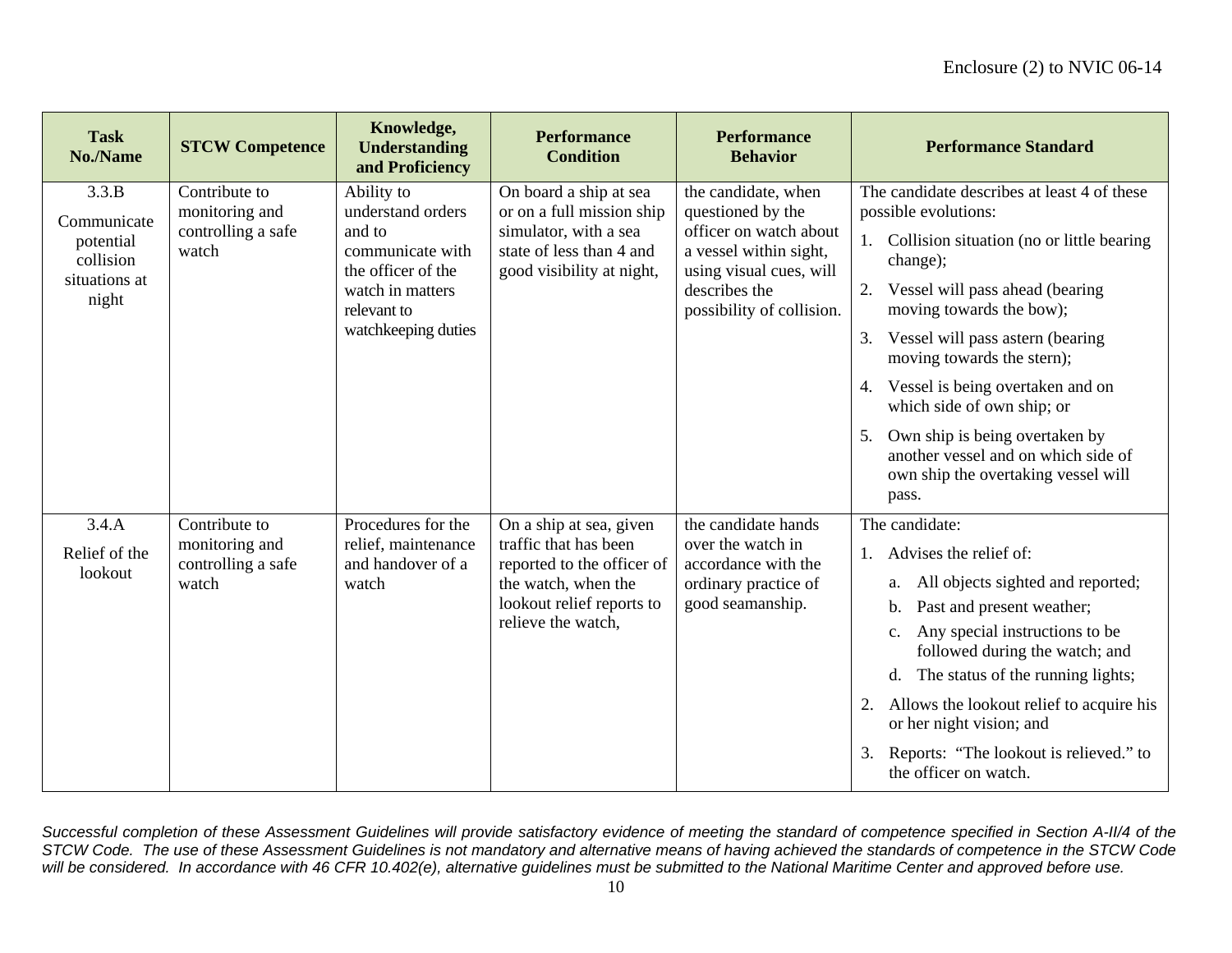| <b>Task</b><br>No./Name | <b>STCW Competence</b>               | Knowledge,<br><b>Understanding</b><br>and Proficiency | <b>Performance</b><br><b>Condition</b>           | <b>Performance</b><br><b>Behavior</b>    | <b>Performance Standard</b>                                                                                             |
|-------------------------|--------------------------------------|-------------------------------------------------------|--------------------------------------------------|------------------------------------------|-------------------------------------------------------------------------------------------------------------------------|
| 3.4.B                   | Contribute to                        | Procedures for the                                    | On a ship or full-                               | the candidate hands                      | The candidate:                                                                                                          |
| Relief of the           | monitoring and<br>controlling a safe | relief, maintenance<br>and handover of a              | mission simulator, when<br>being relieved at the | over the helm in<br>accordance with the  | Advises the relief of:                                                                                                  |
| helmsman                | watch                                | watch                                                 | helm,                                            | ordinary practice of<br>good seamanship. | Both the gyro and magnetic course<br>a.<br>or helm position;                                                            |
|                         |                                      |                                                       |                                                  |                                          | Steering mode;<br>b.                                                                                                    |
|                         |                                      |                                                       |                                                  |                                          | Steering unit in use; and<br>c.                                                                                         |
|                         |                                      |                                                       |                                                  |                                          | Amount and direction of rudder<br>d.<br>needed to hold course;                                                          |
|                         |                                      |                                                       |                                                  |                                          | Does not turn over the helm while<br>executing a helm order (the candidate)<br>waits until the order is completed); and |
|                         |                                      |                                                       |                                                  |                                          | Reports: "The wheel (or helm) is<br>3.<br>relieved." to the officer on watch.                                           |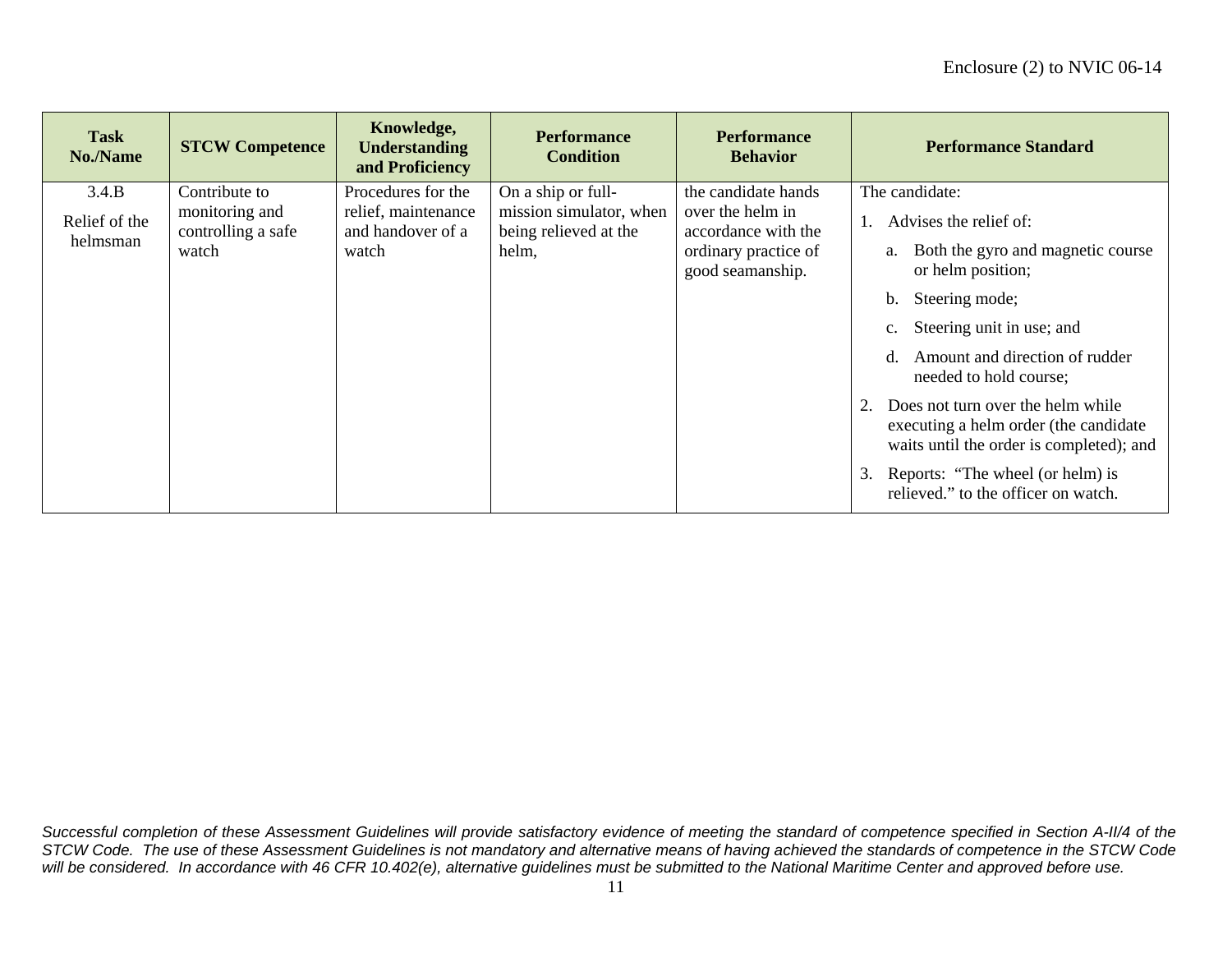| <b>Task</b><br>No./Name   | <b>STCW Competence</b>                                 | Knowledge,<br><b>Understanding</b><br>and Proficiency | <b>Performance</b><br><b>Condition</b> | <b>Performance</b><br><b>Behavior</b>                           | <b>Performance Standard</b>                                                                                                       |                                                                                                                                                                                                                                                   |
|---------------------------|--------------------------------------------------------|-------------------------------------------------------|----------------------------------------|-----------------------------------------------------------------|-----------------------------------------------------------------------------------------------------------------------------------|---------------------------------------------------------------------------------------------------------------------------------------------------------------------------------------------------------------------------------------------------|
| 3.5.A                     | Contribute to                                          | Information                                           | On a ship at anchor or                 | the candidate hands                                             | The candidate:                                                                                                                    |                                                                                                                                                                                                                                                   |
| Relief of<br>anchor watch | monitoring and<br>controlling a safe<br>watch<br>watch | required to<br>in a simulator,<br>maintain a safe     |                                        | accordance with the<br>ordinary practice of<br>good seamanship. | over the watch in                                                                                                                 | 1. Advises the relief of:<br>a. Which anchor is in use;<br>b. The number of shots used and how<br>the chain has been marked to<br>indicate if the brake is holding (e.g.,<br>a rag tied to the chain where it<br>begins to run through the pawl); |
|                           |                                                        |                                                       |                                        |                                                                 | c. Any standing and current orders<br>relevant to the anchor watch (e.g.,<br>how frequently the anchor should be<br>checked);     |                                                                                                                                                                                                                                                   |
|                           |                                                        |                                                       |                                        |                                                                 | d. The status of access points to the<br>ship;                                                                                    |                                                                                                                                                                                                                                                   |
|                           |                                                        |                                                       |                                        |                                                                 | e. The lead of the anchor chain and the<br>strain when the anchor was last<br>checked; and                                        |                                                                                                                                                                                                                                                   |
|                           |                                                        |                                                       |                                        |                                                                 | f. Anticipated weather and events<br>(e.g., heaving anchor, pilot) that can<br>be expected to occur during the next<br>watch; and |                                                                                                                                                                                                                                                   |
|                           |                                                        |                                                       |                                        |                                                                 | Reports: "The watch has been<br>relieved." to the officer on watch.                                                               |                                                                                                                                                                                                                                                   |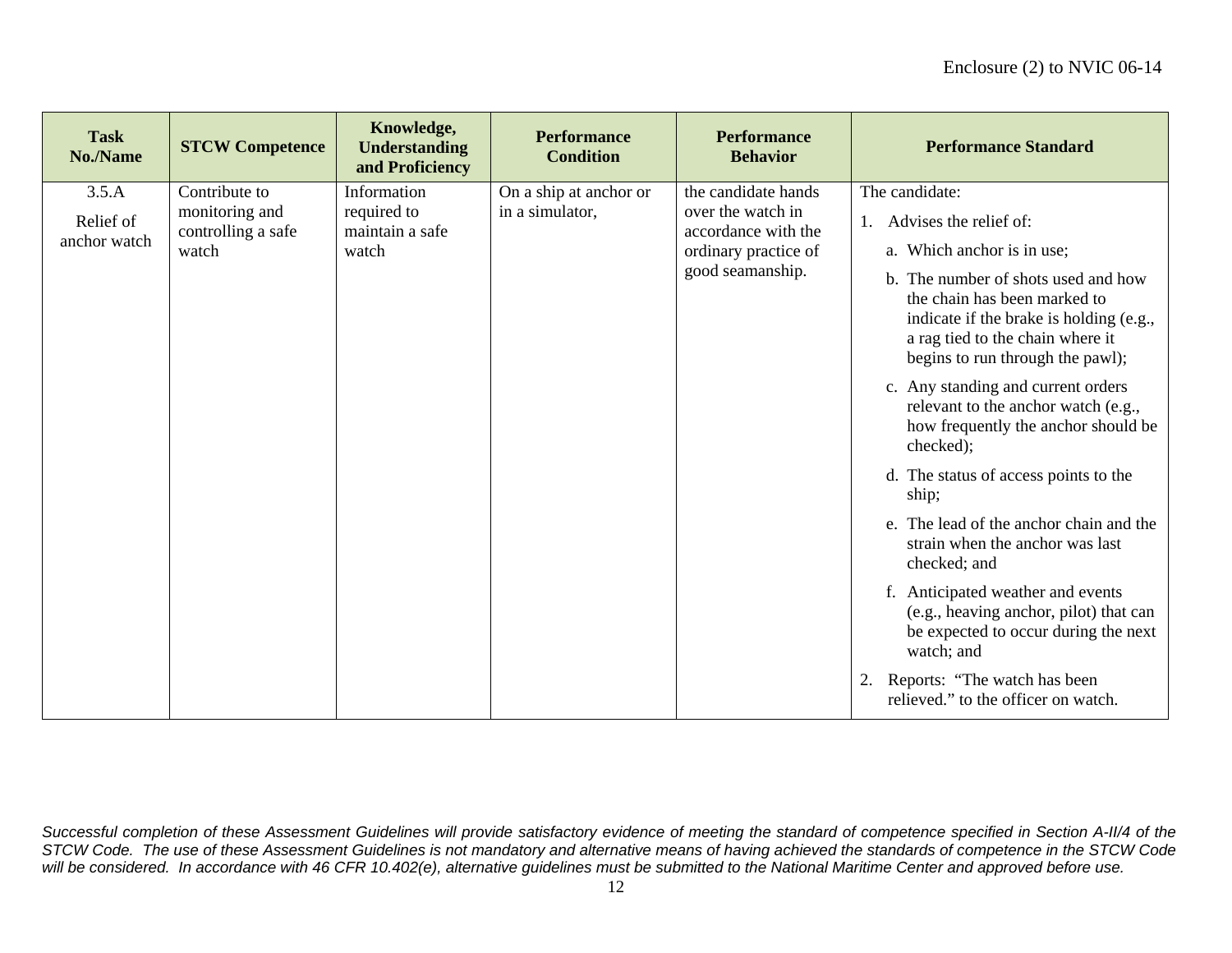| <b>Task</b><br>No./Name                | <b>STCW Competence</b>                        | Knowledge,<br><b>Understanding</b><br>and Proficiency       | <b>Performance</b><br><b>Condition</b>                                       | <b>Performance</b><br><b>Behavior</b>    | <b>Performance Standard</b>                                                                              |
|----------------------------------------|-----------------------------------------------|-------------------------------------------------------------|------------------------------------------------------------------------------|------------------------------------------|----------------------------------------------------------------------------------------------------------|
| 3.5.B                                  | Contribute to                                 | Information                                                 | On a ship at anchor, or                                                      | the candidate hands                      | The candidate:                                                                                           |
| Relief of port                         | monitoring and<br>controlling a safe          | required to<br>maintain a safe                              | on a simulator when<br>being relieved on port                                | over the watch in<br>accordance with the | Advises the relief:<br>1.                                                                                |
| watch                                  | watch                                         | watch<br>ordinary practice of<br>watch,<br>good seamanship. | Which accommodation ladder or<br>a.<br>other access to the vessel is in use; |                                          |                                                                                                          |
|                                        |                                               |                                                             |                                                                              |                                          | The ship security alert status;<br>b.                                                                    |
|                                        |                                               |                                                             |                                                                              |                                          | Any standing and current orders<br>$\mathbf{c}$ .<br>regarding vessel security;                          |
|                                        |                                               |                                                             |                                                                              |                                          | d. Events anticipated for the<br>upcoming watch (sailing, pilot on<br>board, cargo completion, etc); and |
|                                        |                                               |                                                             |                                                                              |                                          | Bus schedules, shore leave<br>e.<br>requirements, other local events;<br>and                             |
|                                        |                                               |                                                             |                                                                              |                                          | Reports: "The watch has been<br>relieved." to the officer on watch.                                      |
| 3.6.A                                  | Contribute to                                 | <b>Basic</b>                                                | On a ship at sea,                                                            | during a watch at sea,                   | The candidate assists the watch in                                                                       |
| Environmental<br>protection at<br>sea  | monitoring and<br>controlling a safe<br>watch | environmental<br>protection<br>procedures                   |                                                                              |                                          | accordance with basic environmental<br>protection procedures while at sea.                               |
| 3.6.B                                  | Contribute to                                 | <b>Basic</b>                                                | On a ship in port,                                                           | during a watch in port,                  | The candidate assists the watch in                                                                       |
| Environmental<br>protection in<br>port | monitoring and<br>controlling a safe<br>watch | environmental<br>protection<br>procedures                   |                                                                              |                                          | accordance with basic environmental<br>protection procedures while in port.                              |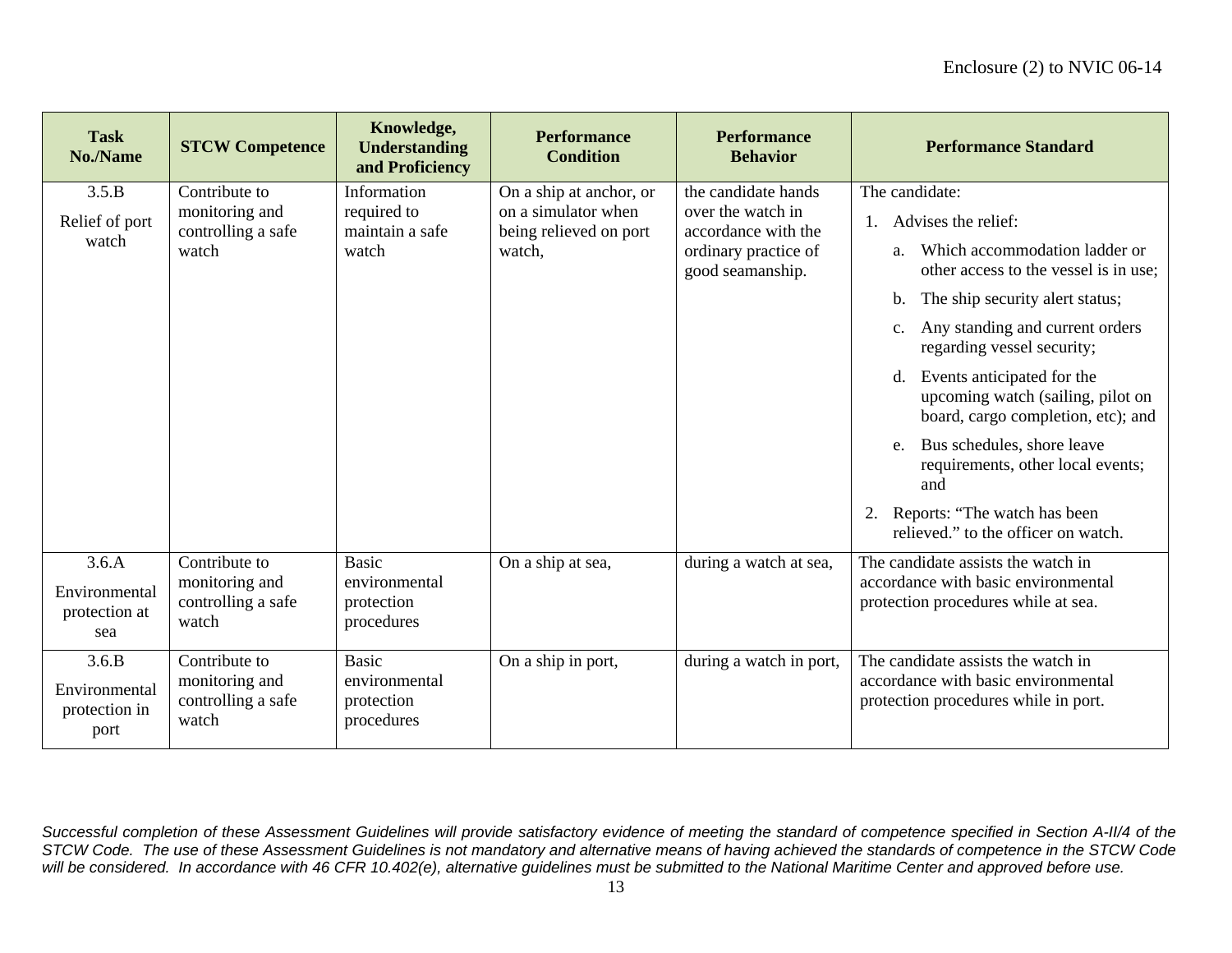| <b>Task</b><br>No./Name                           | <b>STCW Competence</b>                                              | Knowledge,<br><b>Understanding</b><br>and Proficiency                                                      | <b>Performance</b><br><b>Condition</b>                                                                                                                                                                                   | <b>Performance</b><br><b>Behavior</b> | <b>Performance Standard</b> |  |  |  |
|---------------------------------------------------|---------------------------------------------------------------------|------------------------------------------------------------------------------------------------------------|--------------------------------------------------------------------------------------------------------------------------------------------------------------------------------------------------------------------------|---------------------------------------|-----------------------------|--|--|--|
| 4.1.A<br>Fire and<br>emergency<br>duties          | Operate emergency<br>equipment and apply<br>emergency<br>procedures | Knowledge of<br>emergency duties<br>and alarm signals                                                      | This KUP is satisfied if the candidate successfully completes approved or accepted Basic<br>Training or presents evidence of maintaining the standards of competence in Basic Training as<br>specified in 46 CFR 12.602. |                                       |                             |  |  |  |
| 4.1.B<br>Abandon ship<br>duties                   | Operate emergency<br>equipment and apply<br>emergency<br>procedures | Knowledge of<br>emergency duties<br>and alarm signals                                                      | This KUP is satisfied if the candidate successfully completes approved or accepted Basic<br>Training or presents evidence of maintaining the standards of competence in Basic Training as<br>specified in 46 CFR 12.602. |                                       |                             |  |  |  |
| 4.1.C<br>Man overboard<br>duties                  | Operate emergency<br>equipment and apply<br>emergency<br>procedures | Knowledge of<br>emergency duties<br>and alarm signals                                                      | This KUP is satisfied if the candidate successfully completes approved or accepted Basic<br>Training or presents evidence of maintaining the standards of competence in Basic Training as<br>specified in 46 CFR 12.602. |                                       |                             |  |  |  |
| 4.2.A<br>Distress signals                         | Operate emergency<br>equipment and apply<br>emergency<br>procedures | Knowledge of<br>pyrotechnic distress<br>signals; satellite<br><b>EPIRBs</b> and<br><b>SARTs</b>            | This KUP is satisfied if the candidate successfully completes approved or accepted Basic<br>Training or presents evidence of maintaining the standards of competence in Basic Training as<br>specified in 46 CFR 12.602. |                                       |                             |  |  |  |
| 4.3.A<br>Avoidance of<br>false distress<br>alerts | Operate emergency<br>equipment and apply<br>emergency<br>procedures | Avoidance of false<br>distress alerts and<br>action to be taken<br>in event of<br>accidental<br>activation | This KUP is satisfied if the candidate successfully completes approved or accepted Basic<br>Training or presents evidence of maintaining the standards of competence in Basic Training as<br>specified in 46 CFR 12.602. |                                       |                             |  |  |  |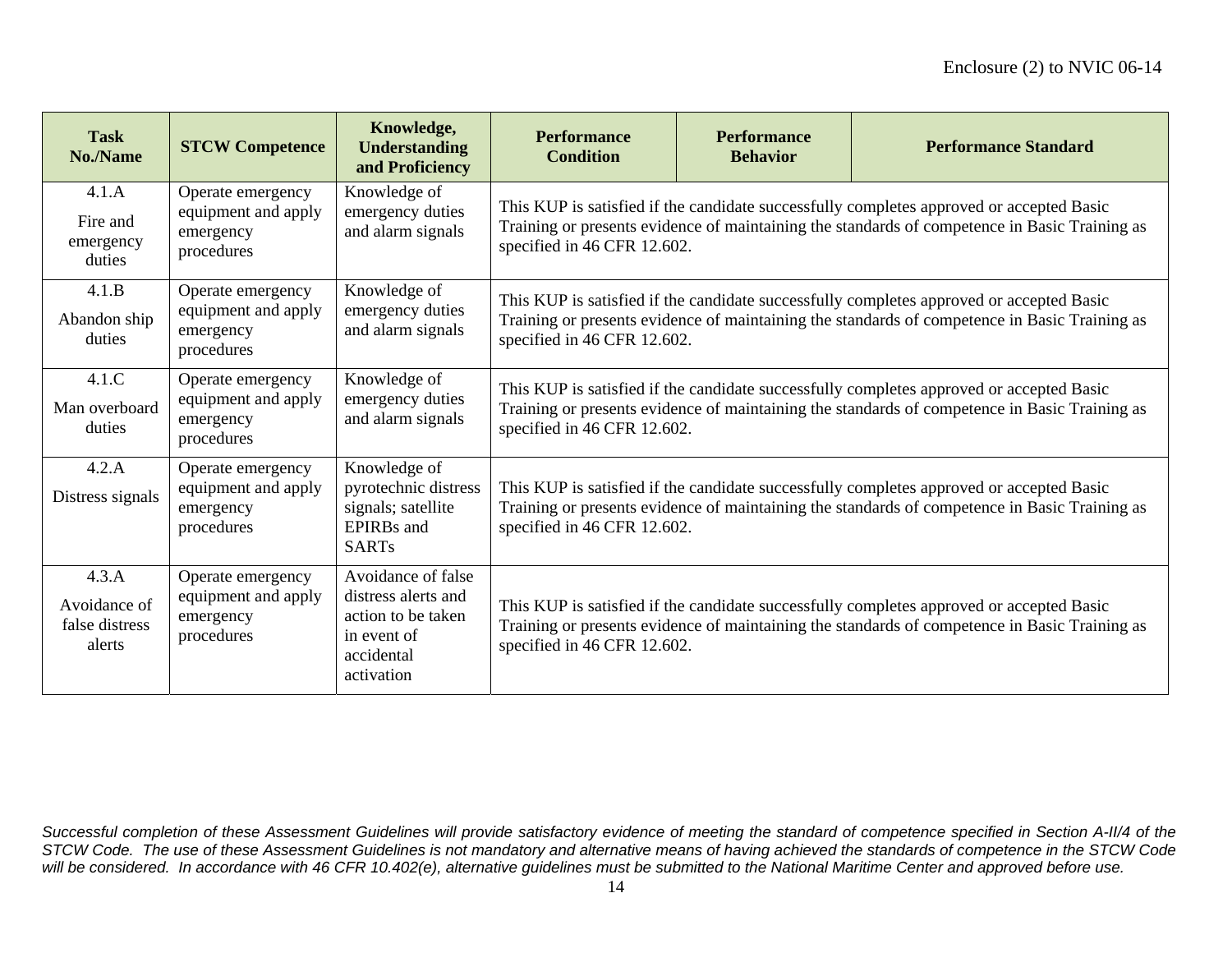# Record of Assessment for

# RATING FORMING PART OF A NAVIGATIONAL WATCH

For: \_\_\_\_\_\_\_\_\_\_\_\_\_\_\_\_\_\_\_\_\_\_\_\_\_\_\_\_\_\_ \_\_\_\_\_\_\_\_\_\_\_\_\_\_\_\_\_\_\_\_\_\_\_\_\_\_\_\_\_\_ \_\_\_\_\_\_\_\_\_\_\_\_\_\_\_\_\_\_\_\_

Print Name of Candidate **Candidate's Signature** Mariner Reference No.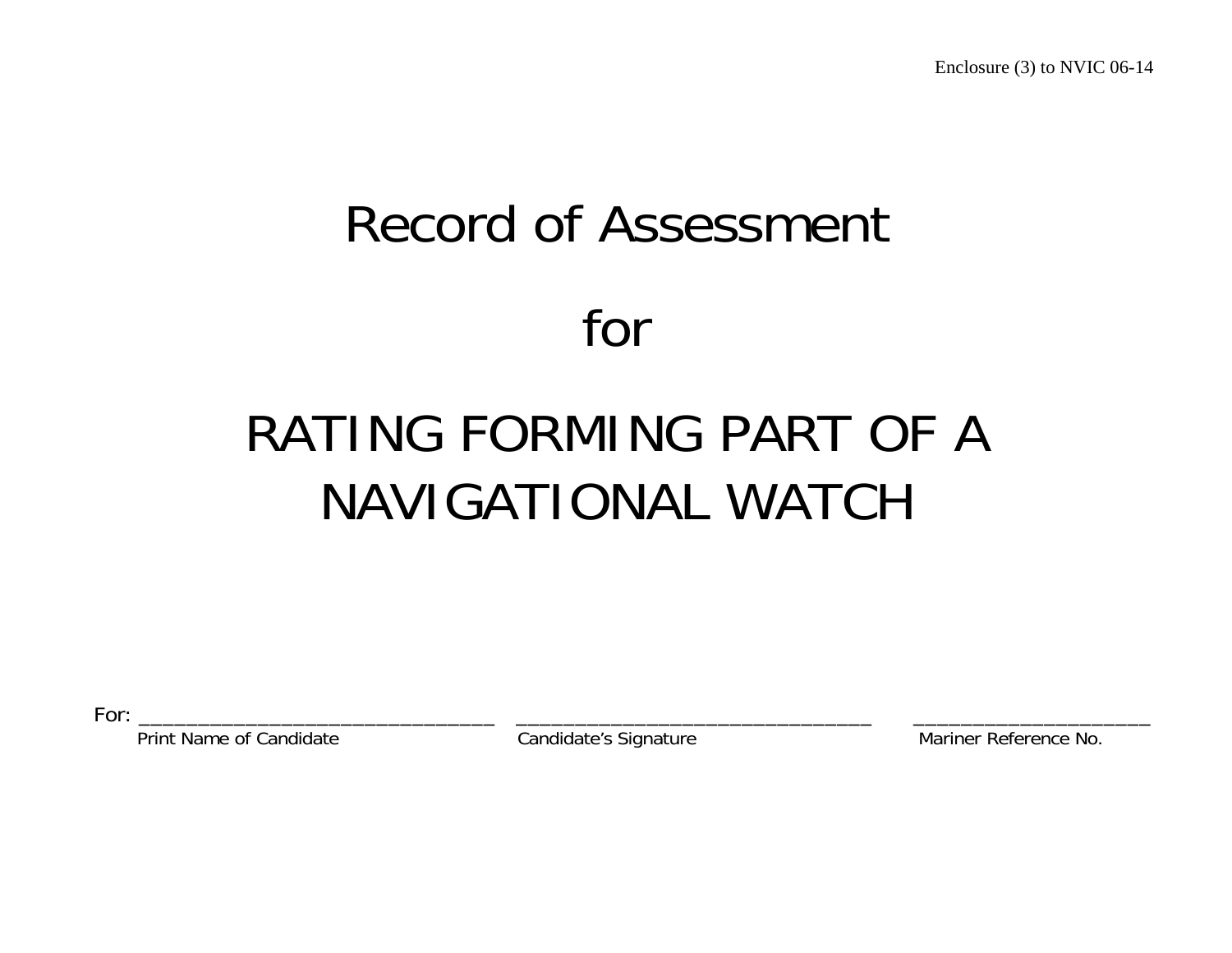#### **RECORD OF PRACTICAL ASSESSMENTSRating Forming Part of a Navigational Watch**

NOTE TO QUALIFIED ASSESSOR(S): In performing your function as a Qualified Assessor, you may use your initials below to indicate that you have personally witnessed the demonstration of skill or ability by the person being assessed. The Assessment Guidelines in Enclosure (2) will provide satisfactory evidence of meeting the standard of competence specified in Section A-II/4 of the STCW Code. The use of these Assessment Guidelines is not mandatory and an alternative means of having achieved the standards of competence in the STCW Code will be considered as discussed in paragraph 10 of this NVIC.

| <b>STCW</b><br><b>Competence</b>                      | Knowledge,<br><b>Understanding</b><br>and Proficiency | <b>Task</b><br><b>Number</b> | <b>Task Name</b>                             | Assessor's<br><b>Initials</b> | <b>Date</b> |
|-------------------------------------------------------|-------------------------------------------------------|------------------------------|----------------------------------------------|-------------------------------|-------------|
| Steer the ship<br>and also comply<br>with helm orders | Use of magnetic and                                   | 1.1.A                        | Steady on a new course                       |                               |             |
|                                                       | gyro-compasses                                        | 1.1.B                        | Steer a new course by gyrocompass            |                               |             |
| in the English<br>language                            |                                                       | 1.1.C                        | Steer a new course by magnetic compass       |                               |             |
|                                                       | Helm orders                                           | 1.2.A                        | Right (starboard) rudder                     |                               |             |
|                                                       |                                                       | 1.2.B                        | Left (port) rudder                           |                               |             |
|                                                       |                                                       | 1.2.C                        | Rudder hard over                             |                               |             |
|                                                       |                                                       | 1.2.D                        | Ease the rudder                              |                               |             |
|                                                       |                                                       | 1.2.E                        | Midships the wheel                           |                               |             |
|                                                       |                                                       | 1.2.F                        | Shift your rudder                            |                               |             |
|                                                       |                                                       | 1.2.G                        | Meet her or check her                        |                               |             |
|                                                       |                                                       | 1.2.H                        | Steady as she goes                           |                               |             |
|                                                       |                                                       | 1.2.1                        | Nothing to the left/right                    |                               |             |
|                                                       |                                                       | 1.3.A                        | Change from automatic pilot to hand steering |                               |             |
|                                                       |                                                       | 1.3.B                        | Change from hand steering to automatic pilot |                               |             |
| Keep a proper                                         | Responsibilities of a                                 | 2.1.A                        | Report bearings in daylight                  |                               |             |
| look-out by sight<br>and hearing                      | look-out                                              | 2.1.B                        | Report bearings at night                     |                               |             |
|                                                       |                                                       | 2.1.C                        | Report bearings by sound                     |                               |             |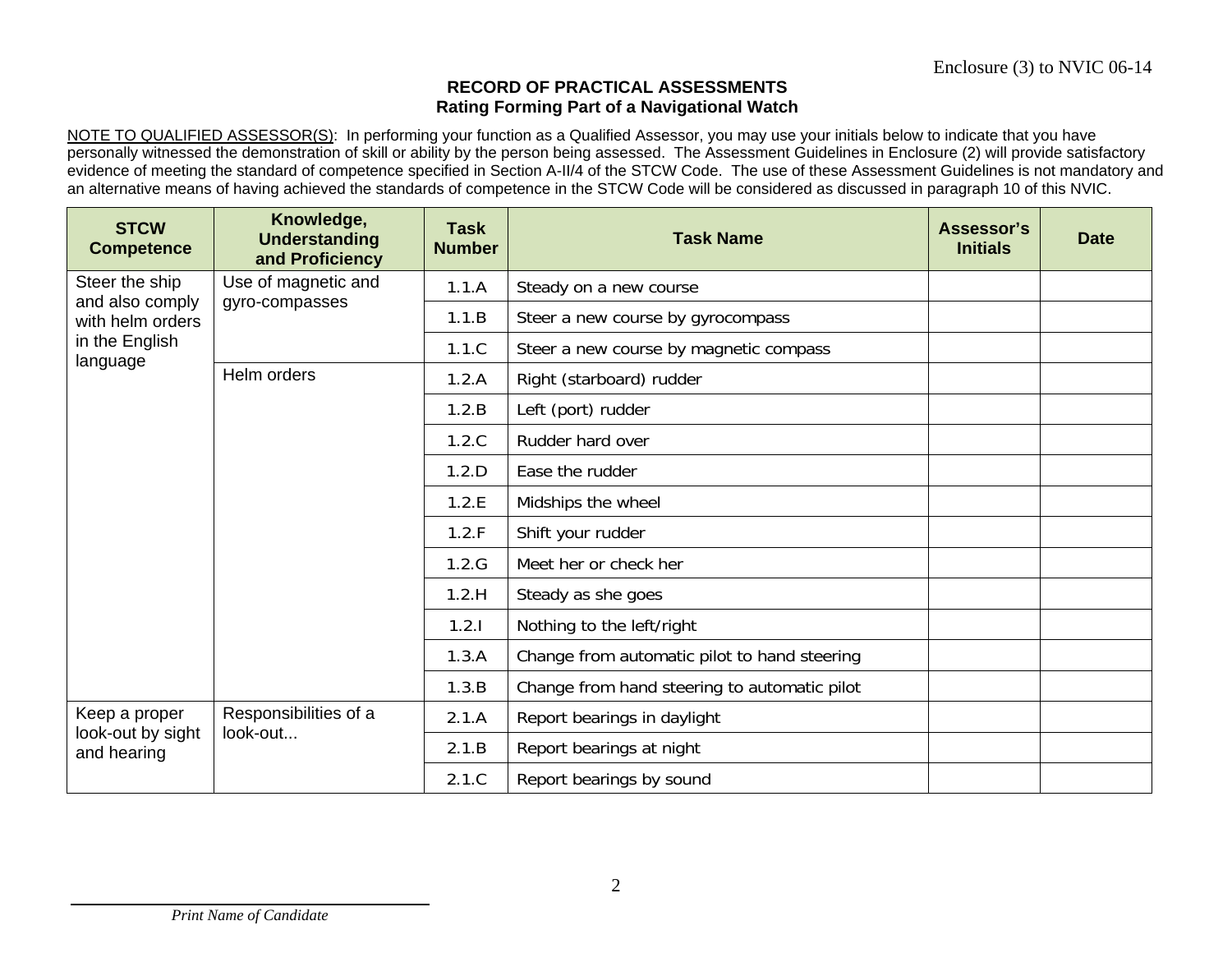# **RECORD OF PRACTICAL ASSESSMENTSRating Forming Part of a Navigational Watch**

| <b>STCW</b><br><b>Competence</b> | Knowledge,<br><b>Understanding</b><br>and Proficiency                                                | <b>Task</b><br><b>Number</b> | <b>Task Name</b>                                                                               | Assessor's<br><b>Initials</b> | <b>Date</b>           |
|----------------------------------|------------------------------------------------------------------------------------------------------|------------------------------|------------------------------------------------------------------------------------------------|-------------------------------|-----------------------|
| Contribute to<br>monitoring and  | Shipboard terms and<br>definitions                                                                   | 3.1.A                        | Shipboard terms and definitions                                                                |                               |                       |
| controlling a safe<br>watch      | Use of appropriate<br>internal communication<br>and alarm systems                                    | 3.2.A                        | Use of communication and alarm systems                                                         |                               |                       |
|                                  | Ability to understand<br>orders and to<br>communicate with the                                       | 3.3.A                        | Communicate potential collision situations in daylight                                         |                               |                       |
|                                  | officer of the watch in<br>matters relevant to<br>watchkeeping duties                                | 3.3.B                        | Communicate potential collision situations at night                                            |                               |                       |
|                                  | Procedures for the relief.<br>maintenance and                                                        | 3.4.A                        | Relief of the lookout                                                                          |                               |                       |
|                                  | handover of a watch                                                                                  | 3.4.B                        | Relief of the helm                                                                             |                               |                       |
|                                  | Information required to                                                                              | 3.5.A                        | Relief of the anchor watch                                                                     |                               |                       |
|                                  | maintain a safe watch                                                                                | 3.5.B                        | Relief of the port watch                                                                       |                               |                       |
|                                  | Basic environmental<br>protection procedures                                                         | 3.6.A                        | Environmental protection at sea                                                                |                               |                       |
|                                  |                                                                                                      | 3.6.B                        | Environmental protection in port                                                               |                               |                       |
| Operate                          | Knowledge of emergency                                                                               | 4.1.A                        | Fire and emergency duties                                                                      |                               | <b>BASIC TRAINING</b> |
| emergency<br>equipment and       | duties and alarm signals                                                                             | 4.1.B                        | Abandon ship duties                                                                            |                               | <b>BASIC TRAINING</b> |
| apply                            |                                                                                                      | 4.1.C                        | Man overboard duties                                                                           |                               | <b>BASIC TRAINING</b> |
| emergency<br>procedures          | Knowledge of<br>pyrotechnic distress<br>signals; satellite EPIRBs<br>and SARTs                       | 4.2.A                        | Distress signals                                                                               | <b>BASIC TRAINING</b>         |                       |
|                                  | Avoidance of false<br>distress alerts and action<br>to be taken in event of<br>accidental activation | 4.3.A                        | Avoidance of false distress alerts and action to be<br>taken in event of accidental activation | <b>BASIC TRAINING</b>         |                       |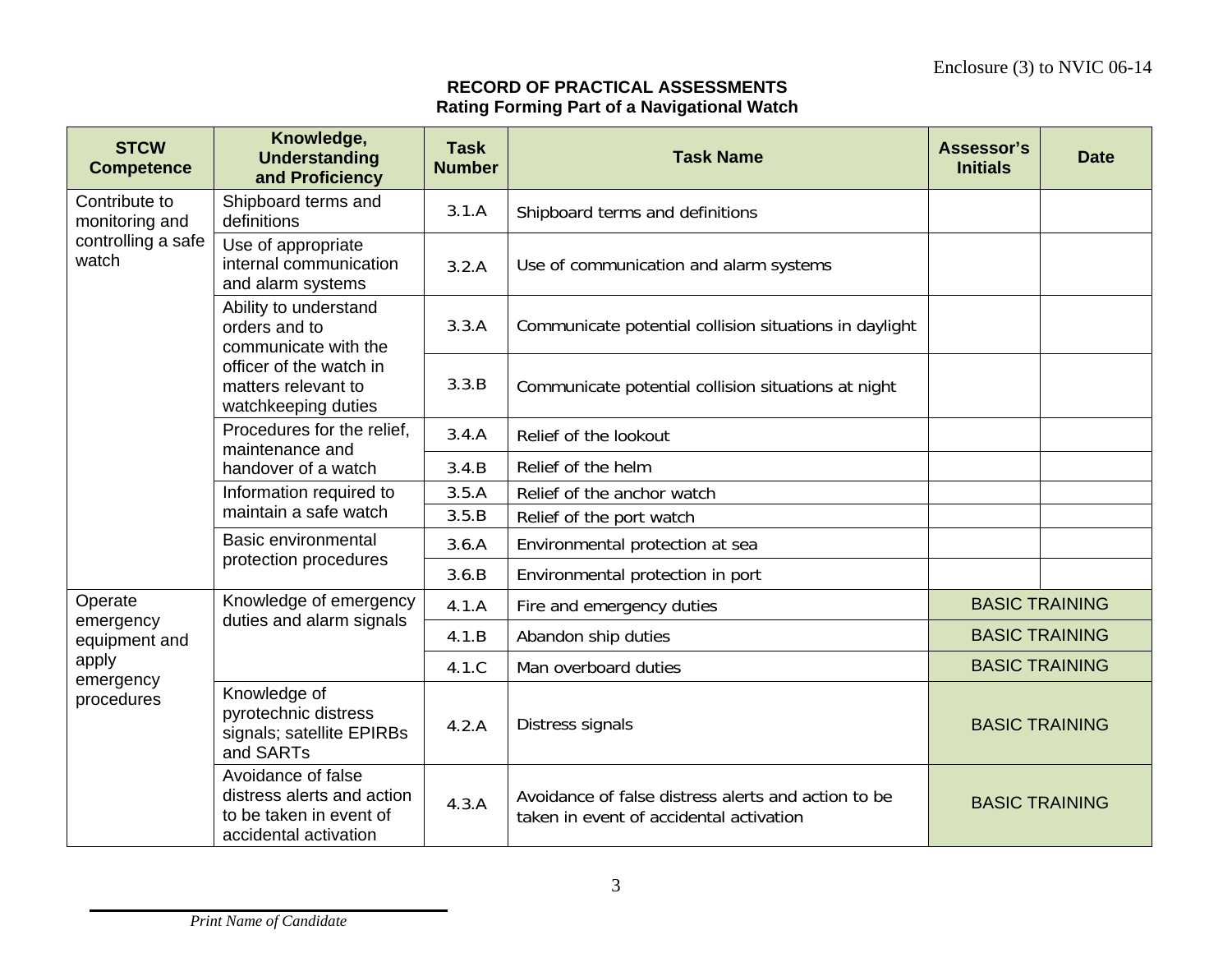#### **RECORD OF ASSESSMENT Rating Forming Part of a Navigational Watch**

Qualified Assessors (QAs) witnessing the successful demonstrations noted in this record should provide the information below relative to their service with the candidate. Prospective QAs should have a minimum of at least 1 year of experience as Officer in Charge of a Navigational Watch on seagoing vessels of at least 200 GRT and/or 500 GT. For assessments signed on a military vessel, the assessor should be authorized to conduct similar assessments for the U.S. Navy or U.S. Coast Guard Personnel Qualification Standards (PQS) for Helmsman and Lookout. After December 31, 2019, QAs must be approved by the National Maritime Center (46 CFR 10.107). Qualified military personnel will not need to be approved as QAs and may continue to sign assessments on military vessels after December 31, 2019.

|                    | <b>Gross</b><br><b>Tonnage</b><br>(GT or GRT) | <b>Dates of Service</b> |           |                      |                           | <b>Sample</b>                         | Assessor's                      | Assessor's                          |
|--------------------|-----------------------------------------------|-------------------------|-----------|----------------------|---------------------------|---------------------------------------|---------------------------------|-------------------------------------|
| <b>Vessel Name</b> |                                               | From                    | <b>To</b> | <b>Assessor Name</b> | <b>Assessor Signature</b> | <b>Initials of</b><br><b>Assessor</b> | <b>Mariner</b><br>Reference No. | <b>Shipboard</b><br><b>Position</b> |
| M/V Handy Boy      | 8,892 GRT                                     | 7/7/2014                | 12/6/2014 | <b>Allan Toidal</b>  | Allan Toidal              | at                                    | 1234567                         | <b>Chief Mate</b>                   |
|                    |                                               |                         |           |                      |                           |                                       |                                 |                                     |
|                    |                                               |                         |           |                      |                           |                                       |                                 |                                     |
|                    |                                               |                         |           |                      |                           |                                       |                                 |                                     |
|                    |                                               |                         |           |                      |                           |                                       |                                 |                                     |
|                    |                                               |                         |           |                      |                           |                                       |                                 |                                     |
|                    |                                               |                         |           |                      |                           |                                       |                                 |                                     |
|                    |                                               |                         |           |                      |                           |                                       |                                 |                                     |
|                    |                                               |                         |           |                      |                           |                                       |                                 |                                     |

*Print Name of Candidate*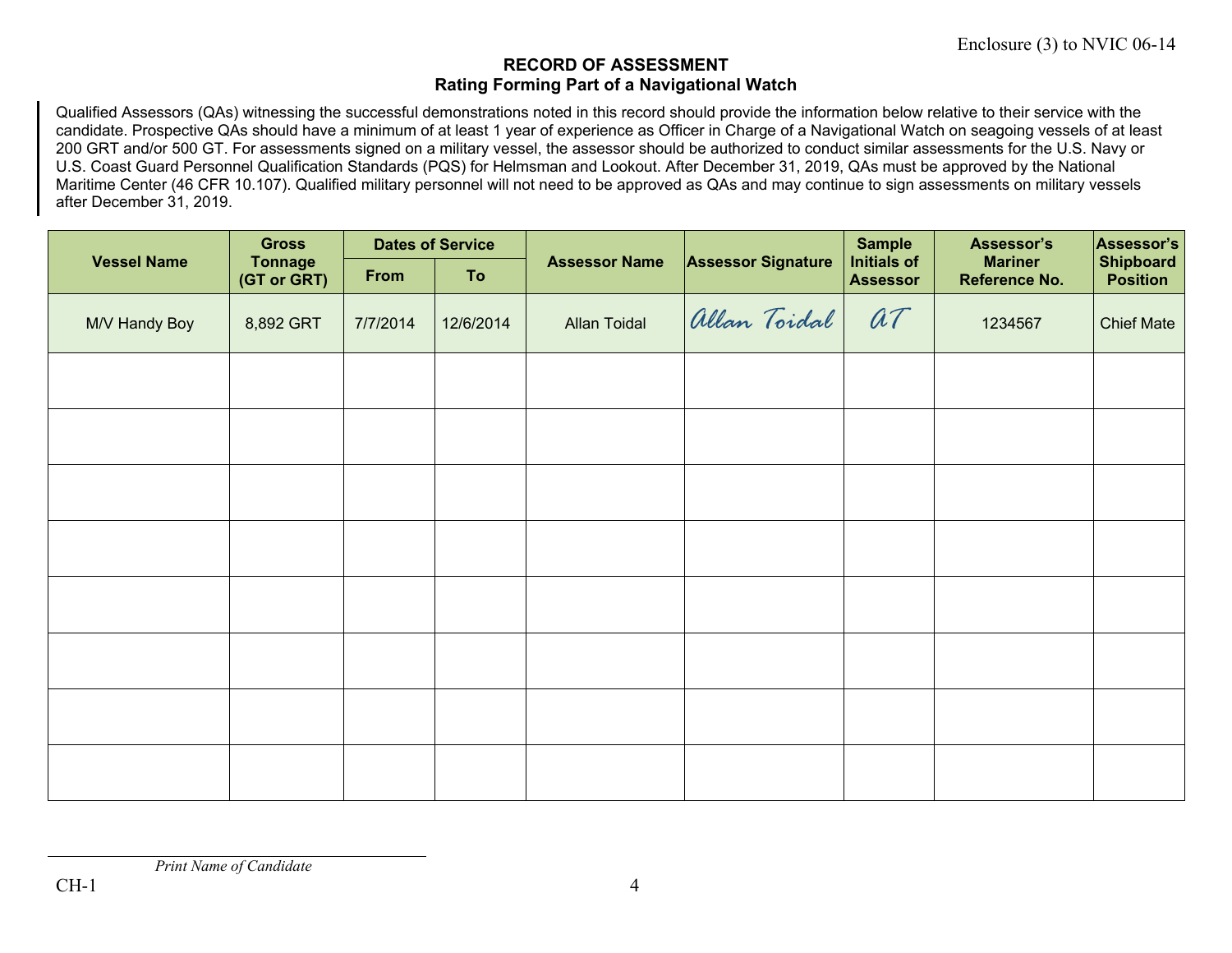### **RECORD OF PRACTICAL ASSESSMENTSRating Forming Part of a Navigational Watch**

|                    | <b>Gross</b>                  | <b>Dates of Service</b> |    |                                |                           | <b>Sample</b>                         | Assessor's                             | Assessor's                          |
|--------------------|-------------------------------|-------------------------|----|--------------------------------|---------------------------|---------------------------------------|----------------------------------------|-------------------------------------|
| <b>Vessel Name</b> | <b>Tonnage</b><br>(GT or GRT) | From                    | To | <b>Assessor</b><br><b>Name</b> | <b>Assessor Signature</b> | <b>Initials of</b><br><b>Assessor</b> | <b>Mariner</b><br><b>Reference No.</b> | <b>Shipboard</b><br><b>Position</b> |
|                    |                               |                         |    |                                |                           |                                       |                                        |                                     |
|                    |                               |                         |    |                                |                           |                                       |                                        |                                     |
|                    |                               |                         |    |                                |                           |                                       |                                        |                                     |
|                    |                               |                         |    |                                |                           |                                       |                                        |                                     |
|                    |                               |                         |    |                                |                           |                                       |                                        |                                     |
|                    |                               |                         |    |                                |                           |                                       |                                        |                                     |
|                    |                               |                         |    |                                |                           |                                       |                                        |                                     |
|                    |                               |                         |    |                                |                           |                                       |                                        |                                     |
|                    |                               |                         |    |                                |                           |                                       |                                        |                                     |
|                    |                               |                         |    |                                |                           |                                       |                                        |                                     |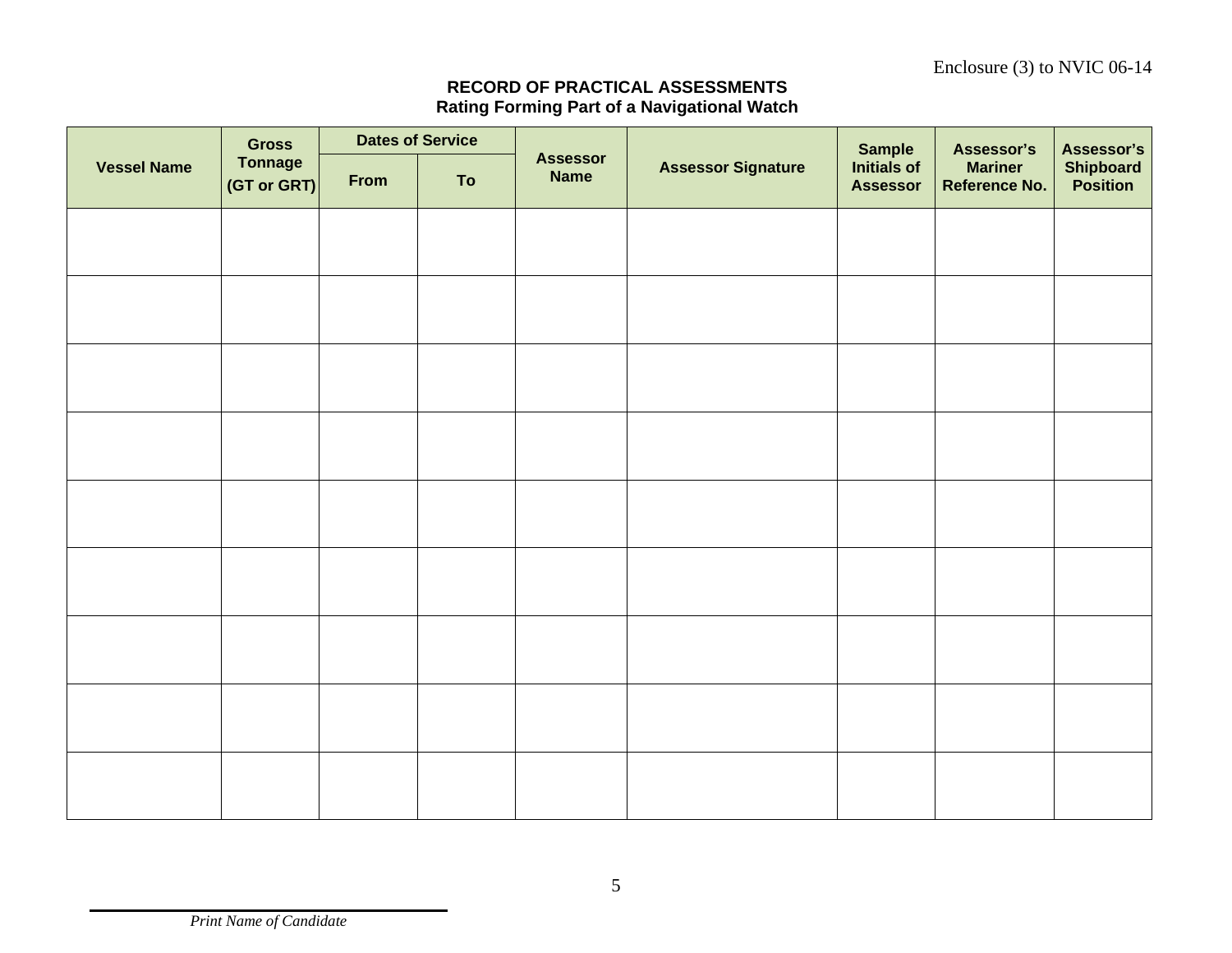Enclosure (4) has been removed from this NVIC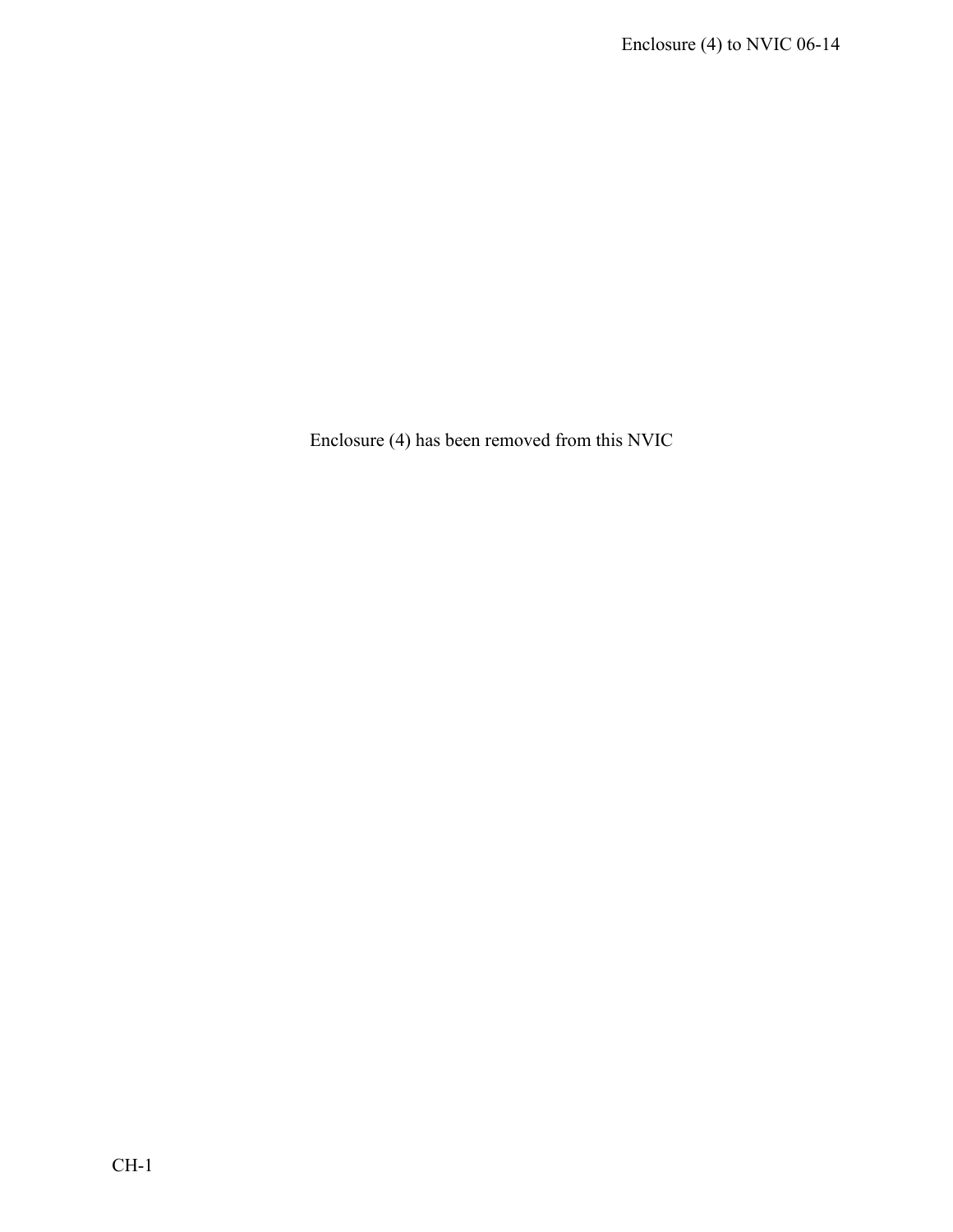# Excerpts from the International Convention on Standards of Training, Certification and Watchkeeping for Seafarers, 1978, as amended

and

Seafarers' Training, Certification and Watchkeeping Code, as amended

Notice: These excerpts are provided for background information. By themselves, they do not constitute Coast Guard policy.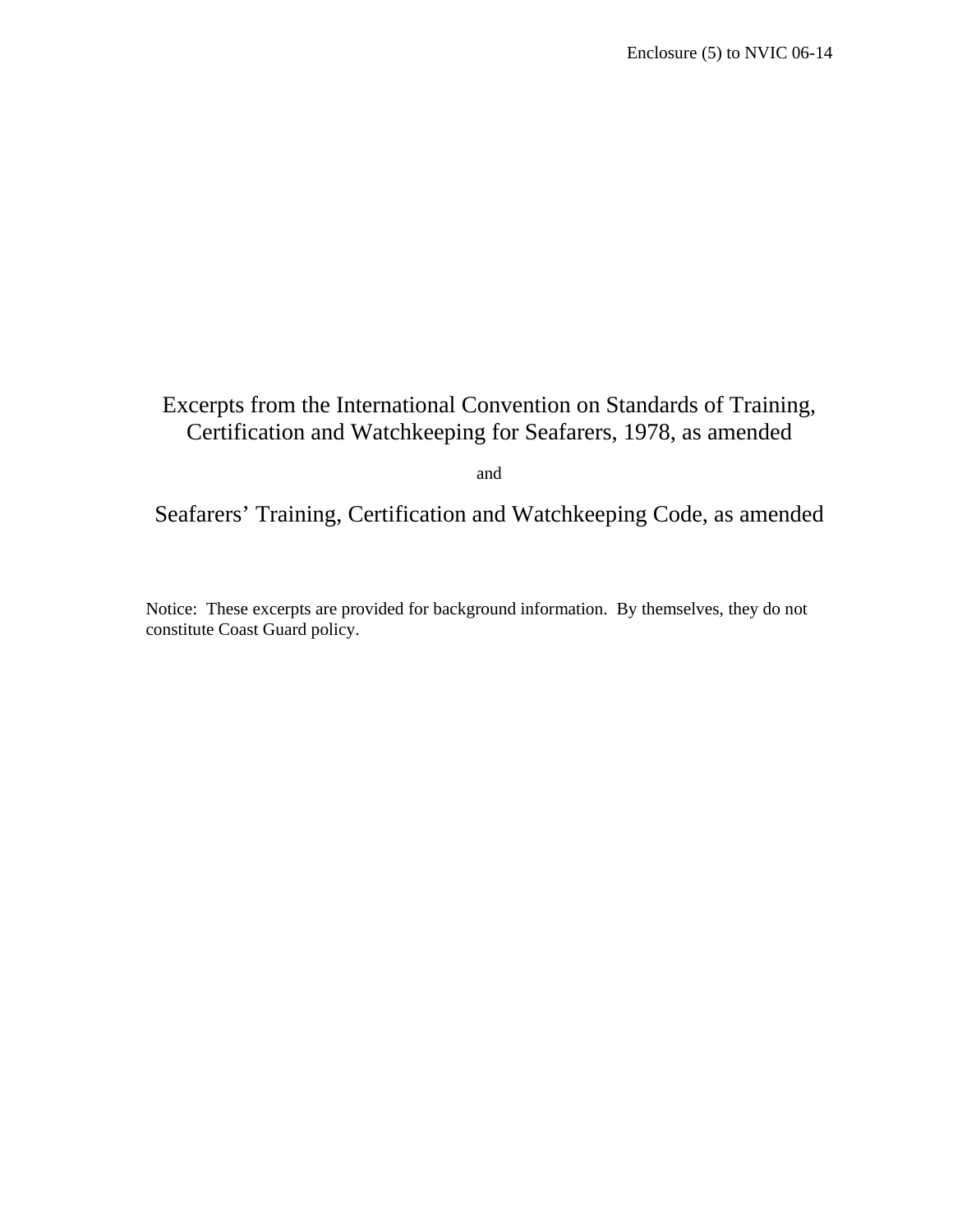#### **The Manila Amendments to the annex to the International Convention on Standards of Training, Certification and Watchkeeping for Seafarers, 1978**

#### **Chapter I**

General provisions

#### **Regulation I/6**

*Training and assessment* 

Each Party shall ensure that:

- **.1** the training and assessment of seafarers, as required under the Convention, are administered, supervised and monitored in accordance with the provisions of section A-I/6 of the STCW Code; and
- **.2** those responsible for the training and assessment of competence of seafarers, as required under the Convention, are appropriately qualified in accordance with the provisions of section A-I/6 of the STCW Code for the type and level of training and assessment involved.

### **Regulation I/12**

*Use of simulators* 

**1** The performance standards and other provisions set forth in section A-I/12 and such other requirements as are prescribed in part A of the STCW Code for any certificate concerned shall be complied with in respect of:

- **.1** all mandatory simulator-based training;
- **.2** any assessment of competency required by part A of the STCW Code which is carried out by means of a simulator; and
- **.3** any demonstration, by means of a simulator, of continued proficiency required by part A of the STCW Code.

# **Chapter II**

Master and deck department

# **Regulation II/4**

-

*Mandatory minimum requirements for certification of ratings forming part of a navigational watch*\*

**1** Every rating forming part of a navigational watch on a seagoing ship of 500 gross tonnage or more, other than ratings under training and ratings whose duties while on watch are of an unskilled nature, shall be duly certificated to perform such duties.

- **2** Every candidate for certification shall:
	- **.1** Be not less than 16 years of age;
	- **.2** Have completed:

<sup>\*</sup> These requirements are not those for certification of Able Seamen as contained in the ILO Certification of Able Seamen Convention, 1946, or any subsequent convention.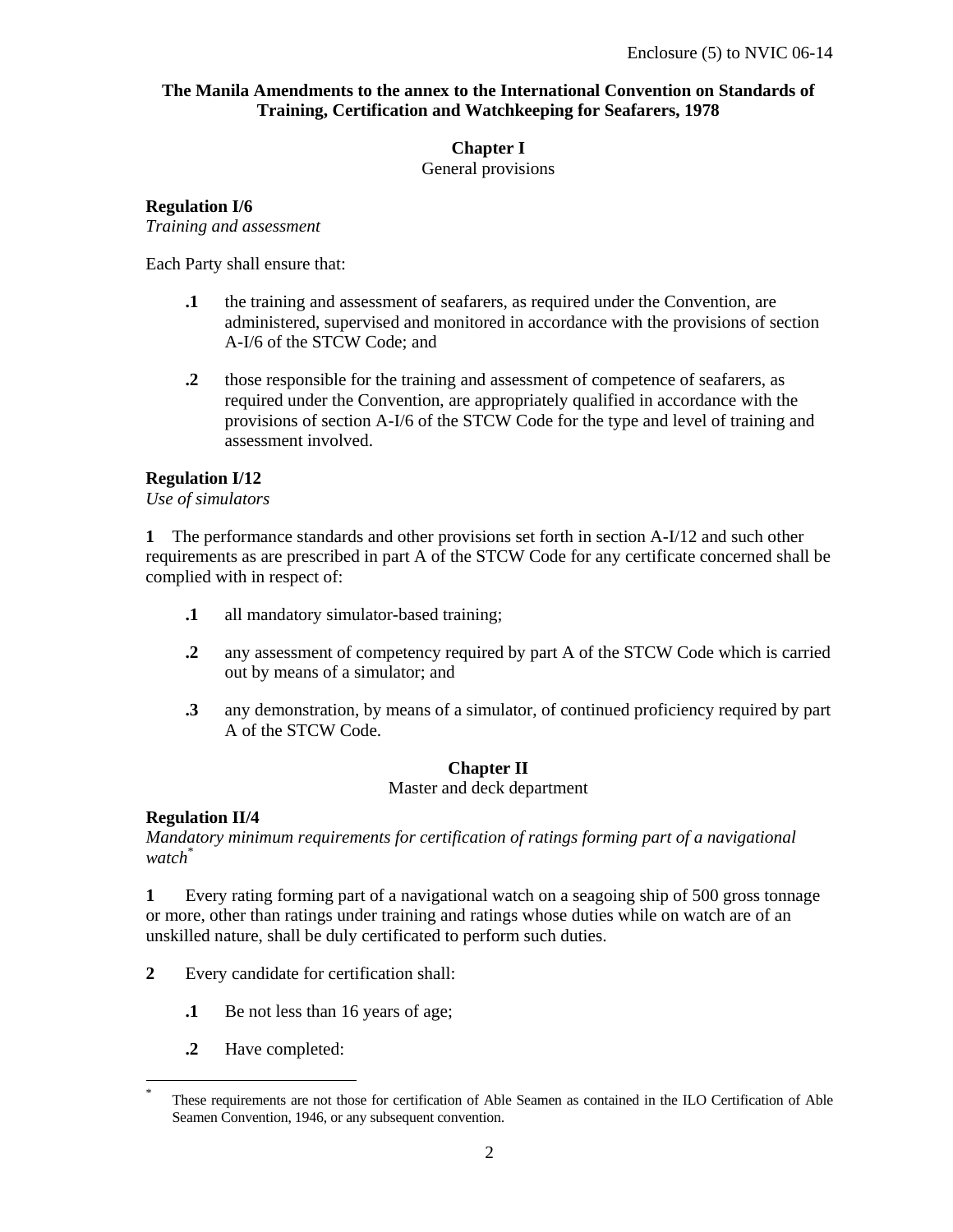- **.2.1** approved seagoing service including not less than six months of training and experience, or
- **.2.2** special training, either pre-sea or on board ship, including an approved period of seagoing service which shall not be less than two months; and
- **.3** Meet the standard of competence specified in section A-II/4 of the STCW Code.

**3** The seagoing service, traininig and experience required by subparagraphs 2.2.1 and 2.2.2 shall be associated with navigational watchkeeping functions and involve the performance of duties carried out under the direct supervision of the master, the officer in charge of the navigational watch or a qualified rating.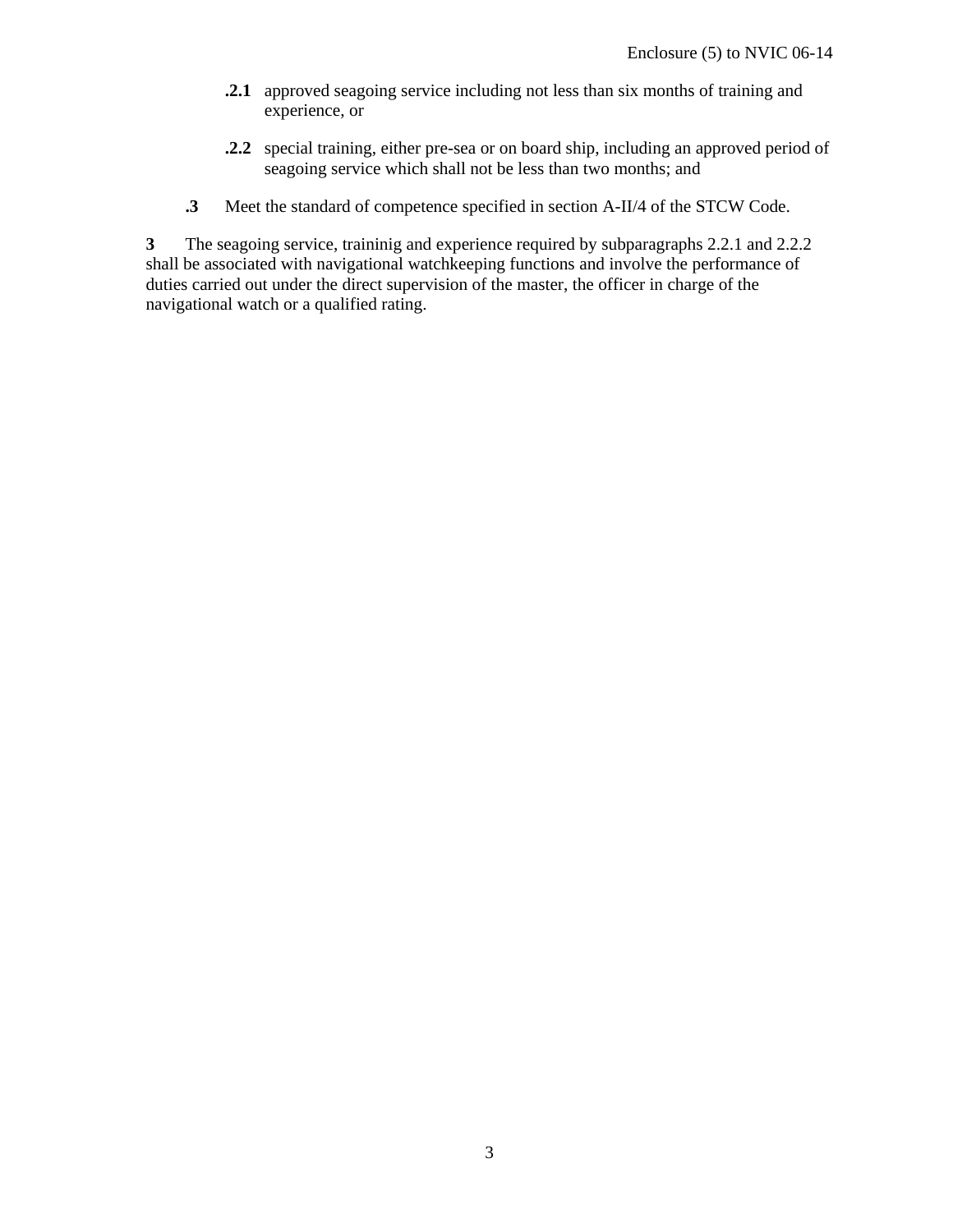#### **The Manila Amendments to the Seafarers' Training, Certification and Watchkeeping (STCW) Code**

### **Chapter I**

Standards regarding general provisions

#### **Section A-I/6**

*Training and assessment* 

**1** Each Party shall ensure that all training and assessment of seafarers for certification under the Convention is:

- **.1** structured in accordance with written programmes, including such methods and media of delivery, procedures, and course material as are necessary to achieve the prescribed standard of competence; and
- **.2** conducted, monitored, evaluated and supported by persons qualified in accordance with paragraphs 4, 5 and 6.

**2** Persons conducting in-service training or assessment on board ship shall only do so when such training or assessment will not adversely affect the normal operation of the ship and they can dedicate their time and attention to training or assessment.

#### **Qualifications of instructors, supervisors and assessors**<sup>∗</sup>

**3** Each Party shall ensure that instructors, supervisors and assessors are appropriately qualified for the particular types and levels of training or assessment of competence of seafarers either on board or ashore, as required under the Convention, in accordance with the provisions of this section.

#### **In-service training**

-

**4** Any person conducting in-service training of a seafarer, either on board or ashore, which is intended to be used in qualifying for certification under the Convention, shall:

- **.1** have an appreciation of the training programme and an understanding of the specific training objectives for the particular type of training being conducted;
- **.2** be qualified in the task for which training is being conducted; and
- **.3** if conducting training using a simulator:
	- **.3.1** have received appropriate guidance in instructional techniques involving the use of simulators; and
	- **.3.2** have gained practical operational experience on the particular type of simulator being used.

**5** Any person responsible for the supervision of in-service training of a seafarer intended to be used in qualifying for certification under the Convention shall have a full understanding of the training programme and the specific objectives for each type of training being conducted.

<sup>∗</sup> The relevant IMO Model Course(s) may be of assistance in the preparation of courses.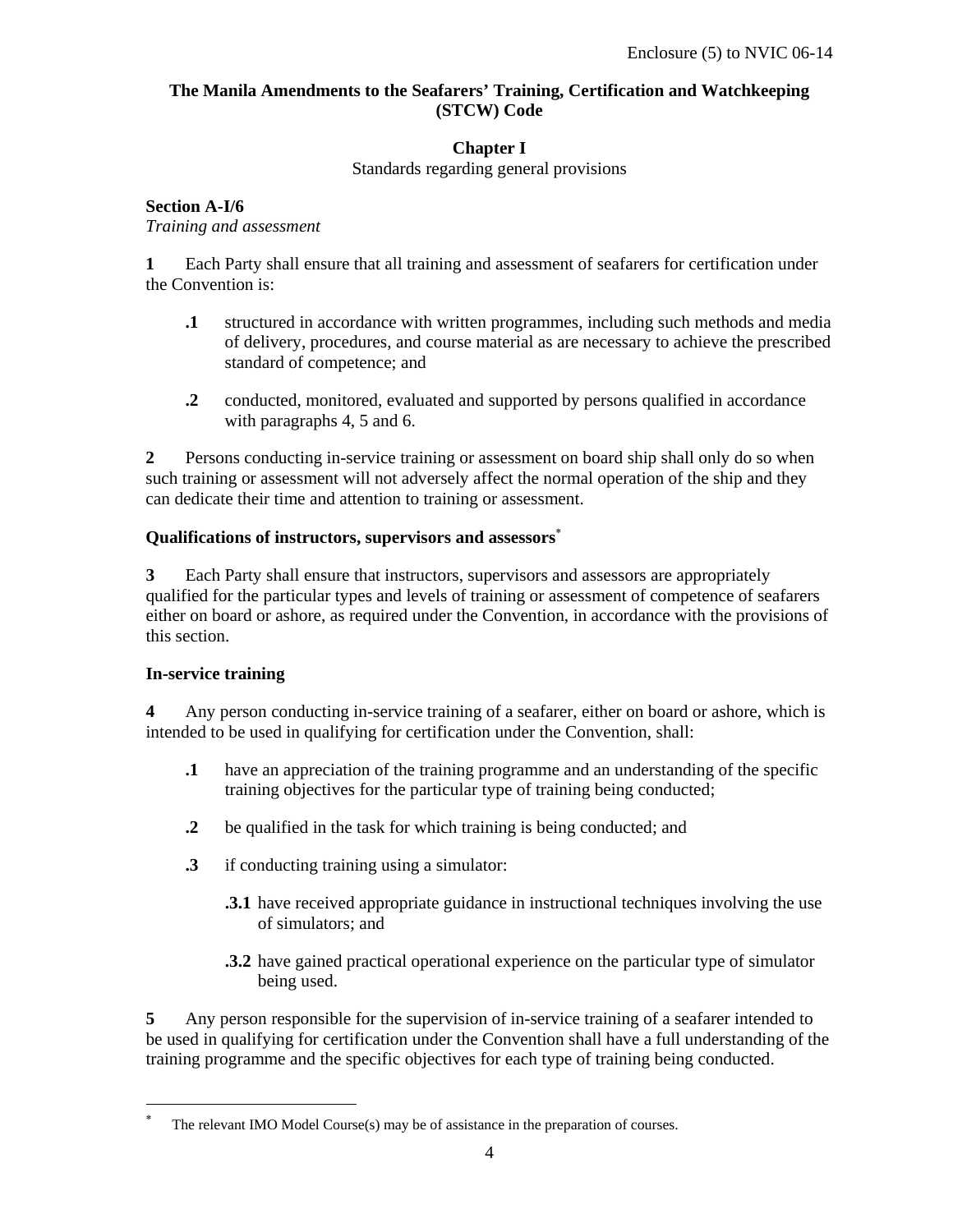#### **Assessment of competence**

**6** Any person conducting in-service assessment of competence of a seafarer, either on board or ashore, which is intended to be used in qualifying for certification under the Convention, shall:

- **.1** have an appropriate level of knowledge and understanding of the competence to be assessed;
- **.2** be qualified in the task for which the assessment is being made;
- **.3** have received appropriate guidance in assessment methods and practice;
- **.4** have gained practical assessment experience; and
- **.5** if conducting assessment involving the use of simulators, have gained practical assessment experience on the particular type of simulator under the supervision and to the satisfaction of an experienced assessor.

#### **Training and assessment within an institution**

**7** Each Party which recognizes a course of training, a training institution, or a qualification granted by a training institution, as part of its requirements for the issue of a certificate required under the Convention, shall ensure that the qualifications and experience of instructors and assessors are covered in the application of the quality standard provisions of section A-I/8. Such qualification, experience and application of quality standards shall incorporate appropriate training in instructional techniques, and training and assessment methods and practice, and shall comply with all applicable requirements of paragraphs 4 to 6.

#### **Section A-I/12**

*Standards governing the use of simulators* 

# **Part 1** − **Performance standards**

#### **General performance standards for simulators used in training**

- **1** Each Party shall ensure that any simulator used for mandatory simulator-based training shall:
	- **.1** be suitable for the selected objectives and training tasks;
	- **.2** be capable of simulating the operating capabilities of shipboard equipment concerned, to a level of physical realism appropriate to training objectives, and include the capabilities, limitations and possible errors of such equipment;
	- **.3** have sufficient behavioural realism to allow a trainee to acquire the skills appropriate to the training objectives;
	- **.4** provide a controlled operating environment, capable of producing a variety of conditions, which may include emergency, hazardous or unusual situations relevant to the training objectives;
	- **.5** provide an interface through which a trainee can interact with the equipment, the simulated environment and, as appropriate, the instructor; and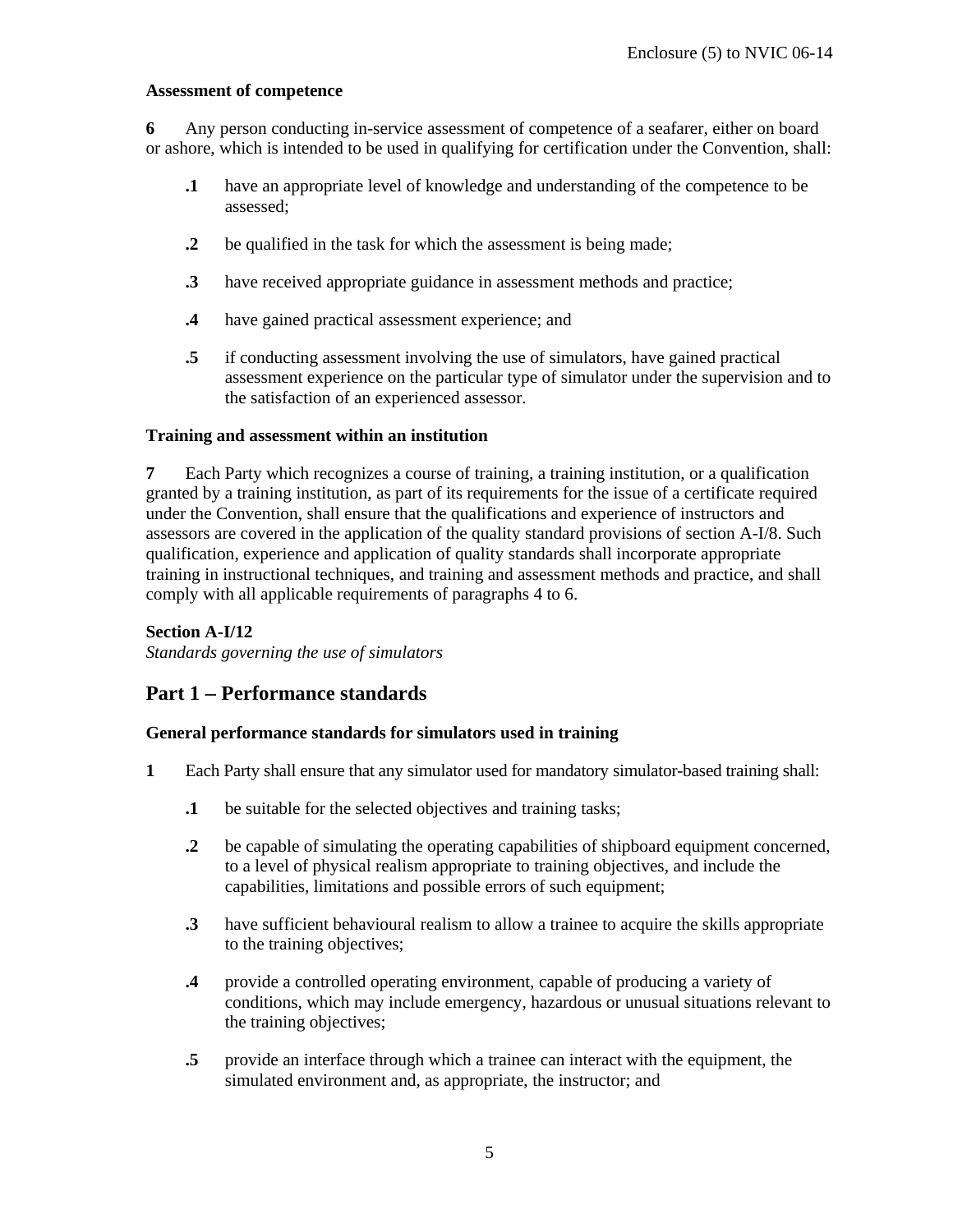**.6** permit an instructor to control, monitor and record exercises for the effective debriefing of trainees.

#### **General performance standards for simulators used in assessment of competence**

**2** Each Party shall ensure that any simulator used for the assessment of competence required under the Convention or for any demonstration of continued proficiency so required shall:

- **.1** be capable of satisfying the specified assessment objectives;
- **.2** be capable of simulating the operational capabilities of the shipboard equipment concerned to a level of physical realism appropriate to the assessment objectives, and include the capabilities, limitations and possible errors of such equipment;
- **.3** have sufficient behavioural realism to allow a candidate to exhibit the skills appropriate to the assessment objectives;
- **.4** provide an interface through which a candidate can interact with the equipment and simulated environment;
- **.5** provide a controlled operating environment, capable of producing a variety of conditions, which may include emergency, hazardous or unusual situations relevant to assessment objectives; and
- **.6** permit an assessor to control, monitor and record exercises for the effective assessment of the performance of candidates.
- **\* \* \* \* \***

# **Part 2** − **Other provisions**

#### **Simulator training objectives**

6 Each Party shall ensure that the aims and objectives of simulator-based training are defined within an overall training programme and that specific training objectives and tasks are selected so as to relate as closely as possible to shipboard tasks and practices.

#### **Training procedures**

- 7 In conducting mandatory simulator-based training, instructors shall ensure that:
	- **.1** trainees are adequately briefed beforehand on the exercise objectives and tasks and are given sufficient planning time before the exercise starts;
	- **.2** trainees have adequate familiarization time on the simulator and with its equipment before any training or assessment exercise commences;
	- **.3** guidance given and exercise stimuli are appropriate to the selected exercise objectives and tasks and to the level of trainee experience;
	- **.4** exercises are effectively monitored, supported as appropriate by audio and visual observation of trainee activity and pre- and post-exercise evaluation reports;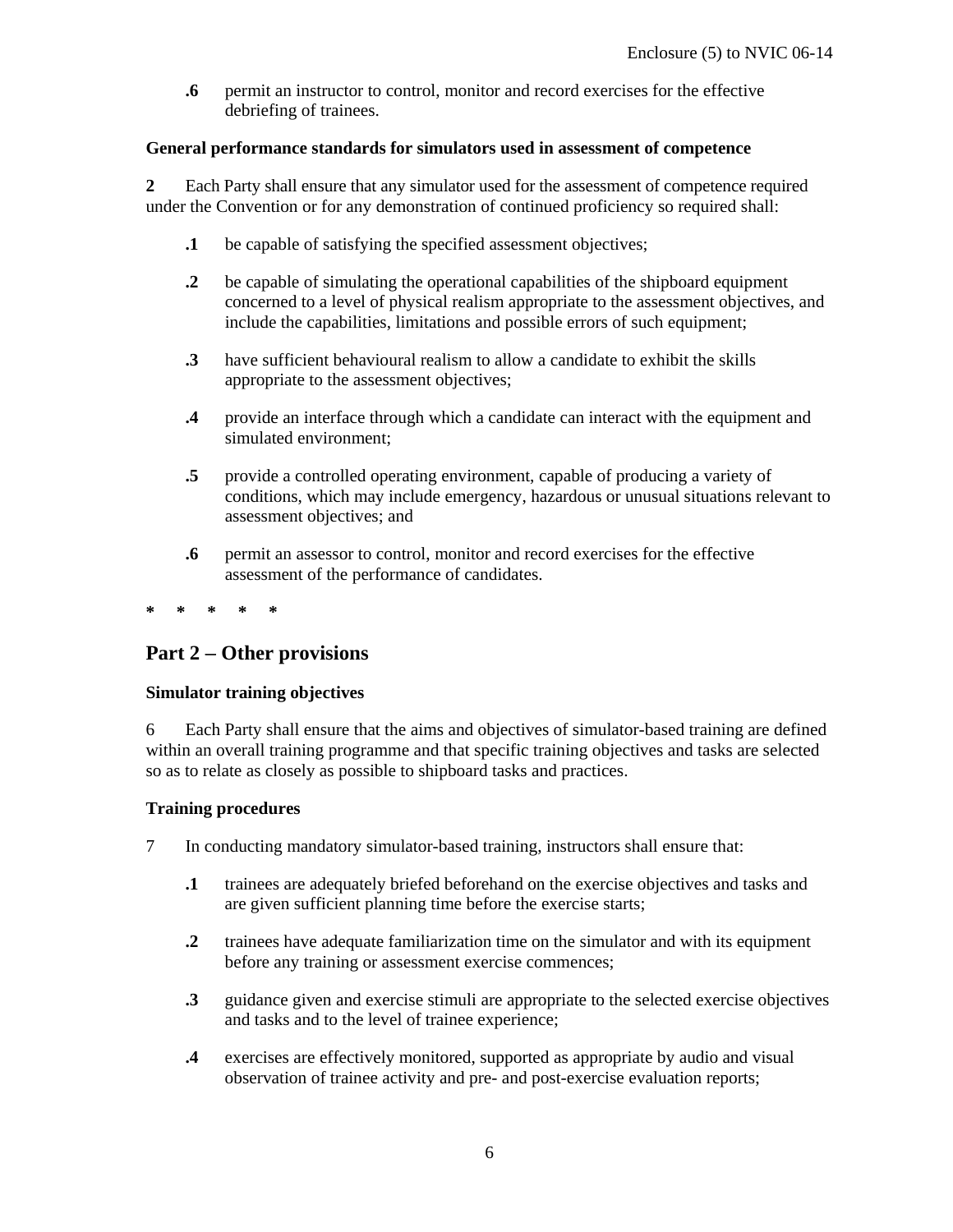- **.5** trainees are effectively debriefed to ensure that training objectives have been met and that operational skills demonstrated are of an acceptable standard;
- **.6** the use of peer assessment during debriefing is encouraged; and
- **.7** simulator exercises are designed and tested so as to ensure their suitability for the specified training objectives.

#### **Assessment procedures**

**8** Where simulators are used to assess the ability of candidates to demonstrate levels of competency, assessors shall ensure that:

- **.1** performance criteria are identified clearly and explicitly and are valid and available to the candidates;
- **.2** assessment criteria are established clearly and are explicit to ensure reliability and uniformity of assessment and to optimize objective measurement and evaluation, so that subjective judgements are kept to the minimum;
- **.3** candidates are briefed clearly on the tasks and/or skills to be assessed and on the tasks and performance criteria by which their competency will be determined;
- **.4** assessment of performance takes into account normal operating procedures and any behavioural interaction with other candidates on the simulator or with simulator staff;
- **.5** scoring or grading methods to assess performance are used with caution until they have been validated; and
- **.6** the prime criterion is that a candidate demonstrates the ability to carry out a task safely and effectively to the satisfaction of the assessor.

#### **Qualifications of instructors and assessors**\*

-

**9** Each Party shall ensure that instructors and assessors are appropriately qualified and experienced for the particular types and levels of training and corresponding assessment of competence as specified in regulation I/6 and section A-I/6.

<sup>\*</sup> The relevant IMO Model Course(s) and resolution MSC.64(67), *Recommendations on new and amended performance standards*, may be of assistance in the preparation of courses.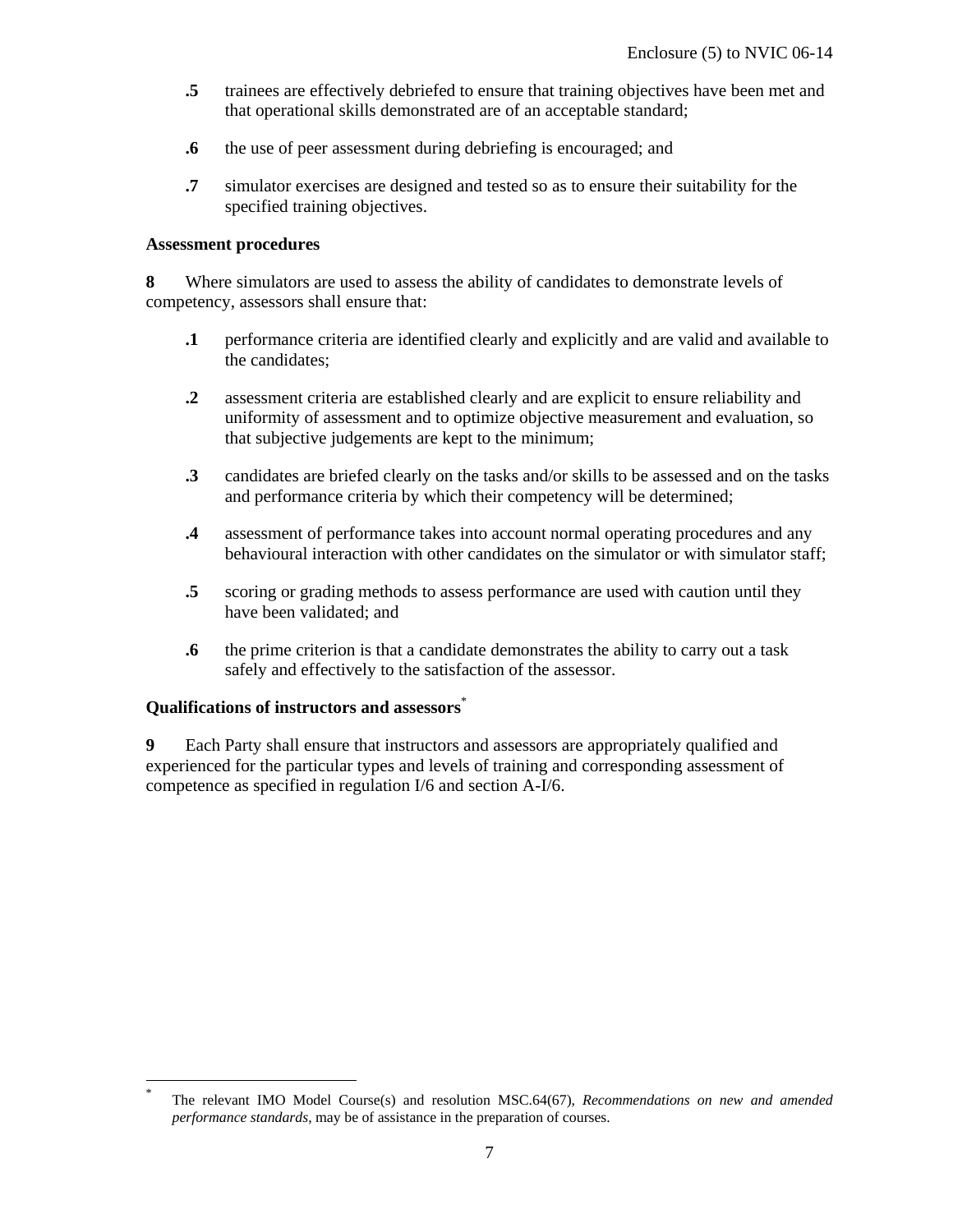# **Chapter II**

Standards regarding the master and deck department

### **Section A-II/4**

-

*Mandatory minimum requirements for certification of ratings forming part of a navigational watch*\*

#### **Standard of competence**

**1** Every rating forming part of a navigational watch on a seagoing ship of 500 gross tonnage or more shall be required to demonstrate the competence to perform the navigation function at the support level, as specified in column 1 of table A-II/4.

**2** The minimum knowledge, understanding and proficiency required of ratings forming part of a navigational watch on a seagoing ship of 500 gross tonnage or more is listed in column 2 of table A-II/4.

**3** Every candidate for certification shall be required to provide evidence of having achieved the required standard of competence in accordance with the methods for demonstrating competence and the criteria for evaluating competence specified in columns 3 and 4 of table A-II/4. The reference to "practical test" in column 3 may include approved shore-based training in which the trainees undergo practical testing.

**4** Where there are no tables of competence for the support level in respect to certain functions, it remains the responsibility of the Administration to determine the appropriate training, assessment and certification requirements to be applied to personnel designated to perform those functions at the support level.

<sup>\*</sup> These requirements are not those for certification of Able Seamen as contained in the ILO Certification of Able Seamen Convention, 1946, or any subsequent convention.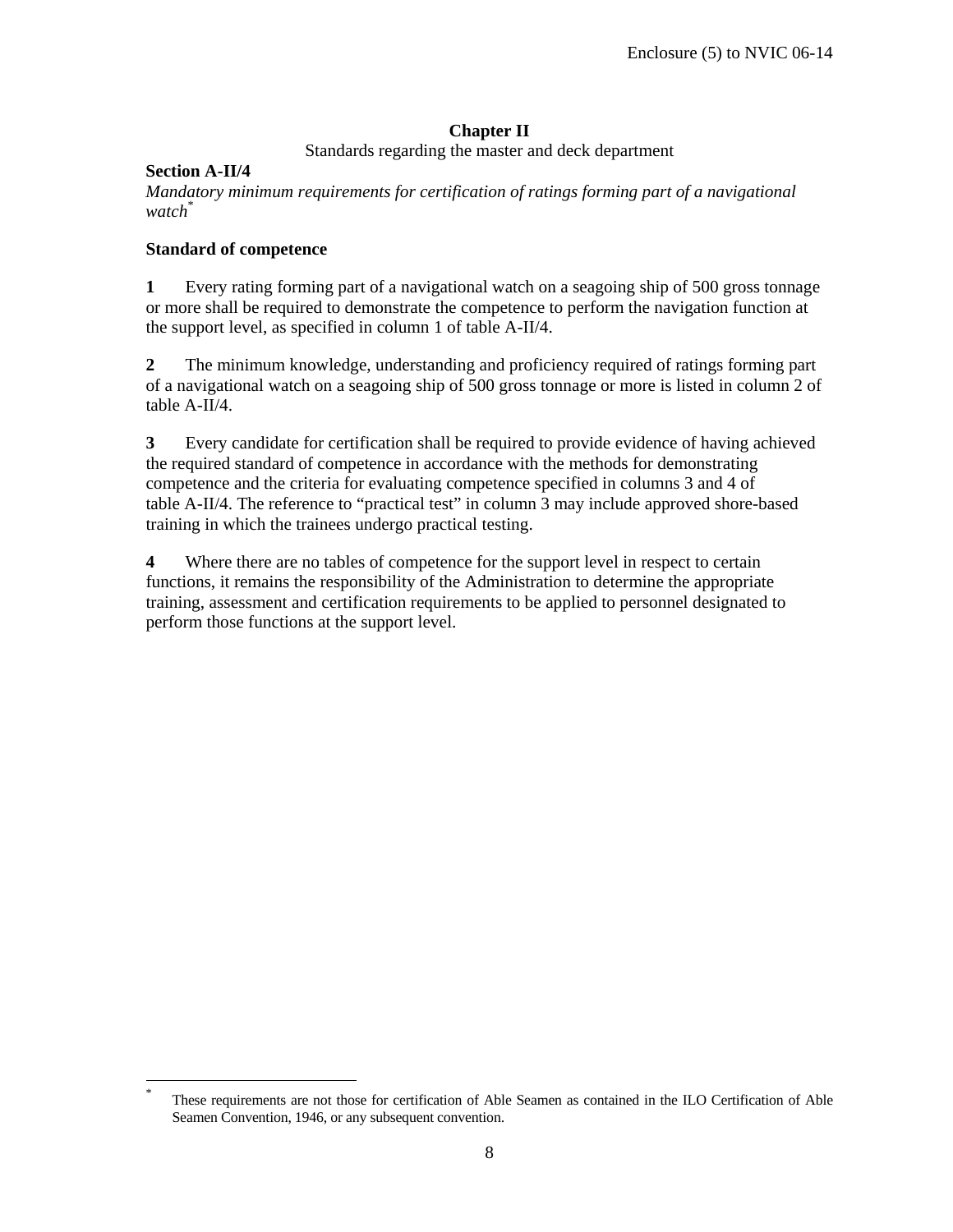# **Table A-II/4**

#### *Specification of minimum standard of competence for ratings forming part of a navigational watch*

| Column 1                                                                         | Column <sub>2</sub>                                                                                                                                                                                                                                                                                                                                                                                                         | Column 3                                                                                                                                                                           | Column 4                                                                                                                                                                                                                                                                                                 |  |  |
|----------------------------------------------------------------------------------|-----------------------------------------------------------------------------------------------------------------------------------------------------------------------------------------------------------------------------------------------------------------------------------------------------------------------------------------------------------------------------------------------------------------------------|------------------------------------------------------------------------------------------------------------------------------------------------------------------------------------|----------------------------------------------------------------------------------------------------------------------------------------------------------------------------------------------------------------------------------------------------------------------------------------------------------|--|--|
| Competence                                                                       | Knowledge,<br>understanding and<br>proficiency                                                                                                                                                                                                                                                                                                                                                                              | <b>Methods</b> for<br>demonstrating<br>competence                                                                                                                                  | <b>Criteria</b> for<br>evaluating competence                                                                                                                                                                                                                                                             |  |  |
| Steer the ship and<br>also comply with<br>helm orders in the<br>English language | Use of magnetic and<br>gyro-compasses<br>Helm orders<br>Change-over from<br>automatic pilot to hand<br>steering and vice versa                                                                                                                                                                                                                                                                                              | Assessment of evidence<br>obtained from:<br>practical test, or<br>$\cdot$<br>$\cdot$<br>approved in-service<br>experience, or<br>.3<br>approved training<br>ship experience        | A steady course is steered<br>within acceptable limits,<br>having regard to the area of<br>navigation and prevailing sea<br>state. Alterations of course<br>are smooth and controlled<br>Communications are clear<br>and concise at all times and<br>orders are acknowledged in a<br>seamanlike manner   |  |  |
| Keep a proper<br>look-out by sight<br>and hearing                                | Responsibilities of a<br>look-out, including<br>reporting the approximate<br>bearing of a sound signal,<br>light or other object in<br>degrees or points                                                                                                                                                                                                                                                                    | Assessment of evidence<br>obtained from:<br>$\cdot$<br>practical test, or<br>$\cdot$<br>approved in-service<br>experience, or<br>$\cdot$ 3<br>approved training<br>ship experience | Sound signals, lights and<br>other objects are promptly<br>detected and their<br>approximate bearing, in<br>degrees or points, is reported<br>to the officer of the watch                                                                                                                                |  |  |
| Contribute to<br>monitoring and<br>controlling a safe<br>watch                   | Shipboard terms and<br>definitions<br>Use of appropriate internal<br>communication and alarm<br>systems<br>Ability to understand orders<br>and to communicate with<br>the officer of the watch on<br>matters relevant to<br>watchkeeping duties<br>Procedures for the relief,<br>maintenance and handover<br>of a watch<br>Information required to<br>maintain a safe watch<br>Basic environmental<br>protection procedures | Assessment of evidence<br>obtained from approved<br>in-service experience or<br>approved training ship<br>experience                                                               | Communications are clear<br>and concise and<br>advice/clarification is sought<br>from the officer on watch<br>where watch information or<br>instructions are not clearly<br>understood<br>Maintenance, handover and<br>relief of the watch is in<br>conformity with accepted<br>practices and procedures |  |  |

# **Function: Navigation at the support level**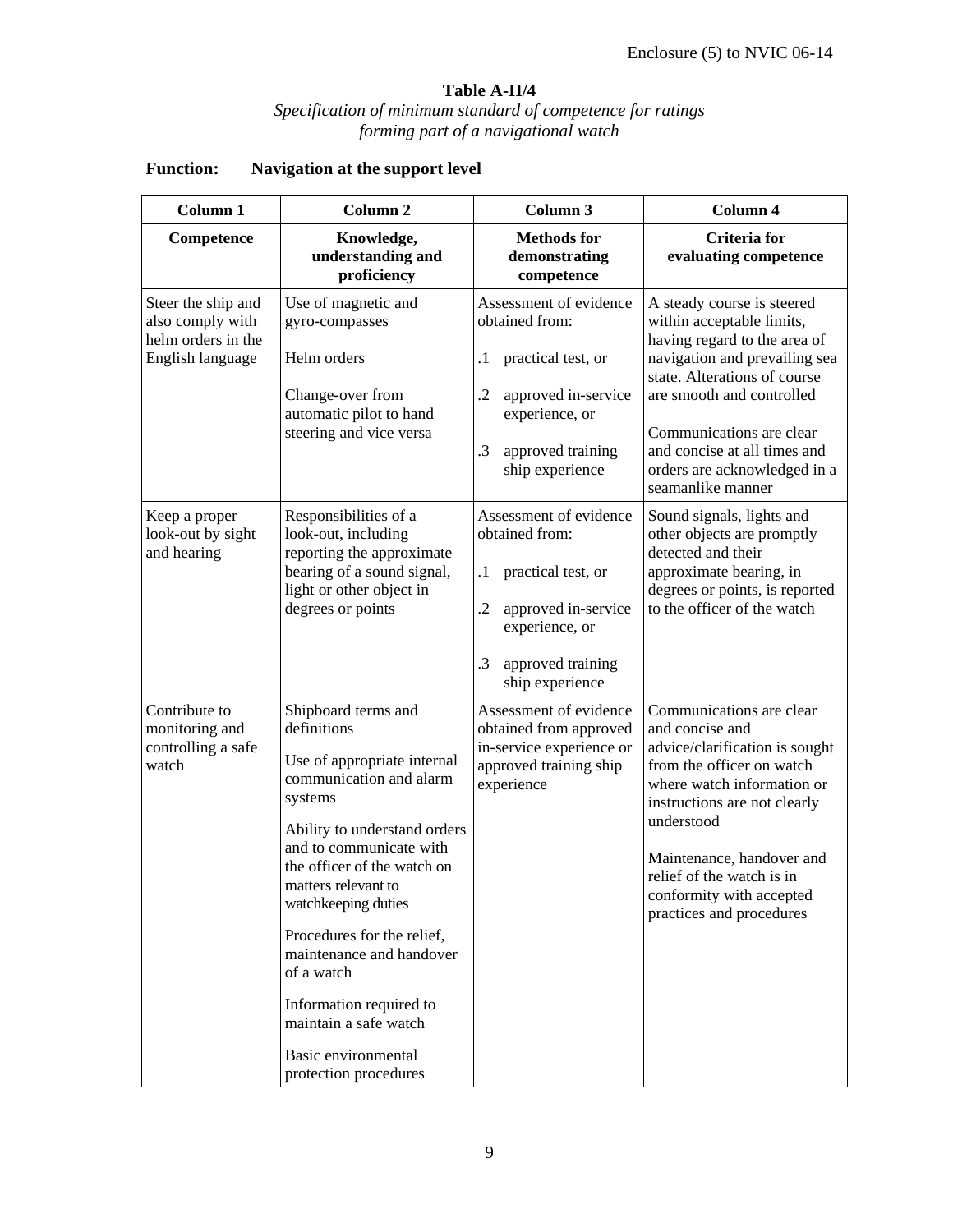| Column 1                                                            | Column 2                                                                                                                                                                                                                                         | Column 3                                                                                                                                  | Column 4                                                                                                                                                                                                                                                                                                                                                    |
|---------------------------------------------------------------------|--------------------------------------------------------------------------------------------------------------------------------------------------------------------------------------------------------------------------------------------------|-------------------------------------------------------------------------------------------------------------------------------------------|-------------------------------------------------------------------------------------------------------------------------------------------------------------------------------------------------------------------------------------------------------------------------------------------------------------------------------------------------------------|
| Competence                                                          | Knowledge,<br>understanding and<br>proficiency                                                                                                                                                                                                   | Methods for<br>demonstrating<br>competence                                                                                                | Criteria for<br>evaluating competence                                                                                                                                                                                                                                                                                                                       |
| Operate emergency<br>equipment and<br>apply emergency<br>procedures | Knowledge of emergency<br>duties and alarm signals<br>Knowledge of pyrotechnic<br>distress signals; satellite<br><b>EPIRBs and SARTs</b><br>Avoidance of false distress<br>alerts and action to be taken<br>in event of accidental<br>activation | Assessment of evidence<br>obtained from<br>demonstration and<br>approved in-service<br>experience or approved<br>training ship experience | Initial action on becoming<br>aware of an emergency or<br>abnormal situation is in<br>conformity with established<br>practices and procedures<br>Communications are clear<br>and concise at all times and<br>orders are acknowledged in a<br>seamanlike manner<br>The integrity of emergency<br>and distress alerting systems<br>is maintained at all times |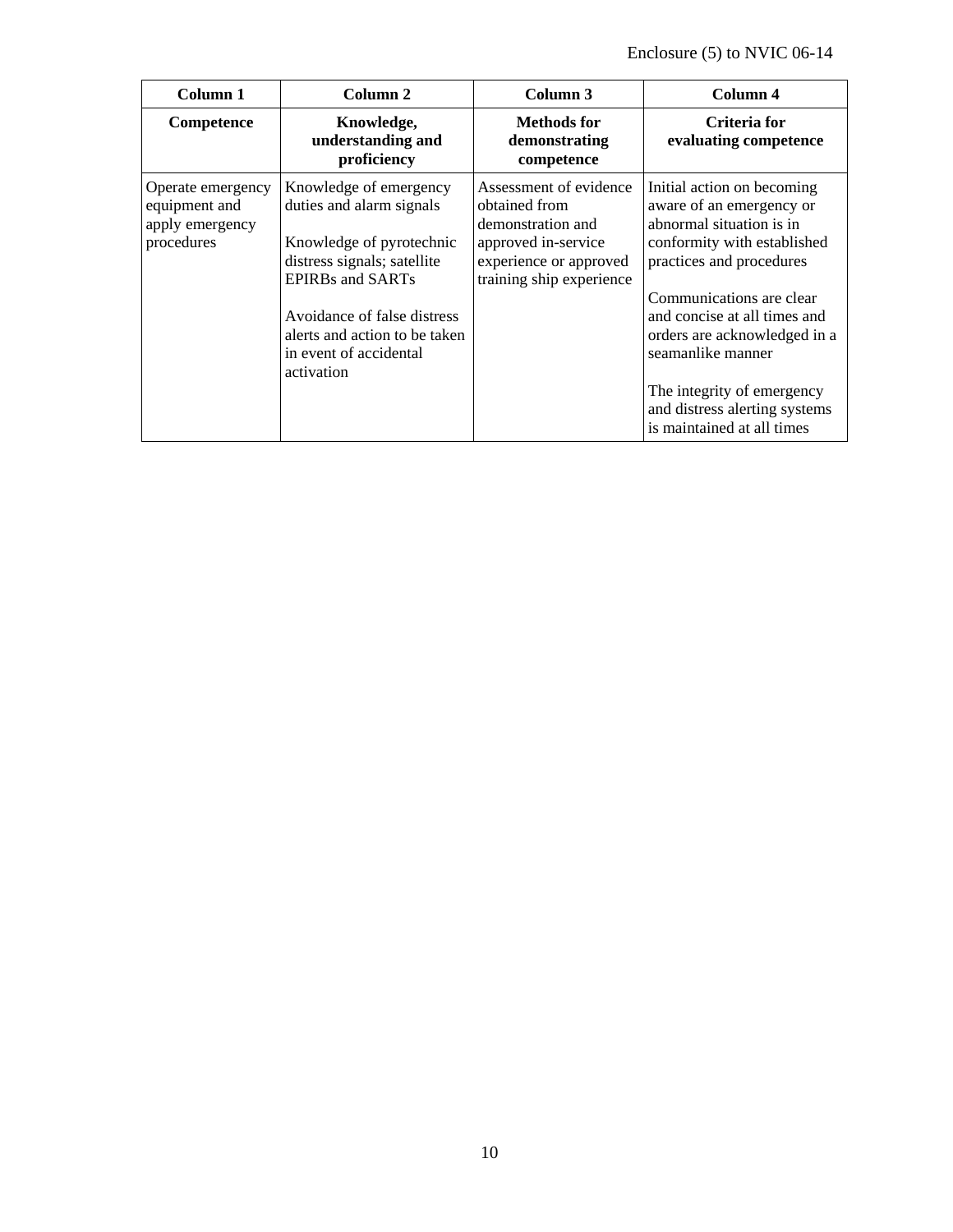#### **GUIDANCE REGARDING PROVISIONS OF THE ANNEX TO THE STCW CONVENTION PART B**

#### **Chapter I**

Guidance regarding general provisions

**Section B-I/6** *Guidance regarding training and assessment* 

#### **Qualifications of instructors and assessors**

**1** Each Party should ensure that instructors and assessors are appropriately qualified and experienced for the particular types and levels of training or assessment of competence of seafarers, as required under the Convention, in accordance with the guidelines in this section.

#### **In-service training and assessment**

**2** Any person, on board or ashore, conducting in-service training of a seafarer intended to be used in qualifying for certification under the Convention should have received appropriate guidance in instructional techniques\* .

**3** Any person responsible for the supervision of in-service training of a seafarer intended to be used in qualifying for certification under the Convention should have appropriate knowledge of instructional techniques and of training methods and practice.

**4** Any person, on board or ashore, conducting an in-service assessment of the competence of a seafarer intended to be used in qualifying for certification under the Convention should have:

- **1** received appropriate guidance in assessment methods and practice<sup>\*</sup>; and
- **.2** gained practical assessment experience under the supervision and to the satisfaction of an experienced assessor.

**5** Any person responsible for the supervision of the in-service assessment of competence of a seafarer intended to be used in qualifying for certification under the Convention should have a full understanding of the assessment system, assessment methods and practice<sup>\*</sup>.

\* \* \* \* \*

#### **Section B-I/12**

*Guidance regarding the use of simulators* 

**1** When simulators are being used for training or assessment of competency, the following guidelines should be taken into consideration in conducting any such training or assessment.

\* \* \* \* \*

-

<sup>\*</sup> The relevant IMO Model Course(s) may be of assistance in the preparation of courses.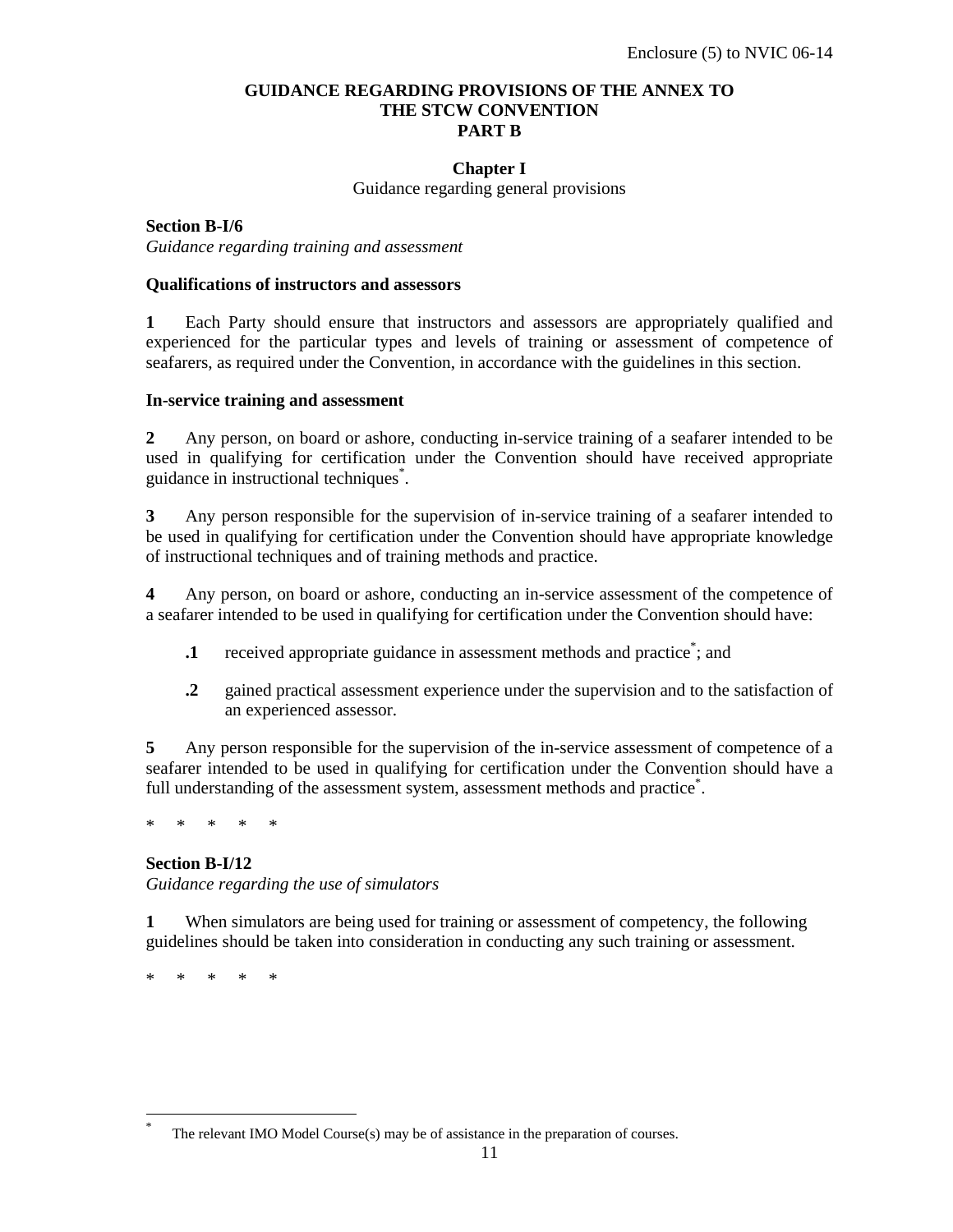# **Recommended performance standards for non-mandatory types of simulation**

**67** Performance standards for non-mandatory simulation equipment used for training and/or assessment of competence or demonstration of skills are set out hereunder. Such forms of simulation include, but are not limited to, the following types:

- **.1** navigation and watchkeeping;
- **.2** ship handling and manoeuvring;
- **.3** cargo handling and stowage;
- **.4** reporting and radiocommunications; and
- **.5** main and auxiliary machinery operation.

#### *Navigation and watchkeeping simulation*

**68** Navigation and watchkeeping simulation equipment should, in addition to meeting all applicable performance standards set out in section A-I/12, be capable of simulating navigational equipment and bridge operational controls which meet all applicable performance standards adopted by the Organization,<sup>\*</sup> incorporate facilities to generate soundings and:

- **.1** create a real-time operating environment, including navigation control and communications instruments and equipment appropriate to the navigation and watchkeeping tasks to be carried out and the manoeuvring skills to be assessed;
- **.2** provide a realistic visual scenario by day or by night, including variable visibility, or by night only as seen from the bridge, with a minimum horizontal field of view available to the trainee in viewing sectors appropriate to the navigation and watchkeeping tasks and objectives;
- **.3** realistically simulate "own ship" dynamics in open-water conditions, including the effects of weather, tidal stream, currents and interaction with other ships; and
- **.4** realistically simulate VTS communication procedures between ship and shore.
- \* \* \* \* \*

#### **Chapter II**

Guidance regarding the master and the deck department

#### **Section B-II/4**

-

*Guidance regarding the training and certification of ratings forming part of a navigational watch* 

**1** In addition to the requirements stated in table A-II/4 of this Code, Parties are encouraged, for safety reasons, to include the following subjects in the training of ratings forming part of a navigational watch:

<sup>\*</sup> See relevant/appropriate performance standards adopted by the Organization.